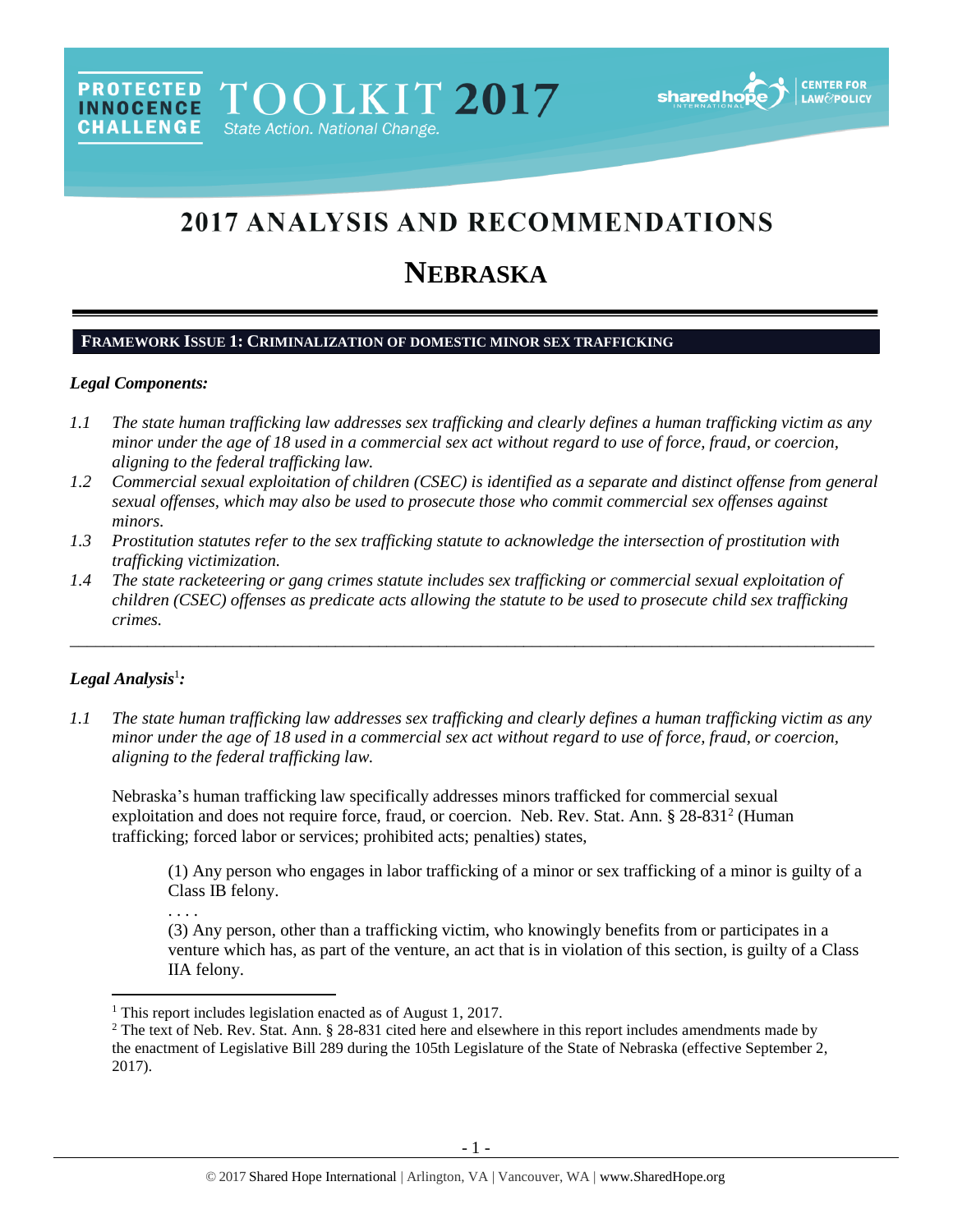Neb. Rev. Stat. Ann. § 28-830(12)<sup>3</sup> (Human trafficking; forced labor or services; terms, defined) defines sex trafficking of a minor as:

knowingly recruiting, enticing, harboring, transporting, providing, or obtaining by any means or knowingly attempting to recruit, entice, harbor, transport, provide, solicit, or obtain by any means a minor for the purpose of having such minor engage in commercial sexual activity,<sup>4</sup> sexually explicit performance,<sup>5</sup> or the production of pornography or to cause or attempt to cause a minor to engage in commercial sexual activity, sexually explicit performance, or the production of pornography.

A Class IB felony is punishable by imprisonment for 20 years to life, while a Class IIA felony is punishable by imprisonment for up to 20 years. Neb. Rev. Stat. Ann. § 28-105(1) (Felonies; classification of penalties; sentences; where served; eligibility for probation). Additional penalties related to property forfeiture are available for human trafficking offenses or crimes committed in the furtherance of human trafficking. Neb. Rev. Stat. Ann. § 25-21,302 (Property used in commission of certain crimes; forfeiture; proceeding; confiscating authority; duties; seizure of property; proceedings; petition; Attorney General; duties; answer; hearing; disposition of proceeds).

*1.2 Commercial sexual exploitation of children (CSEC) is identified as a separate and distinct offense from general sexual offenses, which may also be used to prosecute those who commit commercial sex offenses against minors.*

Nebraska has several statutes specifically criminalizing CSEC, including the following:

1. Neb. Rev. Stat. Ann. § 28-707 (Child abuse; privileges not available; penalties) states,

(1) A person commits child abuse if he or she knowingly, intentionally, or negligently causes or permits a minor child to be:

. . . .

<span id="page-1-0"></span>. . . .

(d) Placed in a situation to be sexually exploited by allowing, encouraging, or forcing such minor child to solicit for or engage in prostitution, debauchery, public indecency, or obscene or pornographic photography, films, or depictions . . . .

. . . .

 $\overline{\phantom{a}}$ 

(f) Placed in a situation to be a trafficking victim as defined in section 28-830.

. . . . (3) Child abuse is a Class I misdemeanor if the offense is committed negligently and does not result in serious bodily injury as defined in section 28-109<sup>6</sup> or death.

(4) Child abuse is a Class IIIA felony if the offense is committed knowingly and intentionally and does not result in serious bodily injury as defined in section 28-109 or death.

<sup>&</sup>lt;sup>3</sup> The text of Neb. Rev. Stat. Ann. § 28-830 cited here and elsewhere in this report includes amendments made by the enactment of Legislative Bill 289 during the 105th Legislature of the State of Nebraska (effective September 2, 2017).

<sup>4</sup> "Commercial sex act" is defined as "any sex act on account of which anything of value is given, promised to, or received by any person." Neb. Rev. Stat. Ann. § 28-830(2).

<sup>&</sup>lt;sup>5</sup> "Sexually explicit performance" is defined as "a live or public play, dance, show, or other exhibition intended to arouse or gratify sexual desire or to appeal to prurient interests." Neb. Rev. Stat. Ann. § 28-830(13).

 $6$  Neb. Rev. Stat. Ann. § 28-109(21) (Terms, defined) defines "serious bodily injury" as "bodily injury which involves a substantial risk of death, or which involves substantial risk of serious permanent disfigurement, or protracted loss or impairment of the function of any part or organ of the body."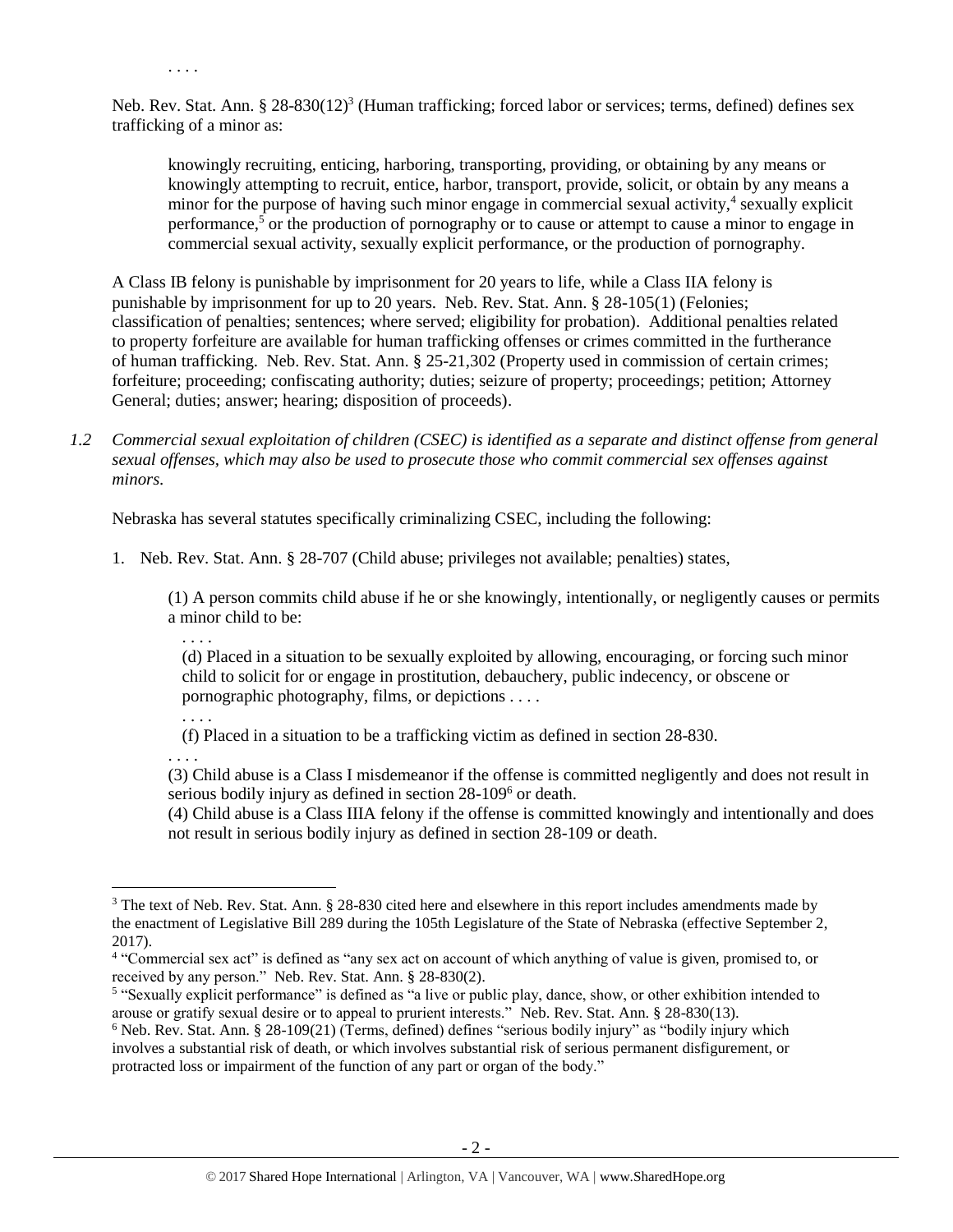(5) Child abuse is a Class IIIA felony if the offense is committed negligently<sup>7</sup> and results in serious bodily injury as defined in section 28-109.

(6) Child abuse is a Class IIA felony if the offense is committed negligently and results in the death of such child.

(7) Child abuse is a Class II felony if the offense is committed knowingly and intentionally and results in serious bodily injury as defined in such section.

(8) Child abuse is a Class IB felony if the offense is committed knowingly and intentionally and results in the death of such child.

(9) For purposes of this section, negligently refers to criminal negligence and means that a person knew or should have known of the danger involved and acted recklessly, as defined in section 28-109, with respect to the safety or health of the minor child.

Pursuant to Neb. Rev. Stat. Ann. § 28-106(1), a Class I misdemeanor is punishable by imprisonment up to 1 year, a fine not to exceed \$1,000, or both. A Class IIIA felony is punishable by imprisonment up to 3 years and 18 months post-release supervision, a fine not to exceed \$10,000, or both; a Class II felony is punishable by imprisonment for 1–50 years; and a Class IB felony is punishable by imprisonment for 20 years to life. Neb. Rev. Stat. Ann. § 28-105(1) (Felonies; classification of penalties; sentences; where served; eligibility for probation).

2. Neb. Rev. Stat. Ann. § 28-1463.03(3), (4) (Child Pornography Prevention Act) states,

<span id="page-2-2"></span><span id="page-2-1"></span>(3) It shall be unlawful for a person to knowingly employ, force, authorize, induce, or otherwise cause a child to engage in any visual depiction of sexually explicit conduct<sup>8</sup> which has a child<sup>9</sup> as one of its participants or portrayed observers.

<span id="page-2-0"></span>(4) It shall be unlawful for a parent, stepparent, legal guardian, or any person with custody and control of a child, knowing the content thereof, to consent to such child engaging in any visual depiction of sexually explicit conduct which has a child as one of its participants or portrayed observers.

A conviction under this statute by a person 18 years of age or younger is punishable as a Class III felony punishable by imprisonment for up to 4 years and 2 years post-release supervision, a fine not to exceed \$25,000, or both, while a violation by a person 19 years of age or older is a Class ID felony<sup>10</sup> punishable by

- 
- (c) real or simulated sadomasochistic abuse;
- (d) erotic fondling;

 $\overline{\phantom{a}}$ 

(e) erotic nudity; or

<sup>7</sup> Neb. Rev. Stat. Ann. § 28-707(9) defines "negligently" as referring to "criminal negligence and means that a person knew or should have known of the danger involved and acted recklessly, as defined in section 28-109, with respect to the safety or health of the minor child."

<sup>8</sup> Neb. Rev. Stat. Ann. § 28-1463.02(5) (Terms, defined) defines "sexually explicit conduct" as

<sup>(</sup>a) Real or simulated intercourse, whether genital-genital, oral-genital, anal-genital, or oral-anal between persons of the same or opposite sex or between a human and an animal or with an artificial genital; (b) real or simulated masturbation;

<sup>(</sup>f) real or simulated defecation or urination for the purpose of sexual gratification or sexual stimulation of one or more of the persons involved.

<sup>&</sup>lt;sup>9</sup> Neb. Rev. Stat. Ann. § 28-1463.02(1) (Terms, defined) defines "child" as "in the case of a participant, . . . any person under the age of eighteen years and, in the case of a portrayed observer, . . . any person under the age of sixteen years."

 $10$  According to Neb. Rev. Stat. Ann. § 28-105(1) (Felonies; classification of penalties; sentences; where served; eligibility for probation), Class IC and ID felonies are subject to mandatory minimum sentences of 5 and 3 years, respectively. Pursuant to Neb. Rev. Stat. Ann. § 28-105(4), "A person convicted of a felony for which a mandatory minimum sentence is prescribed shall not be eligible for probation."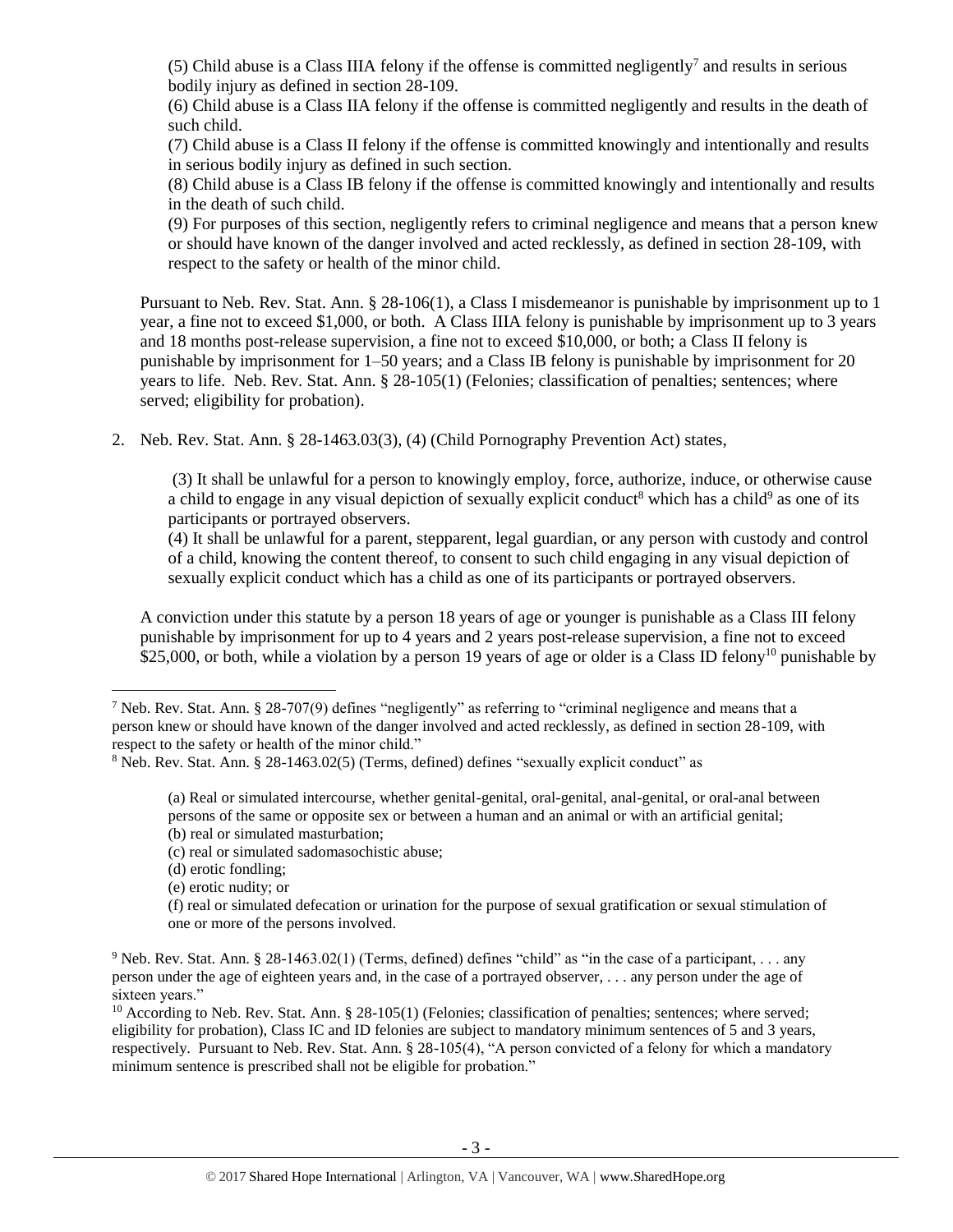imprisonment for 3–50 years. Neb. Rev. Stat. Ann. §§ 28-1463.04(1), (2), 28-105(1). A conviction under this statute is punishable as a Class IC felony<sup>11</sup> by imprisonment for 5–50 years, however, if a person has a prior conviction under this statute or a number of other specific statutes.<sup>12</sup> Neb. Rev. Stat. Ann. §§ 28-1463.04(3), 28-105(1).

- 3. Neb. Rev. Stat. Ann.  $\S 28-802<sup>13</sup>$  (Pandering) states,
	- (1) A person commits pandering if such person:
		- (a) Entices another person to become a prostitute; or

<span id="page-3-0"></span>(b) Procures or harbors therein an inmate for a house of prostitution or for any place where prostitution is practiced or allowed; or

(c) Inveigles, entices, persuades, encourages, or procures any person to come into or leave this state for the purpose of prostitution or debauchery; or

(d) Receives or gives or agrees to receive or give any money or other thing of value for procuring or attempting to procure any person to become a prostitute or commit an act of prostitution or come into this state or leave this state for the purpose of prostitution or debauchery.

(2) Pandering is a Class II felony for a first offense . . . .

A Class II felony is punishably by imprisonment for 1–50 years. Neb. Rev. Stat. Ann. §§ 28-320.01(2), 28-  $105(1)$ .

4. Neb. Rev. Stat. Ann. § 28-801.01 (Solicitation of prostitution) states,

(1) Any person who solicits another person not his or her spouse to perform any act of sexual contact or sexual penetration, as those terms are defined in section 28-318, in exchange for money or other thing of value, commits solicitation of prostitution.

(2) Any person convicted of violating subsection (1) of this section shall be punished as follows: (a) If such person has had no prior convictions, such person shall be guilty of a Class I misdemeanor and pay a fine of not less than two hundred fifty dollars, unless the person solicited is under the age of eighteen years, in which case such person violating this section shall be guilty of a Class IV felony. If the court places such person on probation, such order of probation shall include, as one of its conditions, the payment of a fine of not less than two hundred fifty dollars and such person shall satisfactorily attend and complete an appropriate mental health and substance abuse assessment conducted by a licensed mental health professional or substance abuse professional authorized to complete such assessment, and that such person shall satisfactorily attend and complete, at his or her own expense, an educational program designed to educate participants

 $\overline{\phantom{a}}$ 

 $13$  The text of Neb. Rev. Stat. Ann. § 28-802 cited here and elsewhere in this report includes amendments made by the enactment of Legislative Bill 289 during the 105th Legislature of the State of Nebraska (effective September 2, 2017).

<sup>11</sup> *See supra* note [10.](#page-2-0) 

<sup>&</sup>lt;sup>12</sup> Pursuant to Neb. Rev. Stat. Ann. § 28-1463.04(3),

Any person who violates section 28-1463.03 and has previously been convicted of a violation of section 28-1463.03 or section 28-308 [Assault in the first degree], 28-309 [Assault in the second degree], 28-310 [Strangulation], 28-311 [Criminal child enticement], 28-313 [Kidnapping], 28-314 [False imprisonment in the first degree], 28-315 [False imprisonment in the second degree], 28-319 [Sexual assault; first degree], 28-319.01 [Sexual assault on a child; first degree], 28-320.01 [Sexual assault on a child; second or third degree], 28-813 [Obscene literature or material; prepares; distributes; promotes; penalty], 28-833 [Enticement by electronic communication device; penalty], or 28-1463.05 [Visual depiction of sexually explicit acts related to possession; violation; penalty] or subsection (1) or (2) of section 28-320 [Sexual assault; second or third degree; penalty] shall be guilty of a Class IC felony for each offense.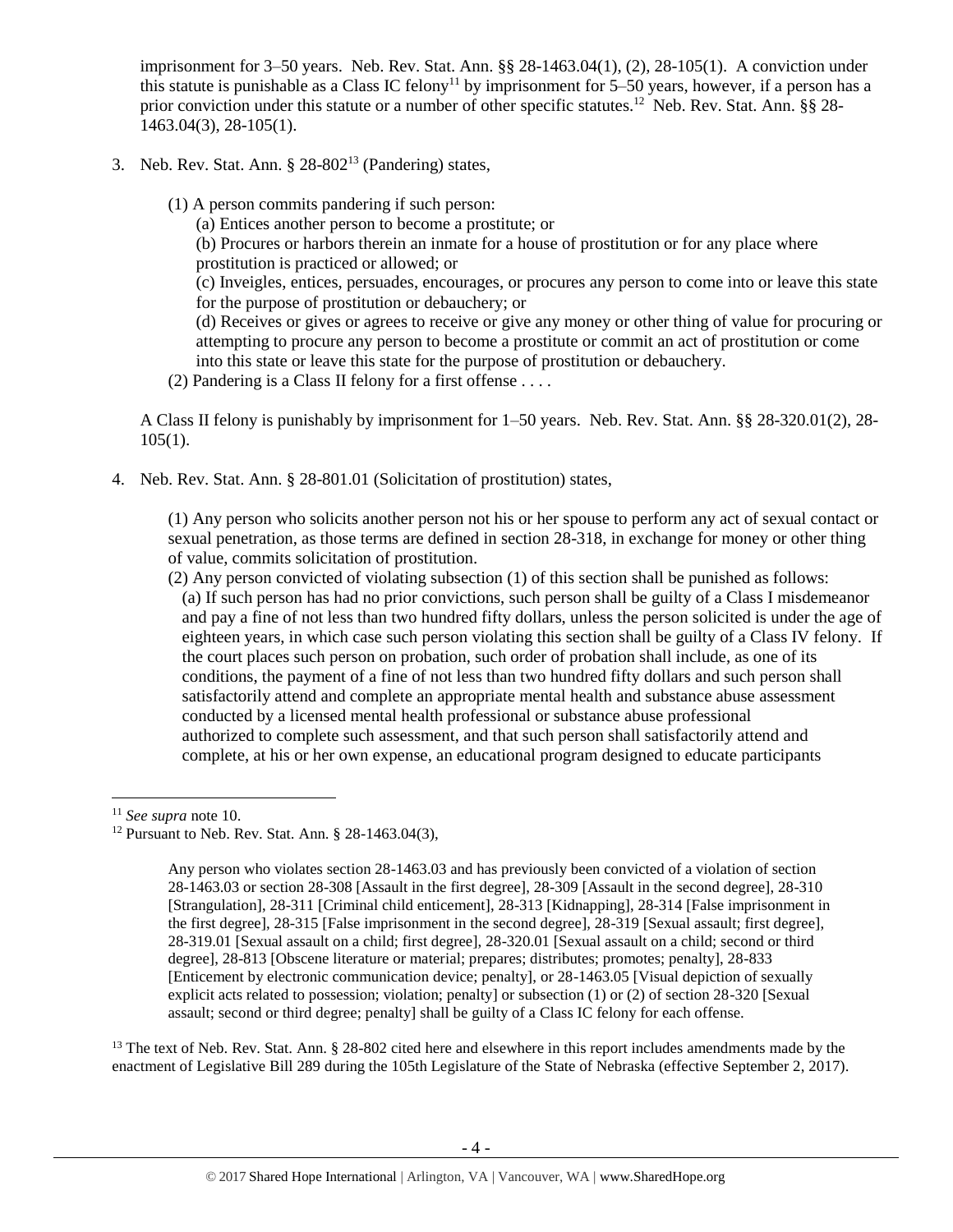on the effect of prostitution on the participants' health, on the person solicited, and on the community . . . .

A Class IV felony is punishable by imprisonment up to 2 years, a fine not to exceed \$10,000, or both. Neb. Rev. Stat. Ann. § 28-105(1).

5. Neb. Rev. Stat. Ann. § 28-804 (Keeping a place of prostitution) states,

(1) Any person who has or exercises control over the use of any place which offers seclusion or shelter for the practice of prostitution and who knowingly grants or permits the use of such place for the purpose of prostitution commits the offense of keeping a place of prostitution. (2) Keeping a place of prostitution is a Class IV felony, unless any person using such place for the practice of prostitution is under the age of eighteen years, in which case any person convicted of keeping a place of prostitution shall be guilty of a Class III felony.

A Class IV felony is punishable by imprisonment up to 2 years, a fine not to exceed \$10,000, or both. Neb. Rev. Stat. Ann. § 28-105(1). A Class III felony punishable by imprisonment for up to 4 years and 2 years post-release supervision, a fine not to exceed \$25,0000, or both. Neb. Rev. Stat. Ann. § 28-105(1).

Several other laws, while not expressly commercial in nature, may also be applicable in cases involving the commercial sexual exploitation of a child. Some of those statutes are as follows:

- 1. Neb. Rev. Stat. Ann. § 28-805(1)(a) (Debauching a minor; penalty) <sup>14</sup> states, "(1) Any person not a minor commits the offense of debauching a minor if he or she shall debauch or deprave the morals of any boy or girl under the age of seventeen years by: (a) Lewdly inducing such boy or girl carnally to know any other person."<sup>15</sup> A conviction under Neb. Rev. Stat. Ann. § 28-805(1) is punishable as a Class I misdemeanor by imprisonment up to 1 year, a fine not to exceed \$1,000, or both. Neb. Rev. Stat. Ann. §§ 28-805(2), 28- 106(1).
- 2. Neb. Rev. Stat. Ann. § 28-833(1) (Enticement by electronic communication device; penalty) states,

<span id="page-4-0"></span>A person commits the offense of enticement by electronic communication<sup>16</sup> device if he or she is nineteen years of age or over and knowingly and intentionally utilizes an electronic communication device to contact a child under sixteen years of age or a peace officer who is believed by such person to be a child under sixteen years of age and in so doing:

(a) Uses or transmits any indecent, lewd, lascivious, or obscene language, writing, or sound;

(b) Transmits or otherwise disseminates any visual depiction of sexually explicit conduct as defined

- in section  $28-1463.02$  [Terms, defined];<sup>17</sup> or
- (c) Offers or solicits any indecent, lewd, or lascivious act.

 $\overline{\phantom{a}}$ 

 $14$  This statute clearly implicates adults who solicit minors under the age of 17 to visit a house of prostitution for the purpose of the minor engaging in sexual penetration with a prostitute, but it is not clear whether this statute also implicates adult buyers or traffickers who solicit a minor under the age of 17 to enter a house of prostitution for purposes of engaging in sexual penetration with a buyer. Therefore, because it is possible that a violation of this statute may involve a commercial transaction, it has been listed as a CSEC offense.

<sup>15</sup> *See* State v. Parmer, 313 N.W.2d 237, 240 (Neb. 1981) ("We therefore construe 'any other person' to mean any person other than the victim.").

<sup>&</sup>lt;sup>16</sup> For purposes of Neb. Rev. Stat. Ann. § 28-833, "electronic communication" is defined as "any device which, in its ordinary and intended use, transmits by electronic means writings, sounds, visual images, or data of any nature to another electronic communication device." Neb. Rev. Stat. Ann. § 28-833(4).

<sup>17</sup> *See supra* note [8.](#page-2-1)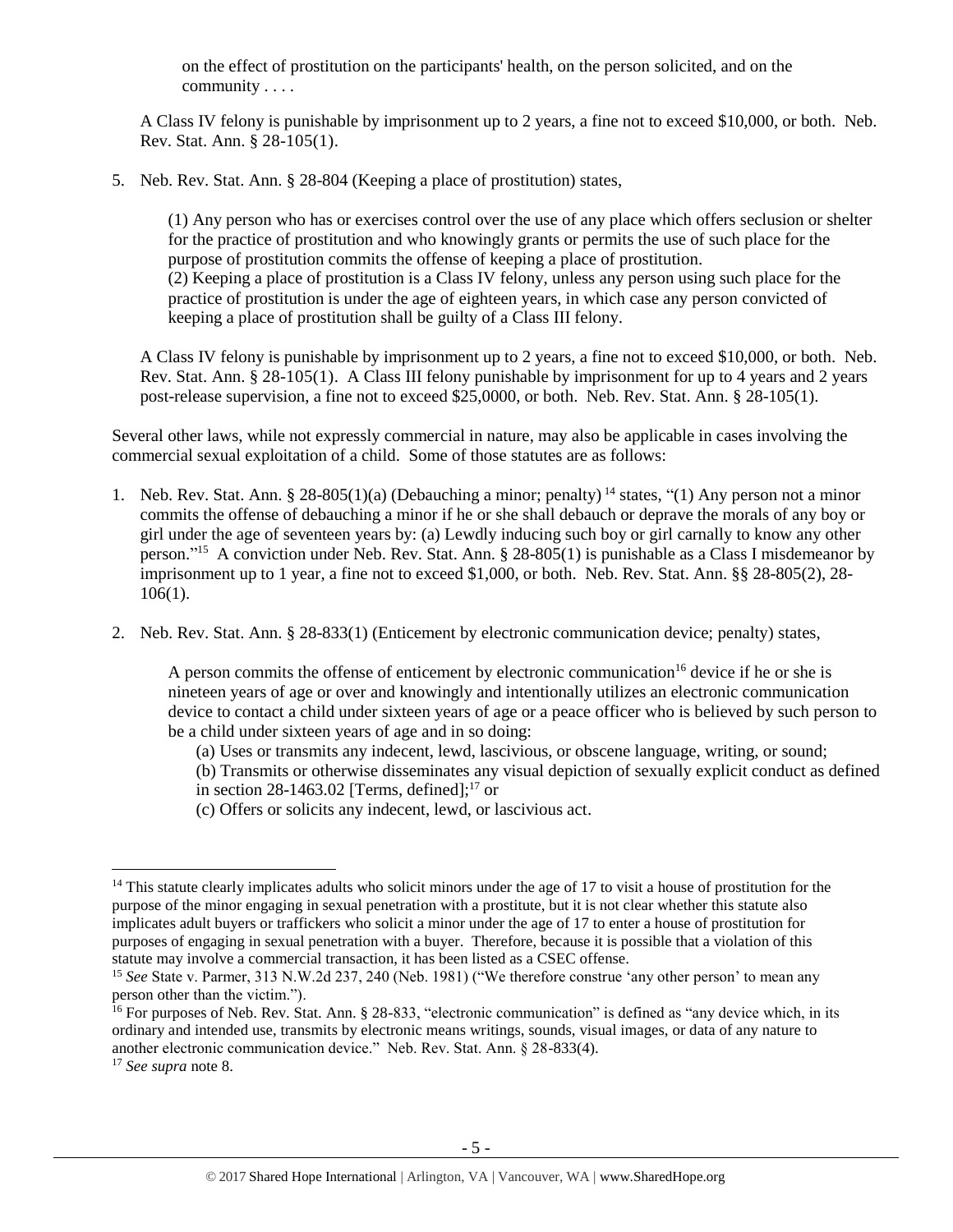A conviction under this statute is punishable as a Class IV felony by imprisonment up to 2 years, a fine not to exceed \$10,000, or both. Neb. Rev. Stat. Ann. §§ 28-833(2), 28-105(1).

3. Neb. Rev. Stat. Ann. § 28-319.01(1) (Sexual assault of a child; first degree; penalty) states,

A person commits sexual assault of a child in the first degree:

(a) When he or she subjects another person under twelve years of age to sexual penetration<sup>18</sup> and the actor is at least nineteen years of age or older; or

(b) When he or she subjects another person who is at least twelve years of age but less than sixteen years of age to sexual penetration and the actor is twenty-five years of age or older.

A first conviction under this statute is punishable as a Class IB felony by imprisonment for 20 years to life. Neb. Rev. Stat. Ann.  $\S$   $\S$   $28-319.01(2)$ ,  $28-105(1)$ . The penalty is enhanced to 25 years to life imprisonment, however, if an offender has a prior conviction under this statute or a number of other specific statutes.<sup>19</sup> Neb. Rev. Stat. Ann. §§ 28-319.01(3), 28-105(1).

4. Neb. Rev. Stat. Ann. § 28-320.01 (Sexual assault of a child; second or third degree; penalties) states,

(1) A person commits sexual assault of a child in the second or third degree if he or she subjects another person fourteen years of age or younger to sexual contact<sup>20</sup> and the actor is at least nineteen years of age or older.

<sup>19</sup> Neb. Rev. Stat. Ann. § 28-319.01(3) states,

 $\overline{a}$ 

Any person who is found guilty of sexual assault of a child in the first degree under this section and who has previously been convicted (a) under this section, (b) under section 28-319 of first degree or attempted first degree sexual assault, (c) under section 28-320.01 before July 14, 2006, of sexual assault of a child or attempted sexual assault of a child, (d) under section 28-320.01 on or after July 14, 2006, of sexual assault of a child in the second or third degree or attempted sexual assault of a child in the second or third degree, or (e) in any other state or federal court under laws with essentially the same elements as this section, section 28-319, or section 28-320.01 as it existed before, on, or after July 14, 2006, shall be guilty of a Class IB felony with a mandatory minimum sentence of twenty-five years in prison.

<sup>20</sup> Neb. Rev. Stat. Ann. § 28-318(5) defines "sexual contact" as

the intentional touching of the victim's sexual or intimate parts or the intentional touching of the victim's clothing covering the immediate area of the victim's sexual or intimate parts. Sexual contact shall also mean the touching by the victim of the actor's sexual or intimate parts or the clothing covering the immediate area of the actor's sexual or intimate parts when such touching is intentionally caused by the actor. Sexual contact shall include only such conduct which can be reasonably construed as being for the purpose of sexual arousal or gratification of either party. Sexual contact shall also include the touching of a child with the actor's sexual or intimate parts on any part of the child's body for purposes of sexual assault of a child under sections 28-319.01 [Sexual assault of a child; first degree; penalty] and 28-320.01 [Sexual assault of a child; second or third degree; penalties];

. . . .

 $18$  Neb. Rev. Stat. Ann. § 28-318(6) (Terms, defined) states,

Sexual penetration means sexual intercourse in its ordinary meaning, cunnilingus, fellatio, anal intercourse, or any intrusion, however slight, of any part of the actor's or victim's body or any object manipulated by the actor into the genital or anal openings of the victim's body which can be reasonably construed as being for nonmedical or nonhealth purposes. Sexual penetration shall not require emission of semen.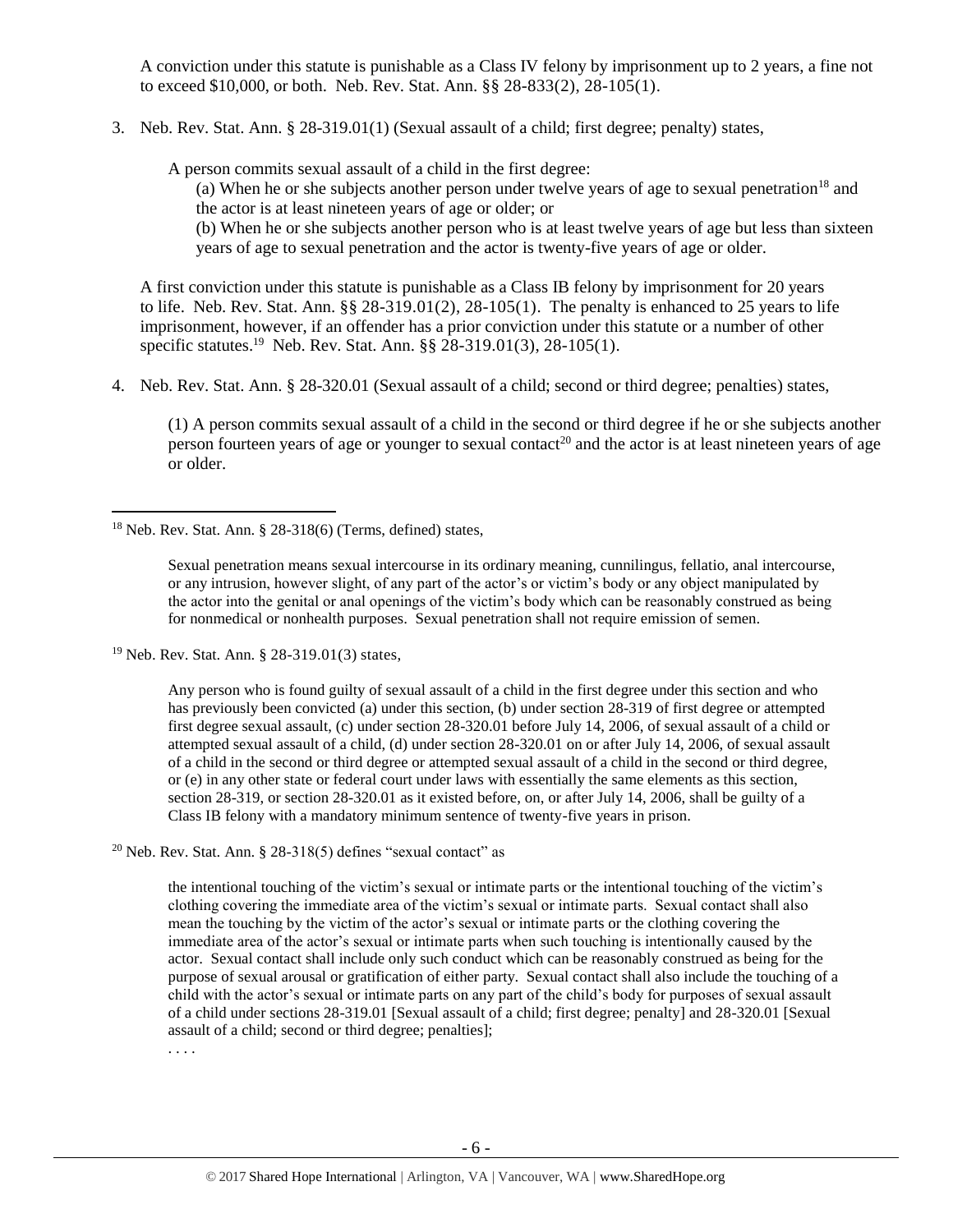(2) Sexual assault of a child is in the second degree if the actor causes serious personal injury to the victim. Sexual assault of a child in the second degree is a Class II felony for the first offense. (3) Sexual assault of a child is in the third degree if the actor does not cause serious personal injury to the victim. Sexual assault of a child in the third degree is a Class IIIA felony for the first offense. . . . .

A first conviction for second degree sexual assault of a child is punishable as a Class II felony by imprisonment for 1–50 years. Neb. Rev. Stat. Ann. §§ 28-320.01(2), 28-105(1). A conviction is punishable as a class IC felony by imprisonment for 5–50 years, however, if a person has a prior conviction under this statute or a number of other specific statutes.<sup>21</sup> Neb. Rev. Stat. Ann. §§ 28-320.01(4), 28-105(1). A first conviction for third degree sexual assault of a child is a Class IIIA felony is punishable by imprisonment up to 3 years and 18 months post-release supervision, a fine not to exceed \$10,000, or both. Neb. Rev. Stat. Ann. §§ 28-320.01(3), 28-105(1). A conviction is punishable as a class IC felony punishable by imprisonment for 5–50 years, however, if a person has a prior conviction under this statute or a number of other specific statutes. <sup>22</sup> Neb. Rev. Stat. Ann. §§ 28-320.01(5), 28-105(1).

5. Neb. Rev. Stat. Ann. § 28-320.02(1) (Sexual assault; use of electronic communication device; prohibited acts; penalties) states,

No person shall knowingly solicit, coax, entice, or lure (a) a child sixteen years of age or younger or (b) a peace officer who is believed by such person to be a child sixteen years of age or younger, by means of an electronic communication device as that term is defined in section 28-833, to engage in an act which would be in violation of section [28-319](http://nebraskalegislature.gov/laws/statutes.php?statute=28-319) [Sexual assault; first degree; penalty], [28-319.01](http://nebraskalegislature.gov/laws/statutes.php?statute=28-319.01) [Sexual assault of a child; first degree; penalty], or [28-320.01](http://nebraskalegislature.gov/laws/statutes.php?statute=28-320.01) [Sexual assault of a child; second or third degree; penalties] or subsection (1) or (2) of section [28-320](http://nebraskalegislature.gov/laws/statutes.php?statute=28-320) [Sexual assault; second or third degree; penalty].<sup>23</sup>

A conviction under this statute is punishable as a Class ID felony by imprisonment for 3–50 years. Neb. Rev. Stat. Ann. §§ 28-320.02(2), 28-105(1). A conviction is punishable as a Class IC felony by

 $\overline{\phantom{a}}$ 

<sup>22</sup> Pursuant to Neb. Rev. Stat. Ann. § 28-320.01(5),

Any person who is found guilty of third degree sexual assault of a child under this section and who has previously been convicted (a) under this section, (b) under section 28-319 of first degree or attempted first degree sexual assault, (c) under section 28-319.01 for first degree or attempted first degree sexual assault of a child, or (d) in any other state or federal court under laws with essentially the same elements as this section, section 28-319, or 28-319.01 shall be guilty of a Class IC felony.

<sup>23</sup> Neb. Rev. Stat. Ann. § 28-320.02(1) also states, "A person shall not be convicted of both a violation of this subsection and a violation of section 28-319, 28-319.01, or 28-320.01 or subsection (1) or (2) of section 28-320 if the violations arise out of the same set of facts or pattern of conduct and the individual solicited, coaxed, enticed, or lured under this subsection is also the victim of the sexual assault under section 28-319, 28-319.01, or 28-320.01 or subsection  $(1)$  or  $(2)$  of section 28-320."

<sup>&</sup>lt;sup>21</sup> Pursuant to Neb. Rev. Stat. Ann. § 28-320.01(4),

Any person who is found guilty of second degree sexual assault of a child under this section and who has previously been convicted (a) under this section, (b) under section 28-319 of first degree or attempted first degree sexual assault, (c) under section 28-319.01 for first degree or attempted first degree sexual assault of a child, or (d) in any other state or federal court under laws with essentially the same elements as this section, section 28-319, or section 28-319.01 shall be guilty of a Class IC felony and shall be sentenced to a mandatory minimum term of twenty-five years in prison.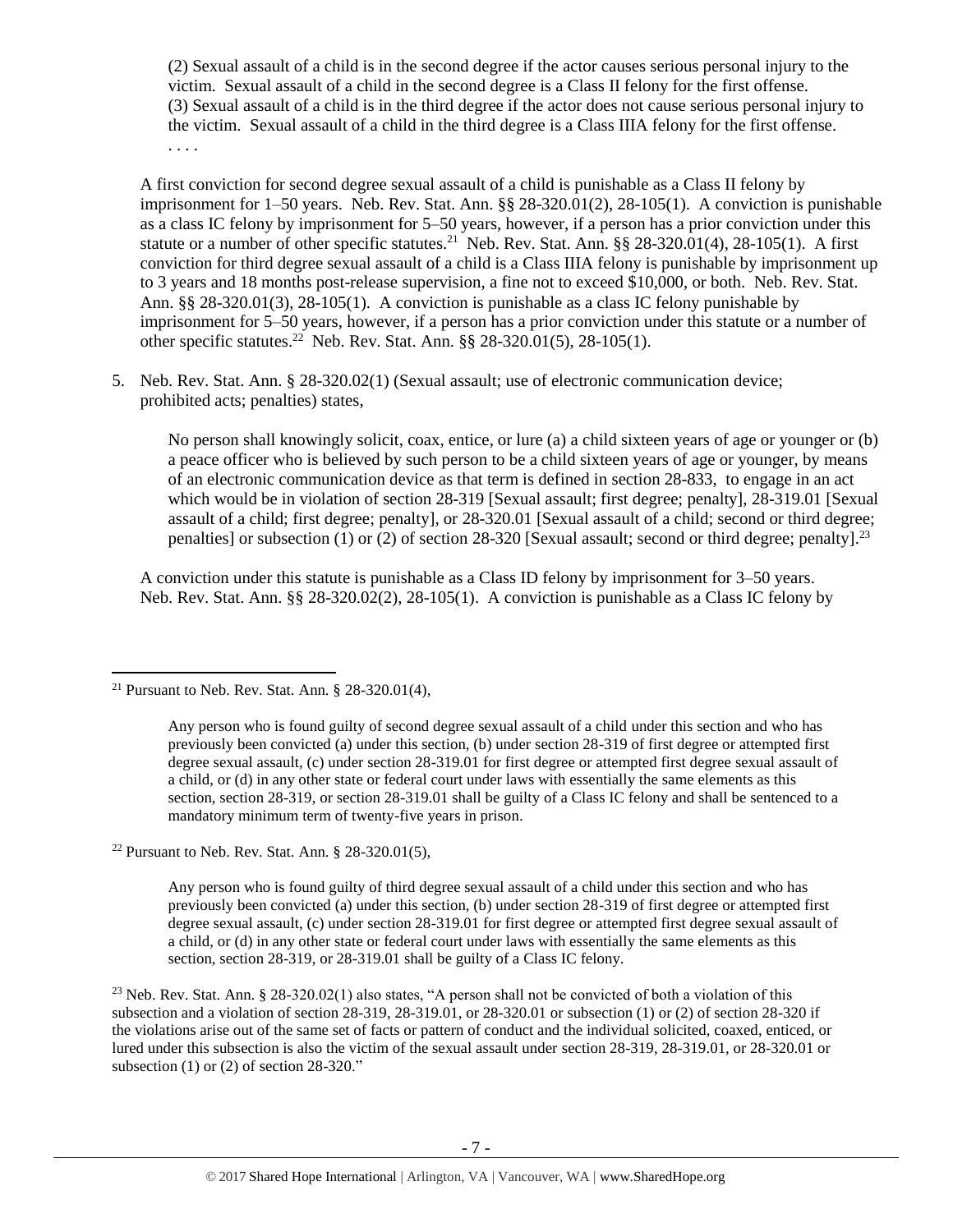imprisonment for 5–50 years, however, if a person has a prior conviction under this or other specific statutes.<sup>24</sup> Neb. Rev. Stat. Ann. §§ 28-320.02(2), 28-105(1).

*1.3 Prostitution statutes refer to the sex trafficking statute to acknowledge the intersection of prostitution with trafficking victimization.* 

Nebraska's prostitution statute, Neb. Rev. Stat. Ann. § 28-801(5) (Prostitution; penalty) addresses and identifies an exception to the criminalization of both minors and human trafficking victims, as defined by Nebraska's core human trafficking law, Neb. Rev. Stat. Ann. § 28-830 (Human trafficking; forced labor or services; terms, defined). Pursuant to Neb. Rev. Stat. Ann. § 28-801(5), "[i]f the law enforcement officer determines, after a reasonable detention for investigative purposes, that a person suspected of or charged with a violation of subsection (1) [Prostitution] of this section is,

(a) a person engaging in those acts a direct result of being a trafficking victim as defined in section 28- 830, such person shall be immune from prosecution for a prostitution offense; or (b) a person under eighteen years of age, such person shall be immune from prosecution for a prostitution offense under this section and shall be subject to temporary custody under section 43-248 [Temporary custody of juvenile without warrant; when] and further disposition under the Nebraska Juvenile Code.

Furthermore, under Neb. Rev. Stat. Ann. § 28-801(5)(b), "A law enforcement officer who takes a person under eighteen years of age into custody under this section shall immediately report an allegation of a violation of section 28-831 [Human trafficking; labor trafficking or sex trafficking; labor trafficking of a minor or sex trafficking of a minor; prohibited acts; penalties] to the Department of Health and Human Services which shall commence an investigation within twenty-four hours under the Child Protection and Family Safety Act."

*1.4 The state racketeering or gang crimes statute includes sex trafficking or commercial sexual exploitation of children (CSEC) offenses as predicate acts allowing the statute to be used to prosecute child sex trafficking crimes.* 

Nebraska's Public Protection Act,<sup>25</sup> codified at Neb. Rev. Stat. Ann. § 28-1355 (Pattern of racketeering activity or collection of an unlawful debt; prohibited acts) provides,

(1) It shall be unlawful for any person<sup>26</sup> who has received any proceeds that such person knew were derived, directly or indirectly, from a pattern of racketeering activity<sup>27</sup> or through collection of an

 $\overline{\phantom{a}}$ 

If a person who violates this section has previously been convicted of a violation of this section or section 28-308 [Assault in the first degree), 28-309 [Assault in the second degree], 28-310 [Strangulation], 28-311 [Criminal child enticement], 28-313 [Kidnapping], 28-314 [False imprisonment in the first degree], 28-315 [False imprisonment in the second degree], 28-319 [Sexual assault; first degree], 28-319.01 [Sexual assault on a child; first degree], 28-320.01 [Sexual assault on a child; second or third degree], 28-813 [Obscene literature or material; prepares; distributes; promotes; penalty], 28-833 [Enticement by electronic communication device; penalty], or 28-1463.05 [Visual depiction of sexually explicit acts related to possession; violation; penalty] or subsection (1) or (2) of section 28-320 [Sexual assault; second or third degree; penalty], the person is guilty of a Class IC felony.

<sup>26</sup> "Person means any individual or entity, as defined in section  $21$ -2014, holding or capable of holding a legal, equitable, or beneficial interest in property." Neb. Rev. Stat. Ann. § 28-1354(3).

<sup>24</sup> Neb. Rev. Stat. Ann. § 28-320.02(2) states,

<sup>25</sup> Neb. Rev. Stat. Ann. §§ 28-1352 to -1356.

<sup>&</sup>lt;sup>27</sup> Pursuant to Neb. Rev. Stat. Ann.  $\S$  28-1354(2),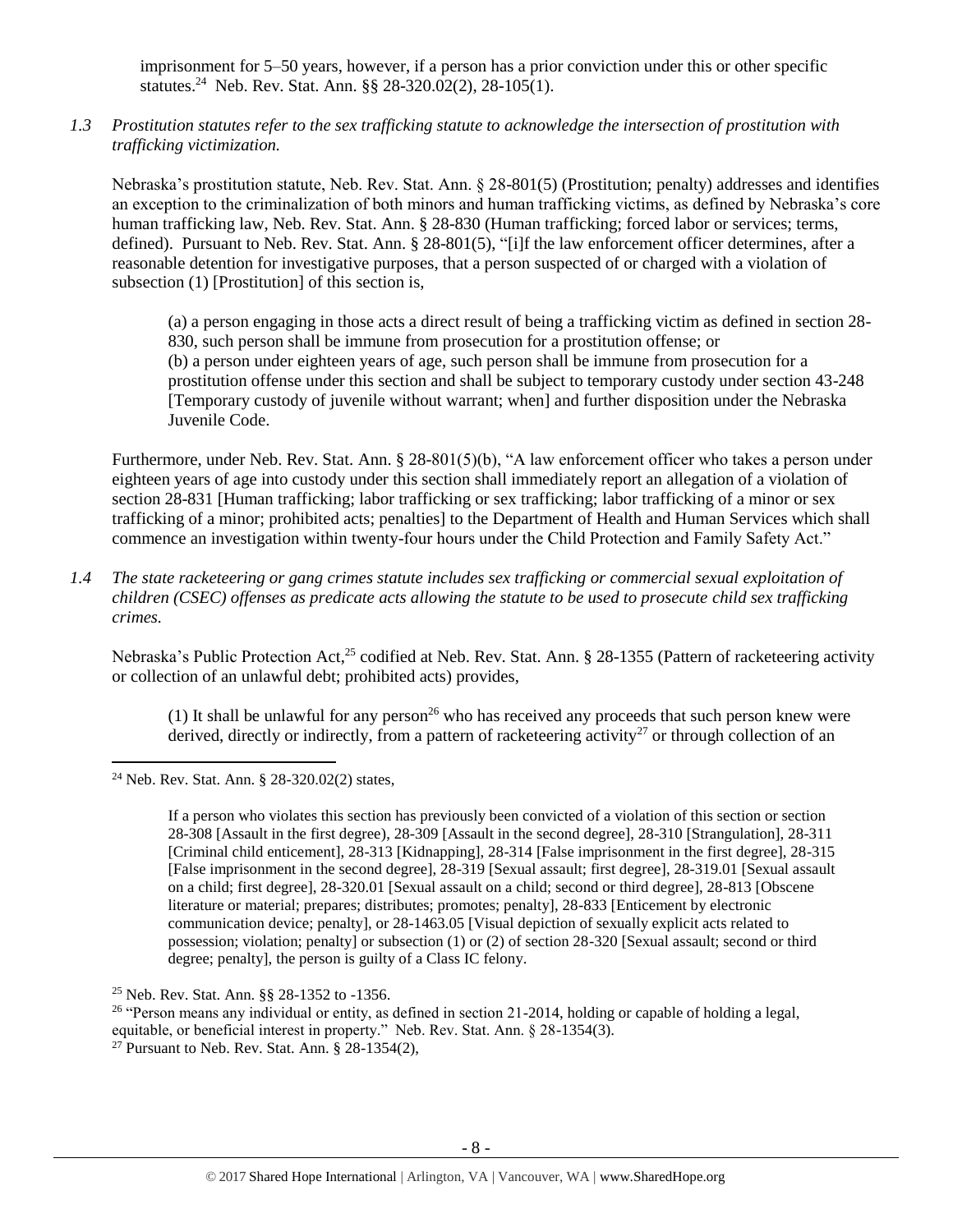unlawful debt to use or invest, whether directly or indirectly, any part of such proceeds, or the proceeds derived from the investment or use thereof, in the acquisition of any right, interest, or equity in real property or in the establishment or operation of any enterprise<sup>28</sup>...

 $(2)$  It shall be unlawful for any person through a pattern of racketeering activity or through collection of an unlawful debt to acquire or maintain, directly or indirectly, any interest in or control of any enterprise or real property.

(3) It shall be unlawful for any person employed by or associated with any enterprise to conduct or participate in, directly or indirectly, the conduct of such enterprise's affairs through a pattern of racketeering activity or collection of unlawful debt.

(4) It shall be unlawful for any person to conspire or attempt to violate any of the provisions of subsection  $(1)$ ,  $(2)$ , or  $(3)$  of this section.

Pursuant to Neb. Rev. Stat. Ann. § 28-1354(5)(Terms, defined),

. . . .

l

Racketeering activity includes the commission of, criminal attempt to commit, conspiracy to commit, aiding and abetting in the commission of, aiding in the consummation of, acting as an accessory to the commission of, or the solicitation, coercion, or intimidation of another to commit or aid in the commission of any of the following:

(j) Offenses relating to public health and morals which include: Prostitution under section 28-801; pandering under section 28-802; keeping a place of prostitution under section 28-804; labor trafficking, sex trafficking, labor trafficking of a minor, or sex trafficking of a minor under section 28-831; a violation of section 28-1005; and any act relating to the visual depiction of sexually explicit conduct prohibited in the Child Pornography Prevention Act; . . . .

Sex trafficking and commercial sexual exploitation of children constitute predicate crimes under the racketeering law, making this law an available tool for combatting criminal enterprises that engage in domestic minor sex trafficking. A conviction under Neb. Rev. Stat. Ann. § 28-1355 is punishable as Class III felony punishable by imprisonment for up to 4 years and 2 years post-release supervision, a fine not to exceed \$25,000, or both. Neb. Rev. Stat. Ann. §§ 28-1356(1), 28-105(1). Although Neb. Rev. Stat. Ann. § 28-1356(1) additionally states that "if the violation is based upon racketeering activity which is punishable as a Class I, IA, or IB felony," a conviction is punishable as a Class IB felony, convictions for prostitution are not punishable as Class IA or IB felonies.

A conviction is also punishable by a fine not to exceed \$25,000. However, under Neb. Rev. Stat. Ann. § 28- 1356(2),

In lieu of the fine authorized by section 28-105, any person convicted of engaging in conduct in violation of section 28-1355, through which pecuniary value was derived, or by which personal injury or property damage or other loss was caused, may be sentenced to pay a fine that does not exceed three times the gross value gained or three times the gross loss caused, whichever is greater, plus court costs and the costs of investigation and prosecution reasonably incurred . . . .

Pattern of racketeering activity means a cumulative loss for one or more victims or gains for the enterprise of not less than one thousand five hundred dollars resulting from at least two acts of racketeering activity, one of which occurred after August 30, 2009, and the last of which occurred within ten years, excluding any period of imprisonment, after the commission of a prior act of racketeering activity.

<sup>&</sup>lt;sup>28</sup> "Enterprise means any individual, sole proprietorship, partnership, corporation, trust, association, or any legal entity, union, or group of individuals associated in fact although not a legal entity, and shall include illicit as well as licit enterprises as well as other entities." Neb. Rev. Stat. Ann. § 28-1354(1).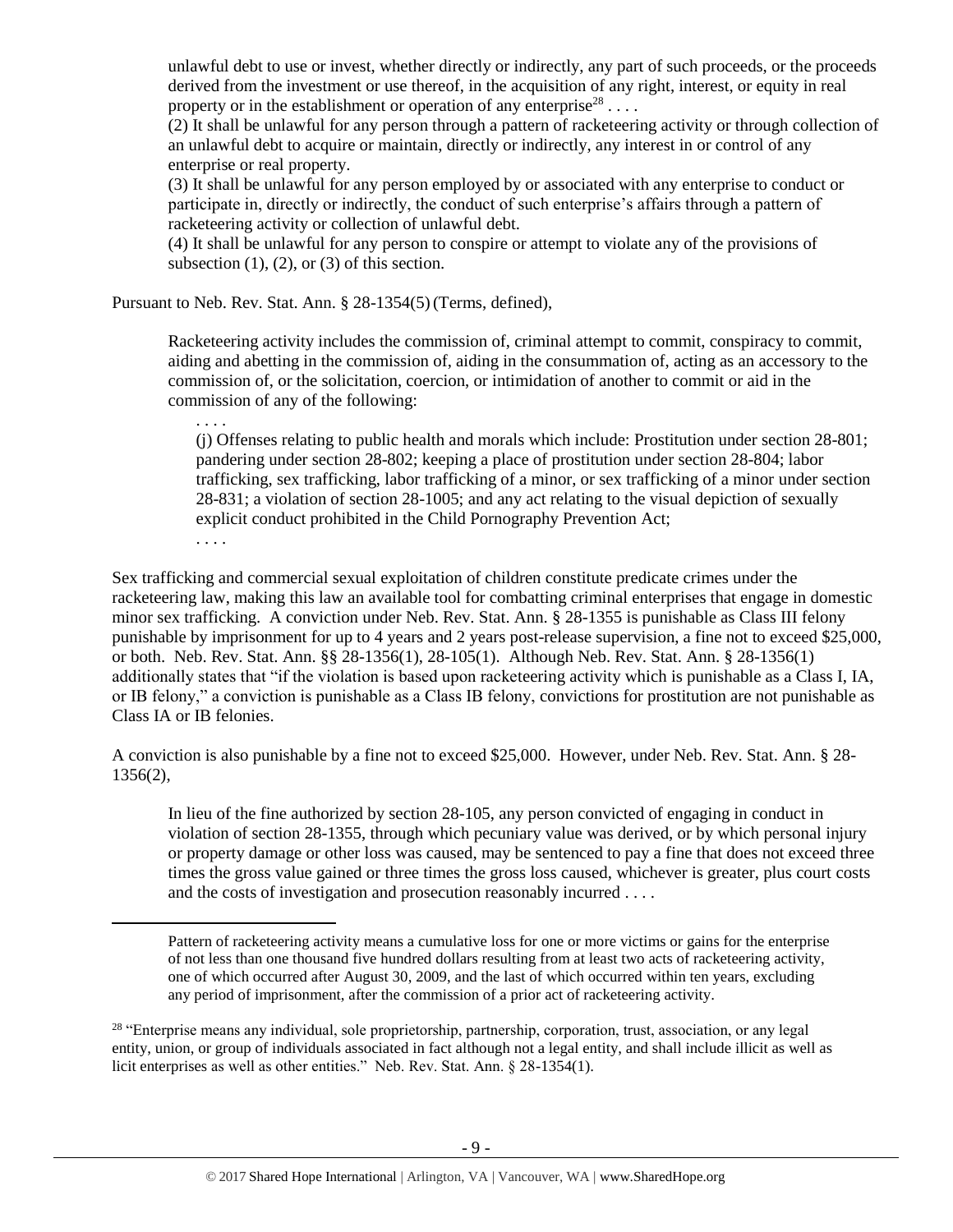Gangs and criminal enterprises may face additional penalties under Neb. Rev. Stat. Ann. § 28-1351 (Unlawful membership recruitment into an organization or association; penalty). Neb. Rev. Stat. Ann. § 28-1351(1) makes it a crime if a person

knowingly and intentionally coerces, intimidates, threatens, or inflicts bodily harm upon another person in order to entice that other person to join or prevent that other person from leaving any organization, group, enterprise, or association whose members, individually or collectively, engage in or have engaged in any of the following criminal acts for the benefit of, at the direction of, or on behalf of the organization, group, enterprise, or association or any of its members:

(m) Kidnapping under section 28-313;

(r) Pandering under section 28-802 [Pandering; penalty];

. . . .

. . . .

A conviction under this statute is punishable as a Class IV felony by imprisonment up to 2 years, a fine not to exceed \$10,000, or both. Neb. Rev. Stat. Ann. §§ 28-1351(2), 28-105(1).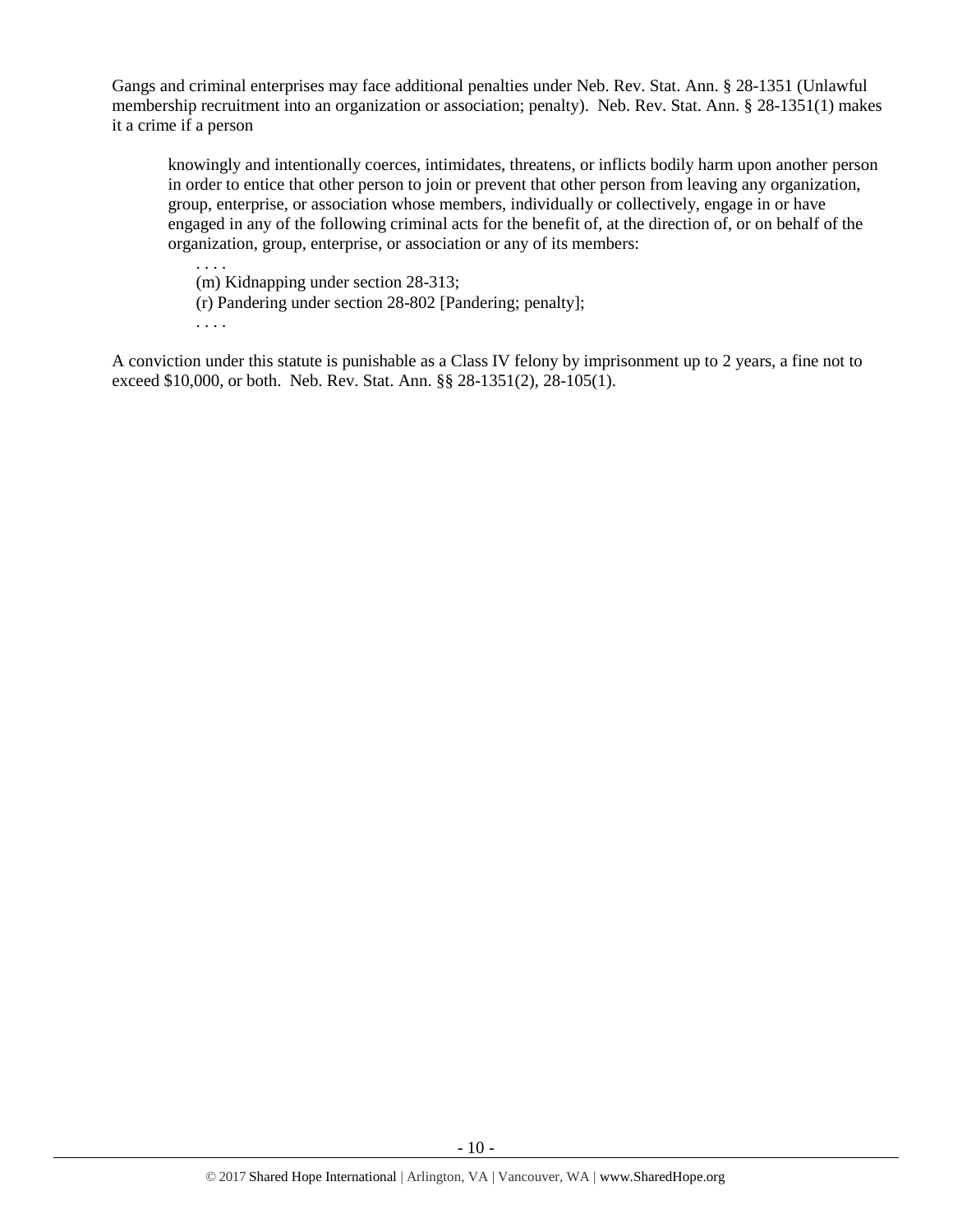#### **FRAMEWORK ISSUE 2: CRIMINAL PROVISIONS FOR DEMAND**

## *Legal Components:*

- *2.1 The state sex trafficking law can be applied to buyers of commercial sex acts with a minor.*
- *2.2 Buyers of commercial sex acts with a minor can be prosecuted under commercial sexual exploitation of children (CSEC) laws.*
- *2.3 Solicitation laws differentiate buying sex acts with an adult and buying sex acts with a minor under 18.*
- *2.4 Penalties for buyers of commercial sex acts with minors are as high as federal penalties.*
- *2.5 Using the Internet or electronic communications to lure, entice, or purchase, or attempt to lure, entice, or purchase commercial sex acts with a minor is a separate crime or results in an enhanced penalty for buyers.*
- *2.6 No age mistake defense is permitted for a buyer of commercial sex acts with any minor under 18.*
- *2.7 Base penalties for buying sex acts with a minor under 18 are sufficiently high and not reduced for older minors.*
- *2.8 Financial penalties for buyers of commercial sex acts with minors are sufficiently high to make it difficult for buyers to hide the crime.*
- *2.9 Buying and possessing images of child sexual exploitation carries penalties as high as similar federal offenses.*

\_\_\_\_\_\_\_\_\_\_\_\_\_\_\_\_\_\_\_\_\_\_\_\_\_\_\_\_\_\_\_\_\_\_\_\_\_\_\_\_\_\_\_\_\_\_\_\_\_\_\_\_\_\_\_\_\_\_\_\_\_\_\_\_\_\_\_\_\_\_\_\_\_\_\_\_\_\_\_\_\_\_\_\_\_\_\_\_\_\_\_\_\_\_

*2.10 Convicted buyers of commercial sex acts with minors are required to register as sex offenders.* 

# *Legal Analysis:*

*2.1 The state sex trafficking law can be applied to buyers of commercial sex acts with a minor.*

Neb. Rev. Stat. Ann. § 28-830(12)<sup>29</sup> (Human trafficking; forced labor or services; terms, defined) applies to buyers of commercial sex acts with minors though the terms "solicit" and "cause" and, following federal precedent,<sup>30</sup> through the term "obtain." Specifically, Neb. Rev. Stat. Ann. § 28-830(12) states,

Sex trafficking of a minor means knowingly . . . soliciting, or obtaining by any means or knowingly attempting to . . . solicit, or obtain by any means a minor for the purpose of having such minor engage in commercial sexual activity, sexually explicit performance, or the production of pornography or to cause or attempt to cause a minor to engage in commercial sexual activity, sexually explicit performance, or the production of pornography;

 $\overline{a}$ 

<sup>29</sup> *See supra* note [3.](#page-1-0)

<sup>30</sup> *See United States v. Jungers*, 702 F.3d 1066 (8th Cir. 2013). In this case, the Eighth Circuit held that the federal sex trafficking law, 18 U.S.C. § 1591 (Sex trafficking of children or by force, fraud, or coercion) applies to buyers of sex with minors. Reversing a District of South Dakota ruling that Congress did not intend the string of verbs constituting criminal conduct under 18 U.S.C. § 1591(a)(1) ("recruits, entices, harbors, transports, provides, obtains, or maintains") to reach the conduct of buyers (United States v. Jungers, 834 F. Supp. 2d 930, 931 (D.S.D. 2011)), the Eighth Circuit concluded that 18 U.S.C. § 1591 does not contain "a latent exemption for purchasers" because buyers can "engage in at least some of the prohibited conduct." Jungers, 702 F. 3d 1066, 1072. Congress codified Jungers clarifying that the federal sex trafficking law is intended to apply to buyers in the Justice for Victims of Trafficking Act (JVTA) of 2015 Pub. L. No. 114-22, 129 Stat 227), enacted on May 29, 2015. The JVTA adds the terms "patronize" and "solicit" to the list of prohibited conduct and expressly states, "section 108 of this title amends section 1591 of title 18, United States Code, to add the words 'solicits or patronizes' to the sex trafficking statute making absolutely clear for judges, juries, prosecutors, and law enforcement officials that criminals who purchase sexual acts from human trafficking victims may be arrested, prosecuted, and convicted as sex trafficking offenders when this is merited by the facts of a particular case." Id. at Sec. 109. The Eighth Circuit decision in *United States v. Jungers* and the federal sex trafficking law as amended by the Justice for Victims of Trafficking Act establish persuasive authority when state courts interpret the string of verbs constituting prohibited conduct in state sex trafficking laws (in particular the term "obtains") to the extent such interpretation does not conflict with state case law.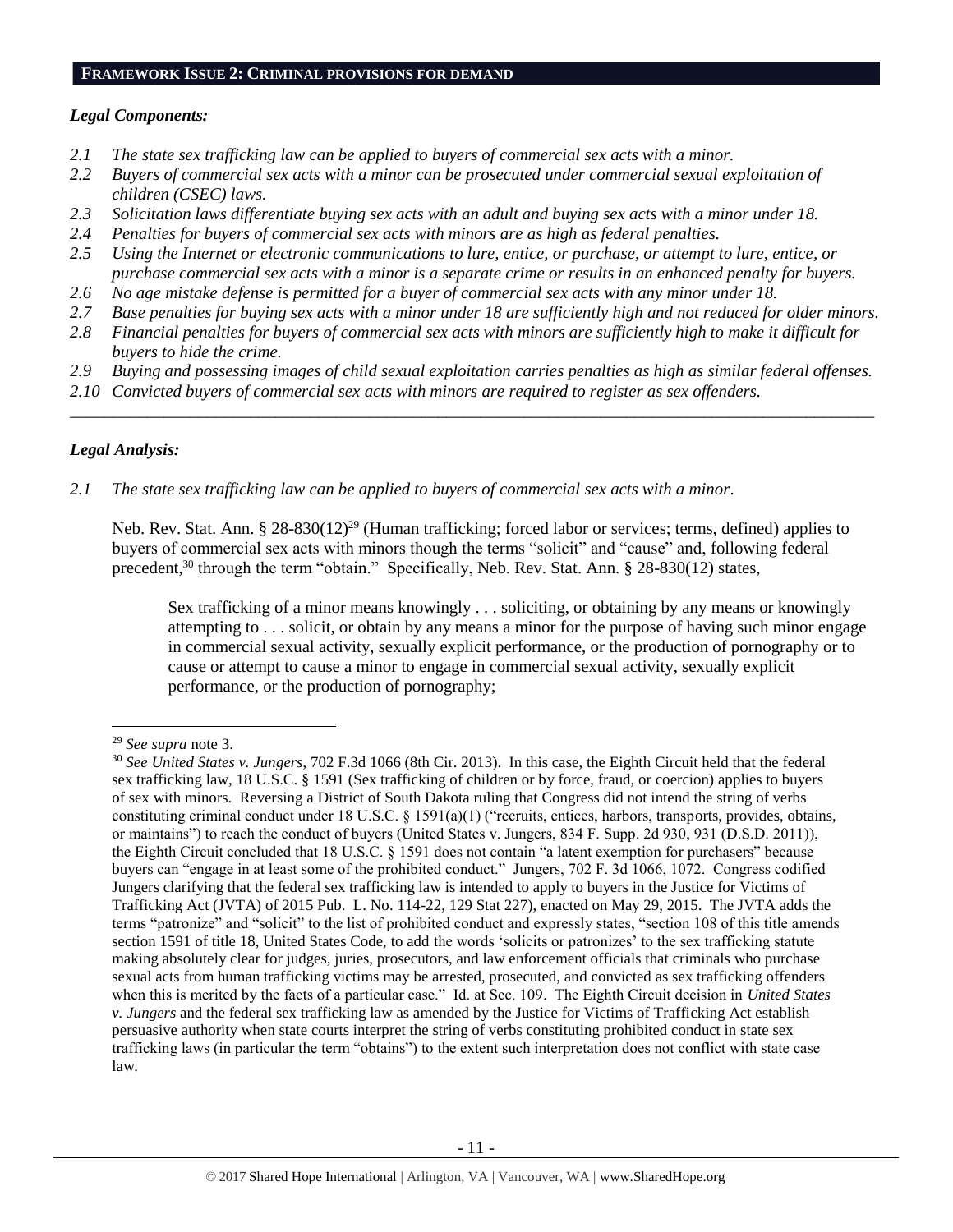# *2.2 Buyers of commercial sex acts with a minor can be prosecuted under commercial sexual exploitation of children (CSEC) laws.*

Neb. Rev. Stat. Ann. § 28-801.01(1) (Solicitation of prostitution; penalty) provides, "Any person who solicits another person who is not his spouse to perform any act of sexual contact or sexual penetration . . . in exchange for money or other thing of value, commits solicitation of prostitution." When the victim is a minor, this offense is punishable as a Class IV felony by imprisonment up to 2 years, 12 months post-release supervision, and a fine not to exceed \$10,000, or both. Neb. Rev. Stat. Ann. §§ 28-801.01(2)(a), 28-106(1).

Neb. Rev. Stat. Ann. § 28-802(1)(d) (Pandering) also applies to buyers of sex with minors. It states, "A person commits pandering if such person . . . gives or agrees to . . . give any money or other thing of value for procuring or attempting to procure any person to . . . commit an act of prostitution or come into this state or leave this state for the purpose of prostitution . . . ." Pursuant to Neb. Rev. Stat. Ann.  $\S 28-802(2)$ ,  $\S 31$ "[p]andering is a Class II felony for a first offense . . . ."

Several sexual offenses also could be used to prosecute certain buyers of commercial sex acts with a minor.<sup>32</sup> These statutes, however, do not specifically criminalize the commercial sexual exploitation of a child and do not refer to Neb. Rev. Stat. Ann. § 28-831(1) (Human trafficking; forced labor or services; prohibited acts; penalties).

# *2.3 Solicitation laws differentiate buying sex acts with an adult and buying sex acts with a minor under 18.*

Nebraska's general solicitation law differentiates between buying sex with an adult and buying sex with a minor. Neb. Rev. Stat. Ann. § 28-801.01(1) (Solicitation of prostitution; penalty) provides, "Any person who solicits another person who is not his spouse to perform any act of sexual contact or sexual penetration . . . in exchange for money or other thing of value, commits solicitation of prostitution." A first conviction under this statute is punishable as a Class I misdemeanor. However, if the victim is a minor, then it is a Class IV felony.<sup>33</sup> A Class IV felony provides for imprisonment up to 2 years, a fine not to exceed \$10,000, or both. Neb. Rev. Stat. Ann. §§ 28-801.01(2)(a), 28-106(1). A subsequent conviction is also a Class IV felony punishable by imprisonment up to 2 years and a fine of \$500–\$10,000. <sup>34</sup> Neb. Rev. Stat. Ann. §§ 28-801.01(2)(b), 28-105(1).

l

If the court places such person on probation, such order of probation shall include, as one of its conditions, the payment of a fine of not less than two hundred fifty dollars, and such person shall satisfactorily attend and complete an appropriate mental health and substance abuse assessment conducted by a licensed mental health professional or substance abuse professional authorized to complete such assessment, and that such person shall satisfactorily attend and complete, at his or her own expense, an educational program designed to educate participants on the effect of prostitution on the participants' health, on the person solicited, and on the community . . . .

 $34$  Neb. Rev. Stat. Ann. § 28-801.01(2)(b) similarly states,

If the court places such person on probation, such order of probation shall include, as one of its conditions, the payment of a fine of not less than five hundred dollars and such person shall satisfactorily attend and complete an appropriate mental health and substance abuse assessment conducted by a licensed mental health professional or substance abuse professional authorized to complete such assessment, and that such person shall satisfactorily attend and complete, at his or her

<sup>31</sup> *See supra* note [13.](#page-3-0)

<sup>&</sup>lt;sup>32</sup> See supra Component 1.2 for a full description of the sexual offense laws that may be used to prosecute some buyers.

<sup>&</sup>lt;sup>33</sup> Neb. Rev. Stat. Ann. § 28-801.01(2)(a) also states,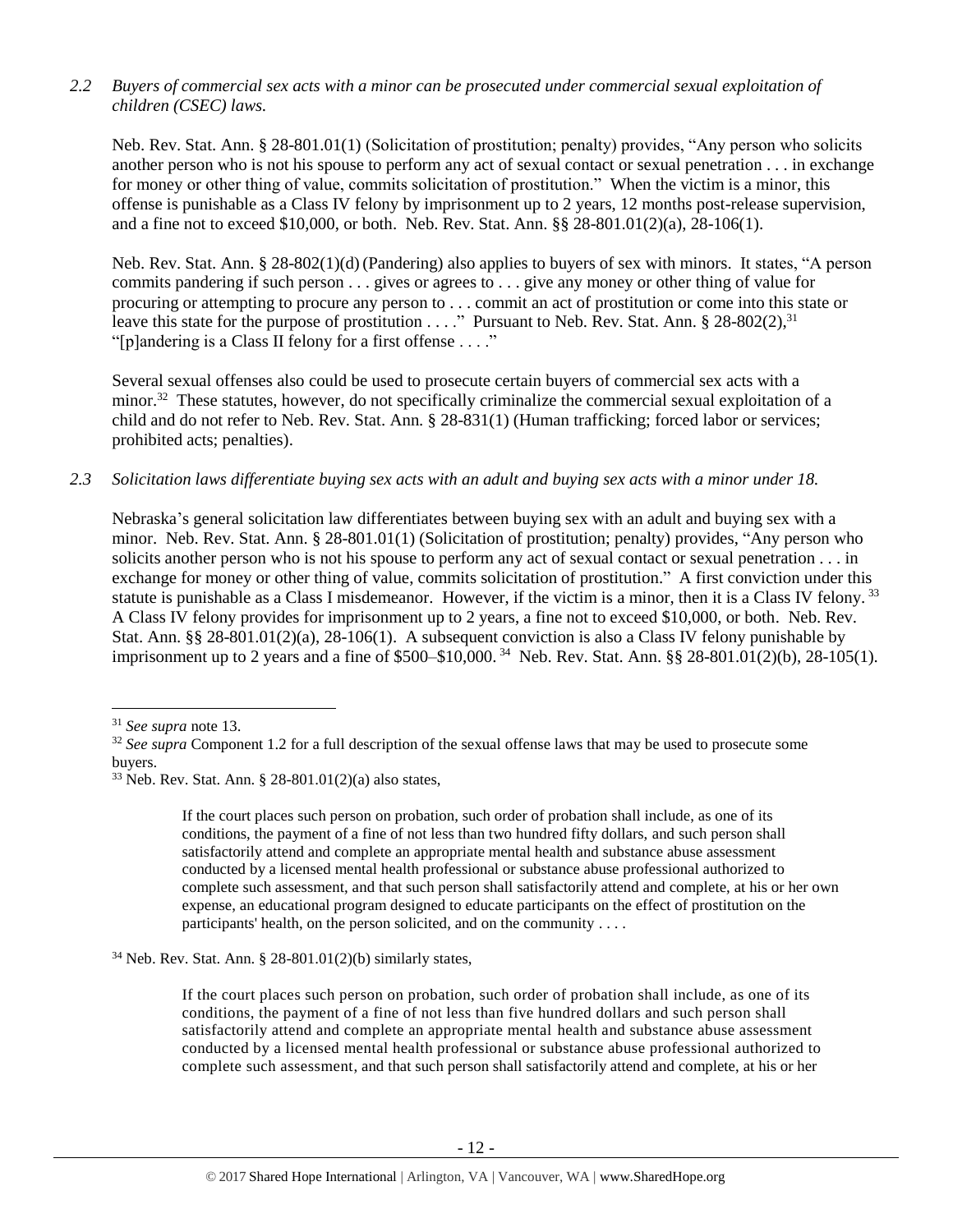# *2.4 Penalties for buyers of commercial sex acts with minors are as high as federal penalties.*

Under Neb. Rev. Stat. Ann. § 28-831(1)<sup>35</sup> (Human trafficking; forced labor or services; prohibited acts; penalties), sex trafficking of a minor is punishable as a Class IB felony by imprisonment for 20 years to life. Neb. Rev. Stat. Ann. §§ 28-831(1), 28-105(1).

If convicted under Neb. Rev. Stat. Ann. § 28-801.01(1) (Solicitation of prostitution; penalty), a buyer would be guilty of a Class IV felony, which is punishable by imprisonment up to 2 years, a fine not to exceed \$10,000, or both. Neb. Rev. Stat. Ann. §§ 28-801.01(2)(a), 28-106(1). If convicted under Neb. Rev. Stat. Ann. § 28-802 (Pandering), a buyer would be guilty of a Class II felony for a first offense, which is punishable by imprisonment for 1–50 years. Neb. Rev. Stat. Ann. §§ 28-802(2),<sup>36</sup> 28-105(1).

Several sexual offenses could be used to prosecute certain buyers of commercial sex acts with a minor but do not specifically criminalize the commercial sexual exploitation of a child. 37

In comparison, if the victim is under the age of 14, a conviction under the Trafficking Victims Protection Act  $(TVPA)<sup>38</sup>$  for child sex trafficking is punishable by 15 years to life imprisonment and a fine not to exceed \$250,000. 18 U.S.C. §§ 1591(b)(1), 3559(a)(1), 3571(b)(3). If the victim is between the ages of 14–17, a conviction is punishable by 10 years to life imprisonment and a fine not to exceed \$250,000. 18 U.S.C. §§ 1591(b)(2), 3559(a)(1), 3571(b)(3). A conviction is punishable by mandatory life imprisonment, however, if the buyer has a prior conviction for a federal sex offense<sup>39</sup> against a minor. 18 U.S.C. § 3559(e)(1). To the extent buyers can be prosecuted under other federal CSEC laws,<sup>40</sup> a conviction is punishable by penalties ranging from a fine not to exceed \$250,000 to life imprisonment and a fine not to exceed \$250,000.<sup>41</sup>

 $\overline{\phantom{a}}$ 

an offense under section 1591 [18 USCS § 1591] (relating to sex trafficking of children), 2241 [18 USCS § 2241] (relating to aggravated sexual abuse), 2242 [18 USCS § 2242] (relating to sexual abuse),  $2244(a)(1)$  [18 USCS §  $2244(a)(1)$ ] (relating to abusive sexual contact),  $2245$  [18 USCS § 2245] (relating to sexual abuse resulting in death), 2251 [18 USCS § 2251] (relating to sexual exploitation of children), 2251A [18 USCS § 2251A] (relating to selling or buying of children), 2422(b) [18 USCS § 2422(b)] (relating to coercion and enticement of a minor into prostitution), or 2423(a) [18 USCS § 2423(a)] (relating to transportation of minors).

<sup>40</sup> 18 U.S.C. §§ 2251A(b) (Selling or buying of children), 2251(a) (Sexual exploitation of children), 2423(a) (Transportation of a minor with intent for minor to engage in criminal sexual activity), 2422(a) (Coercion and enticement), 2252(a)(2), (a)(4) (Certain activities relating to material involving the sexual exploitation of minors). <sup>41</sup> 18 U.S.C. §§ 2251A(b) (conviction punishable by imprisonment for 30 years to life and a fine), 2251(e) (conviction punishable by imprisonment for 15–30 years and a fine), 2423(a) (conviction punishable by imprisonment for 10 years to life and a fine), 2422(a) (conviction punishable by a fine, imprisonment up to 20 years, or both), 2252(b) (stating that a conviction under subsection (a)(2) is punishable by imprisonment for  $5-20$  years and a fine, while a conviction under subsection (a)(4) is punishable by imprisonment up to 10 years, a fine, or both); *see also* 18 U.S.C. §§ 3559(a)(1) (classifying all of the above listed offenses as felonies), 3571(b)(3) (providing a fine up to \$250,000 for any felony conviction).

own expense, an educational program designed to educate participants on the effect of prostitution on the participants' health, on the person solicited, and on the community . . . .

<sup>35</sup> *See supra* note [2.](#page-0-0)

<sup>36</sup> *See supra* note [13.](#page-3-0)

<sup>&</sup>lt;sup>37</sup> See supra Component 1.2 for a full description of the sexual offense laws that may be used to prosecute certain buyers.

<sup>38</sup> Trafficking Victims Protection Act (TVPA) of 2000, Pub. L. No. 106-386, 114 Stat. 1464, 1466 (codified in scattered sections of 18 and 22 U.S.C.).

<sup>&</sup>lt;sup>39</sup> Pursuant to 18 U.S.C. § 3559(e)(2), "federal sex offense" is defined as,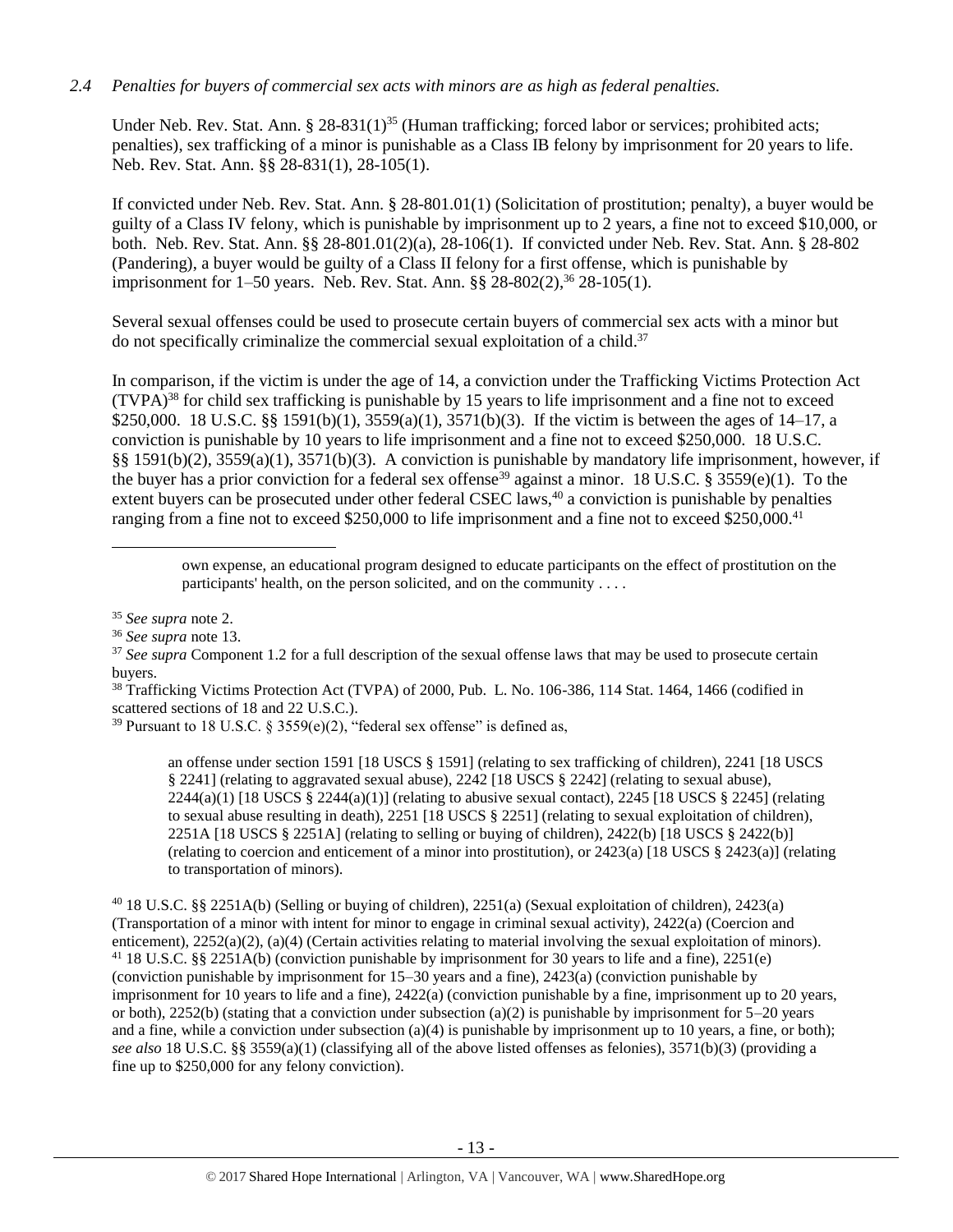*2.5 Using the Internet or electronic communications to lure, entice, or purchase, or attempt to lure, entice, or purchase commercial sex acts with a minor is a separate crime or results in an enhanced penalty for buyers.*

Although neither is expressly commercial in nature, two of Nebraska's laws criminalize the use of the Internet to lure, entice, or recruit a child to engage in sexual conduct.

Neb. Rev. Stat. Ann. § 28-833(1) (Enticement by electronic communication device; penalty) states,

A person commits the offense of enticement by electronic communication device if he or she is nineteen years of age or over and knowingly and intentionally utilizes an electronic communication device to contact a child under sixteen years of age or a peace officer who is believed by such person to be a child under sixteen years of age and in so doing:

. . . . (c) Offers or solicits any indecent, lewd, or lascivious act.

A conviction under this statute is punishable as a Class IV felony by imprisonment up to 2 years, a fine not to exceed \$10,000, or both. Neb. Rev. Stat. Ann. §§ 28-833(2), 28-105(1).

Additionally, and while not commercial in nature but buyer-applicable, Neb. Rev. Stat. Ann. § 28-320.02(1) (Sexual assault; use of electronic communication device; prohibited acts; penalties) states,

No person shall knowingly solicit, coax, entice, or lure (a) a child sixteen years of age or younger or (b) a peace officer who is believed by such person to be a child sixteen years of age or younger, by means of an electronic communication device as that term is defined in section 28-833, to engage in an act which would be in violation of section [28-319](http://nebraskalegislature.gov/laws/statutes.php?statute=28-319) [Sexual assault; first degree; penalty], [28-319.01](http://nebraskalegislature.gov/laws/statutes.php?statute=28-319.01) [Sexual assault of a child; first degree; penalty], or [28-320.01](http://nebraskalegislature.gov/laws/statutes.php?statute=28-320.01) [Sexual assault of a child; second or third degree; penalties] or subsection (1) or (2) of section [28-320](http://nebraskalegislature.gov/laws/statutes.php?statute=28-320) [Sexual assault; second or third degree; penalty].

A conviction under this statute is punishable as a Class ID felony by imprisonment for 3–50 years. Neb. Rev. Stat. Ann. §§ 28-320.02(2), 28-105(1). A conviction is punishable as a Class IC felony by imprisonment for 5–50 years, however, if a person has a prior conviction under this or other specific statutes. Neb. Rev. Stat. Ann. §§ 28-320.02(2), 28-105(1).

*2.6 No age mistake defense is permitted for a buyer of commercial sex acts with any minor under 18.*

Neb. Rev. Stat. Ann. § 28-831(4)(c)<sup>42</sup> (Human trafficking; forced labor or services; prohibited acts; penalties) prohibits a buyer from asserting a mistake of age defense, stating, "[i]t is not a defense in a prosecution under this subsection . . . that the defendant believed that the minor victim was an adult." However, neither Neb. Rev. Stat. Ann. § 28-802 (Pandering), § 28-801.01(1) (Solicitation of prostitution; penalty), nor § 28-1463.03 (Child Pornography Prevention Act) expressly prohibit this defense.

2.6.1 Recommendation: Amend Neb. Rev. Stat. Ann. § 28-802 (Pandering), § 28-801.01(1) (Solicitation of prostitution; penalty), and § 28-1463.03 (Child Pornography Prevention Act) to expressly prohibit a mistake of age defense.

 $\overline{a}$ 

<sup>42</sup> *See supra* note [2.](#page-0-0)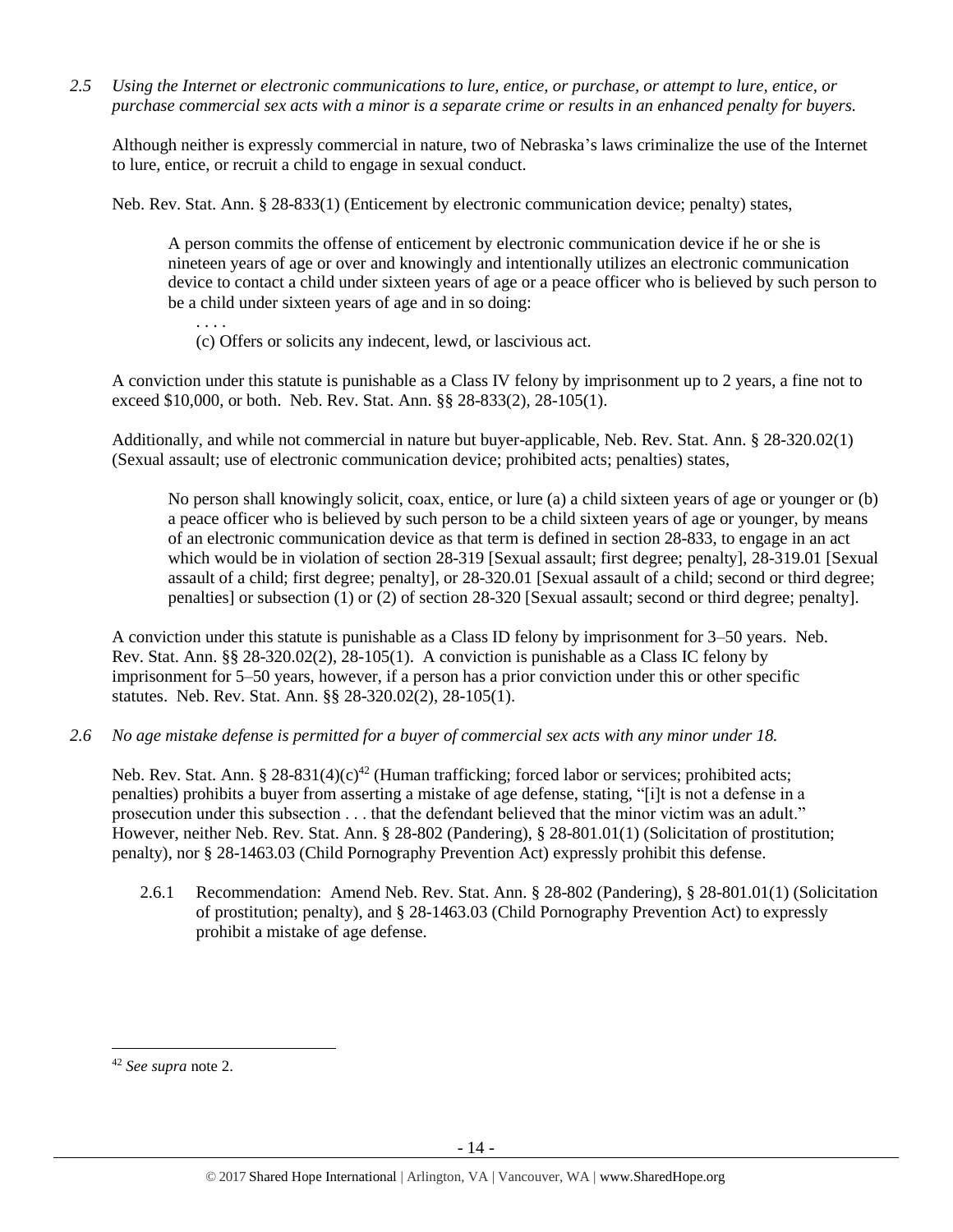## *2.7 Base penalties for buying sex acts with a minor under 18 are sufficiently high and not reduced for older minors.*

Nebraska's trafficking law does not stagger penalties based on a minor's age, and penalties are sufficiently high. A conviction under Neb. Rev. Stat. Ann. § 28-831(1)<sup>43</sup> (Human trafficking; forced labor or services; prohibited acts; penalties) is a Class IB felony punishable by imprisonment for 20 years to life regardless of the minor victim's age. Neb. Rev. Stat. Ann. §§ 28-831(1), 28-105(1).

Similarly, Nebraska's CSEC laws do not stagger penalties based on a minor's age, but penalties are not sufficiently high for all of these offenses. A conviction under Neb. Rev. Stat. Ann. §  $28-802(1)(d)^{44}$  (Pandering) is a Class II felony punishable by imprisonment for 1–50 years, while a conviction under Neb. Rev. Stat. Ann. § 28-801.01(1) (Solicitation of prostitution; penalty) is a Class IV felony punishable by imprisonment for up to 2 years. Neb. Rev. Stat. Ann. §§ 28-320.01(2), 28-105(1), 28-801.01(2)(a), 28-106(1).

*2.8 Financial penalties for buyers of commercial sex acts with minors are sufficiently high to make it difficult for buyers to hide the crime.* 

A buyer will not be required to pay a fine if convicted under Neb. Rev. Stat. Ann. § 28-831(1) (Human trafficking; forced labor or services; prohibited acts; penalties) or pandering under Neb. Rev. Stat. Ann. § 28- 802(2). A buyer's first conviction for soliciting prostitution with a minor under Nebraska's general solicitation law, Neb. Rev. Stat. Ann. § 28-801.01 (Solicitation of prostitution; penalty), carries a fine not to exceed \$10,000. Neb. Rev. Stat. Ann. §§ 28-801.01(2)(a), 28-106(1). Subsequent convictions, however, are subject to a fine of \$500–\$10,000. Neb. Rev. Stat. Ann. §§ 28-801.01(2)(a), (2)(b), 28-105(1).

Buyers are also subject to a discretionary restitution order. Neb. Rev. Stat. Ann. § 29-2280 (Restitution; order; when) states,

A sentencing court may order the defendant to make restitution for the actual physical injury or property damage or loss sustained by the victim as a direct result of the offense for which the defendant has been convicted. With the consent of the parties, the court may order restitution for the actual physical injury or property damage or loss sustained by the victim of an uncharged offense or an offense dismissed pursuant to plea negotiations . . . .

The court determines the amount of restitution "based on the actual damages sustained by the victim." Neb. Rev. Stat. Ann. § 29-2281. Additionally, Neb. Rev. Stat. Ann. § 29-2282 (Property damage; bodily injury; death; relief authorized) states, "If the offense results in bodily injury, the court may require payment of necessary medical care, including, but not limited to, physical or psychological treatment and therapy, and payment for income lost due to such bodily injury."

While a buyer will not be required to pay a fine if convicted under Neb. Rev. Stat. Ann. § 28-831 (Human trafficking; forced labor or services; prohibited acts; penalties), buyers may be subject to property forfeiture if convicted of a human trafficking offense. Neb. Rev. Stat. Ann. § 25-21,302(1) (Property used in commission of certain crimes; forfeiture; proceeding; confiscating authority; duties; seizure of property; proceedings; petition; Attorney General; duties; answer; hearing; disposition of proceeds), states:

(a) In addition to any other civil or criminal penalties provided by law, any property used the in commission of a violation of . . . § 28-831 (Human trafficking; labor trafficking or sex trafficking; labor trafficking of a minor or sex trafficking of a minor; prohibited acts; penalties) may be forfeited through proceeding as provided in this section.

l

<sup>43</sup> *See supra* note [2.](#page-0-0)

<sup>44</sup> *See supra* note [13.](#page-3-0)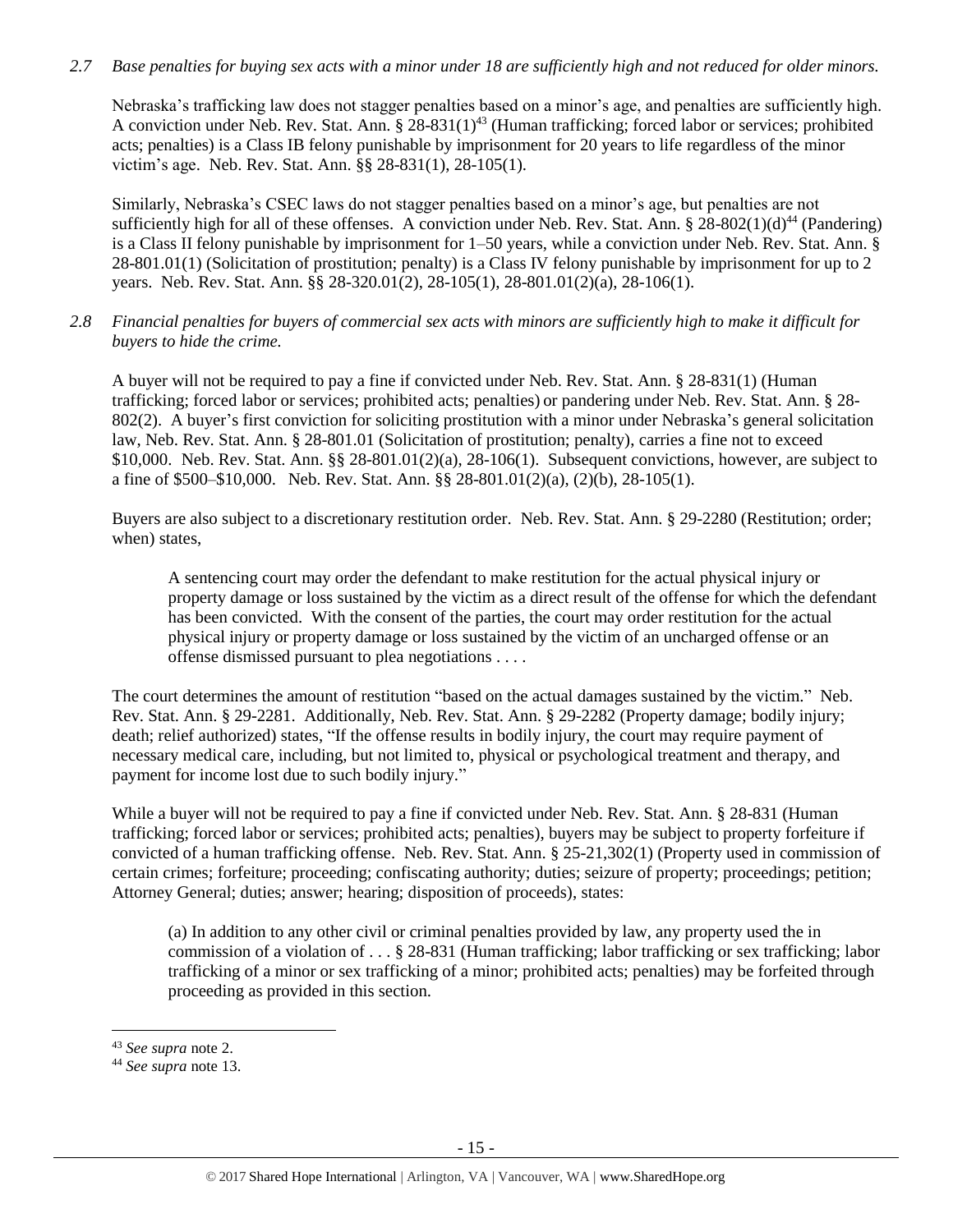(b) The following property shall be subject to forfeiture if used or intended to use as an instrumentality in or used in furtherance of a violation of  $\dots$  § 28-831 (Human trafficking; labor trafficking or sex trafficking; labor trafficking of a minor or sex trafficking of a minor; prohibited acts; penalties):

(i) Conveyances, including aircraft, vehicles, or vessels;

(ii) Books, records, telecommunication equipment, or computers;

(iii) Money or weapons;

(iv) Everything of value furnished, or intended to be furnished, in exchange for an action in violation and all proceeds traceable to the exchange;

(v) Negotiable instruments and securities;

(vi) Any property, real or personal, directly or indirectly acquired or received in a violation of as an inducement to violate;

(vii) Any property traceable to proceeds from a violation; and

(vii) Any real property, including any right, title, and interest in the whole of or any part of any lot or tract of land, used in furtherance of a violation of . . . § 28-831 (Human trafficking; labor trafficking or sex trafficking; labor trafficking of a minor or sex trafficking of a minor; prohibited acts; penalties).

## *2.9 Buying and possessing images of child sexual exploitation carries penalties as high as similar federal offenses.*

Nebraska law prohibits the possession and purchase of images of child sexual exploitation (ICSE). Neb. Rev. Stat. Ann. § 28-1463.03(2) (Child Pornography Prevention Act) makes it illegal for "a person knowingly to purchase rent . . . trade, or provide to any person any visual depiction of sexually explicit conduct which has a child as one of its participants or portrayed observers." A violation under this statute by a person 18 years of age or younger is a Class III felony punishable by imprisonment for up to 4 years and 2 years post-release supervision, a fine not to exceed \$25,000, or both, while a violation by a person 19 years of age or older is a Class ID felony punishable by imprisonment for 3–50 years. Neb. Rev. Stat. Ann. §§ 28-1463.04(1), (2), 28- 105(1). A conviction under this statute is a Class IC felony punishable by imprisonment for 5–50 years, however, if a person has a prior conviction under this statute or a number of other specific statutes. Neb. Rev. Stat. Ann. §§ 28-1463.04(3), 28-105(1).

Neb. Rev. Stat. Ann. § 28-813.01(1) (Sexually explicit conduct; visual depiction; unlawful; penalty; affirmative defense) makes it illegal for a person "to knowingly possess any visual depiction of sexually explicit conduct, as defined in section  $28-1463.02$ ,<sup>45</sup> which has a child, as defined in such section,<sup>46</sup> as one of its participants or portrayed observers." If the offender is under 19 years old, a first conviction under this statute is punishable as a Class IV felony by imprisonment up to 2 years, a fine not to exceed \$10,000, or both. Neb. Rev. Stat. Ann. §§ 28-813.01(2)(a), 28-105(1). If the offender is 19 years of age or older, a first conviction is punishable as a Class IIA felony by imprisonment for up to 20 years, a fine up to \$25,000, or both. Neb. Rev. Stat. Ann. §§ 28-813.01(2)(b), 28-105(1). In instances where the offender has a prior conviction under this statute or other specific criminal statutes, $47$  a conviction is punishable as a Class IC felony by imprisonment for 5–50 years.

 $\overline{\phantom{a}}$ 

<sup>45</sup> *See supra* note [8.](#page-2-1)

<sup>&</sup>lt;sup>46</sup> "Child, in the case of a participant, means any person under the age of eighteen years and, in the case of a portrayed observer, means any person under the age of sixteen years." Neb. Rev. Stat. Ann. § 28-1463.02(1). <sup>47</sup> Pursuant to Neb. Rev. Stat. Ann.  $\S$  28-813.01(2)(c),

Any person who violates this section and has previously been convicted of a violation of this section or section 28-308 [Assault in the first degree], 28-309 [Assault in the second degree], 28-310 [Strangulation], 28-311 [Criminal child enticement], 28-313 [Kidnapping], 28-314 [False imprisonment in the first degree], 28-315 [False imprisonment in the second degree], 28-319 [Sexual assault; first degree], 28-319.01 [Sexual assault on a child; first degree], 28-320.01 [Sexual assault on a child; second or third degree], 28-813 [Obscene literature or material; prepares; distributes; promotes; penalty], 28-833 [Enticement by electronic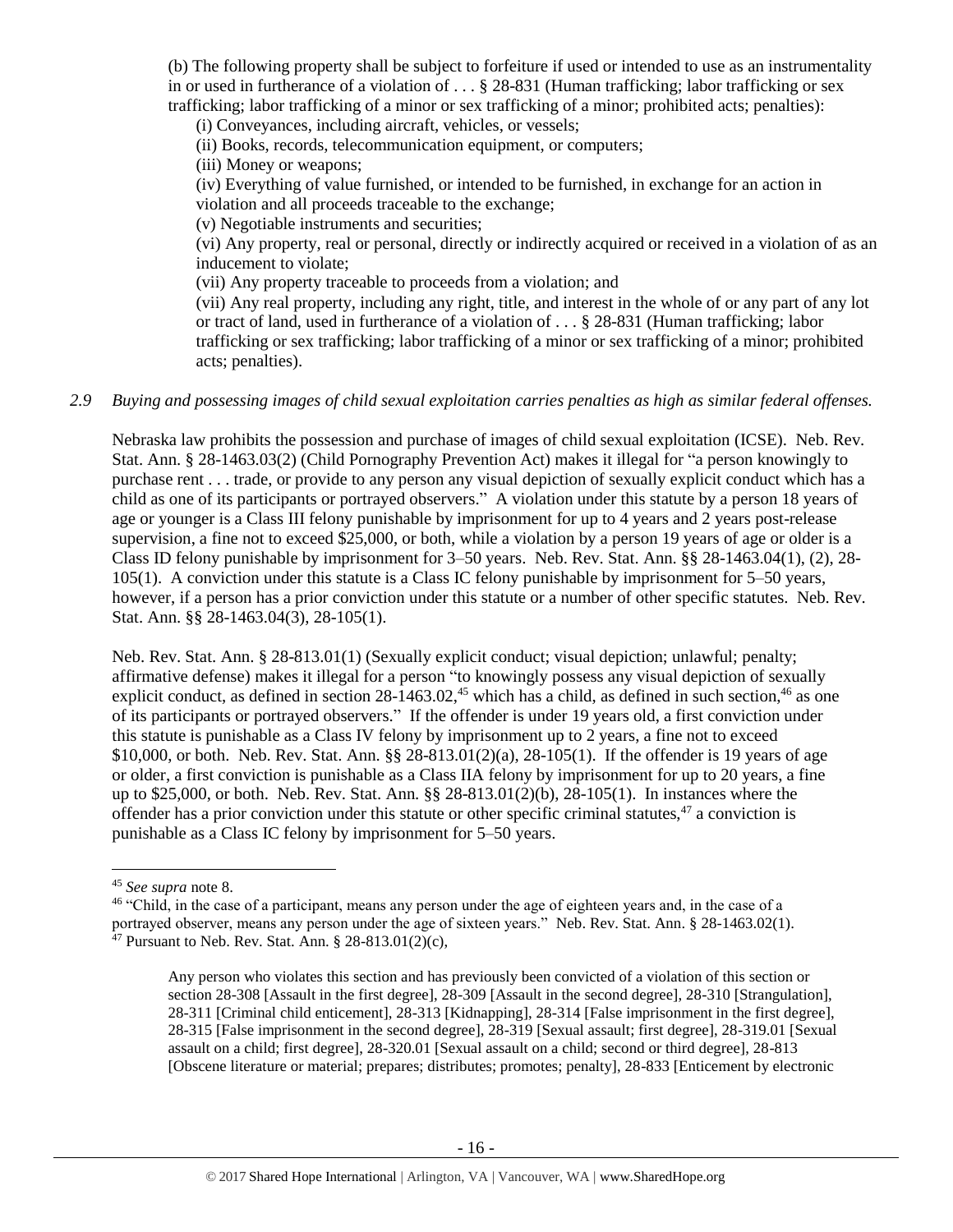In addition to any statutorily-mandated penalties provided for in the Child Pornography Prevention Act and Neb. Rev. Stat. Ann. § 28-813.01 (Sexually explicit conduct; visual depiction; unlawful; penalty; affirmative defense; forfeiture of property) an offender may be subject to the forfeiture of "any money, securities, negotiable instruments, firearms, conveyances, or electronic communication devises as defined in § 28-833 or any equipment, components, peripherals, software, hardware, or accessories related to electronic communication devises to be forfeited as part of the sentence imposed if it finds by clear and convincing evidence adduced at a separate hearing in the same prosecution, conducted pursuant to section 11<sup>48</sup> of this act, that any or all of such property was derived from, used, or intended to be used to facilitate a violation of this section". Neb. Rev. Stat. Ann. § 28-813.01(4) (Sexually explicit conduct; visual depiction; unlawful; penalty; affirmative defense; forfeiture of property); Neb. Rev. Stat. Ann. § 28- 1463.01(10) (Child Pornography Prevention Act).

Furthermore, under Neb. Rev. Stat. Ann. § 25-21,302 (Property used in the commission of certain crimes; forfeiture; proceeding; confiscating authority; duties; seizure of property; proceedings; petition; Attorney General; duties; answer; hearing; disposition of proceeds), a sentencing court may order property or asset forfeiture if a buyer used or intended to use any of the following instruments in furtherance of a violation of Neb. Rev. Stat. Ann. §§ 28-1463.01(10) (Child Pornography Prevention Act), § 28.813 (Obscene literature or material; prepares; distributes; promotes; penalty) . . . ,

(i) Conveyances, including aircraft, vehicles, or vessels;

(ii) Books, records, telecommunication equipment, or computers;

(iii) Money or weapons;

 $\overline{\phantom{a}}$ 

(iv) Everything of value furnished, or intended to be furnished, in exchange for an act in violation and all proceeds traceable to the exchange;

(v) Negotiable instruments and securities;

(vi) Any property, real or personal, directly or indirectly acquired or received in a violation or as an inducement to violate;

(vii) Any property traceable to proceeds from a violation; and

(viii) Any real property, including any right, title, and interest in the whole of or any part of any lot or tract of land, used in furtherance of a violation of the Child Pornography Prevention Act, section 28- 813, or 28-831.

communication device; penalty], 28-1463.03 [Visual depiction of sexually explicit conduct; prohibited acts; affirmative defense], or 28-1463.05 [Visual depiction of sexually explicit acts related to possession; violation; penalty] or subsection (1) or (2) of section 28-320 [Sexual assault; second or third degree; penalty] shall be guilty of a Class IC felony for each offense.

<sup>48</sup> Section 28-1463.01(11) outlines the procedural requirements necessary for the forfeiture of property pursuant to Neb. Rev. Stat. Ann. § 28-813.01(4) and § 28-1463.01(10), stating,

(a) The owner or possessor of the property has been convicted of a violation of the Child Pornography Prevention Act, subsection (1) of section 28-416, or section 28-813.01, 28-1102, 28-1103, 28-1104, 28- 1105, 28-1105.01 or 28-1107;

(b) The information charging such violation specifically requests the forfeiture of property upon conviction is and prepared pursuant to section 12 of this act; and

(c) The property was found by clear and convincing evidence to have been derived from, used, or intended to be used to facilitate a violation of the Child Pornography Prevention Act, subsection (1) of section 28- 416, or section 28-813.01, 28-1102, 28-1103, 28-1104, 28-1105, 28-1105.01 or 28-1107.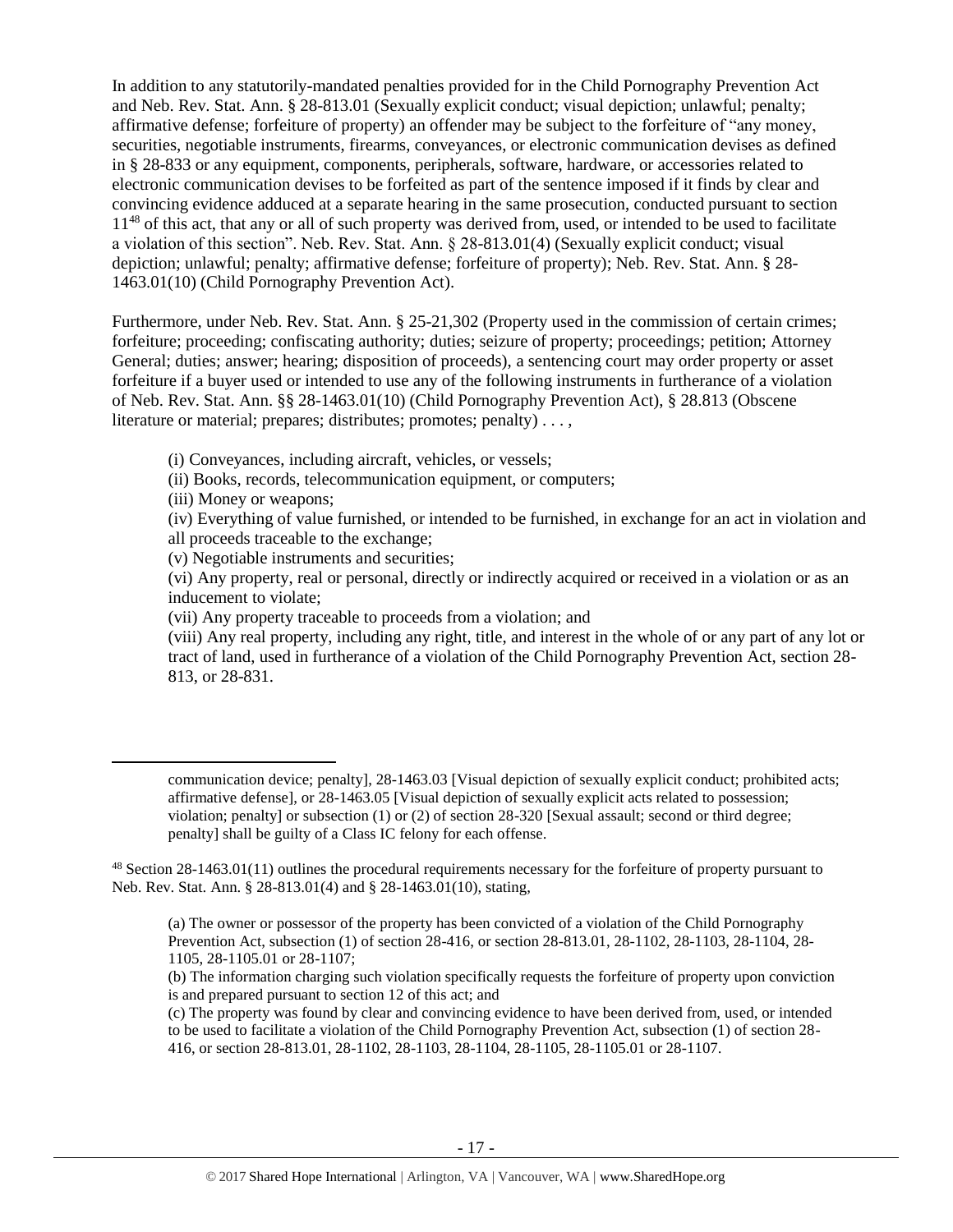In comparison, a federal conviction for possession of ICSE<sup>49</sup> is generally punishable by imprisonment for 5–20 years and a fine not to exceed \$250,000.<sup>50</sup> Subsequent convictions, however, are punishable by imprisonment up to 40 years and a fine not to exceed  $$250,000$ .<sup>51</sup>

*2.10 Convicted buyers of commercial sex acts with minors are required to register as sex offenders.* 

Neb. Rev. Stat. Ann. § 29-4004(1) (Registration; location; sheriff; duties; Nebraska State Patrol; duties; name-change order; treatment) states, "Any person subject to the Sex Offender Registration Act<sup>52</sup> shall register within three working days after becoming subject to the act . . . ." Neb. Rev. Stat. Ann. § 29- 4003(1) (Applicability of act) states,

(a) The Sex Offender Registration Act applies to any person who on or after January 1, 1997: (i) Has ever pled guilty to, pled nolo contendere to, or been found guilty of any of the following:

(D) Sexual assault of a child in the second or third degree pursuant to section 28-320.01; (E) Sexual assault of a child in the first degree pursuant to section 28-319.01;

. . . . (H) Pandering of a minor pursuant to section 28-802;

(I) Visual depiction of sexually explicit conduct of a child pursuant to section 28-1463.03 or 28-1463.05;

(J) Knowingly possessing any visual depiction of sexually explicit conduct which has a child as one of its participants or portrayed observers pursuant to section 28-813.01;

(K) Criminal child enticement pursuant to section 28-311.

(L) Child enticement by means of an electronic communication device pursuant to section 28- 320.02;

. . . .

. . . .

 $\overline{\phantom{a}}$ 

<span id="page-17-0"></span>. . . .

(N) Attempt, solicitation, aiding or abetting, being an accessory, or conspiracy to commit an offense listed in subdivisions  $(1)(a)(i)(A)$  through  $(1)(a)(i)(M)$  of this section;

. . . . (b) In addition to the registrable offenses under subdivision (1)(a) of this section, the Sex Offender Registration Act applies to any person who on or after January 1, 2010:

(i) (A) Except as provided in subdivision  $(1)(b)(i)(B)$  of this section, has ever pled guilty to, pled nolo contendere to, or been found guilty of any of the following:

<sup>50</sup> 18 U.S.C. §§ 2252(b) (stating that a conviction under subsection (a)(2) is punishable by imprisonment for 5–20 years and a fine, while a conviction under subsection (a)(4) is punishable by imprisonment up to 10 years, a fine, or both),  $2252A(b)(1)$  (a conviction is punishable by imprisonment for 5–20 years and a fine),  $1466A(a)$ , (b) (stating that a conviction under subsection (a) is "subject to the penalties provided in section  $2252A(b)(1)$ ," imprisonment for 5–20 years and a fine, while a conviction under subsection (b) is "subject to the penalties provided in section 2252A(b)(2)," imprisonment up to 10 years, a fine, or both); *see also* 18 U.S.C. §§ 3559(a)(1) (classifying all of the above listed offenses as felonies), 3571(b)(3) (providing a fine up to \$250,000 for any felony conviction). <sup>51</sup> 18 U.S.C. §§ 2252(b) (stating if a person has a prior conviction under subsection (a)(2), or a list of other statutes, a conviction is punishable by a fine and imprisonment for 15–40 years, but if a person has a prior conviction under subsection (a)(4), or a list of other statutes, a conviction is punishable by a fine and imprisonment for  $10-20$  years),  $2252A(b)(1)$  (stating if a person has a prior conviction under subsection (a)(2), (a)(3), or a list of other statutes, a conviction is punishable by a fine and imprisonment for  $15-40$  years),  $1466A(a)$ , (b) (stating that the penalty scheme for section 2252A(b) applies); *see also* 18 U.S.C. §§ 3559(a)(1) (classifying all of the above listed offenses as felonies), 3571(b)(3) (providing a fine up to \$250,000 for any felony conviction). <sup>52</sup> Neb. Rev. Stat. Ann. §§ 29-4001–4014.

 $49$  18 U.S.C. §§ 2252(a)(2), (a)(4) (Certain activities relating to material involving the sexual exploitation of minors),  $2252A(a)(2)$ –(3) (Certain activities relating to material constituting or containing child pornography), 1466A(a), (b) (Obscene visual representations of the sexual abuse of children).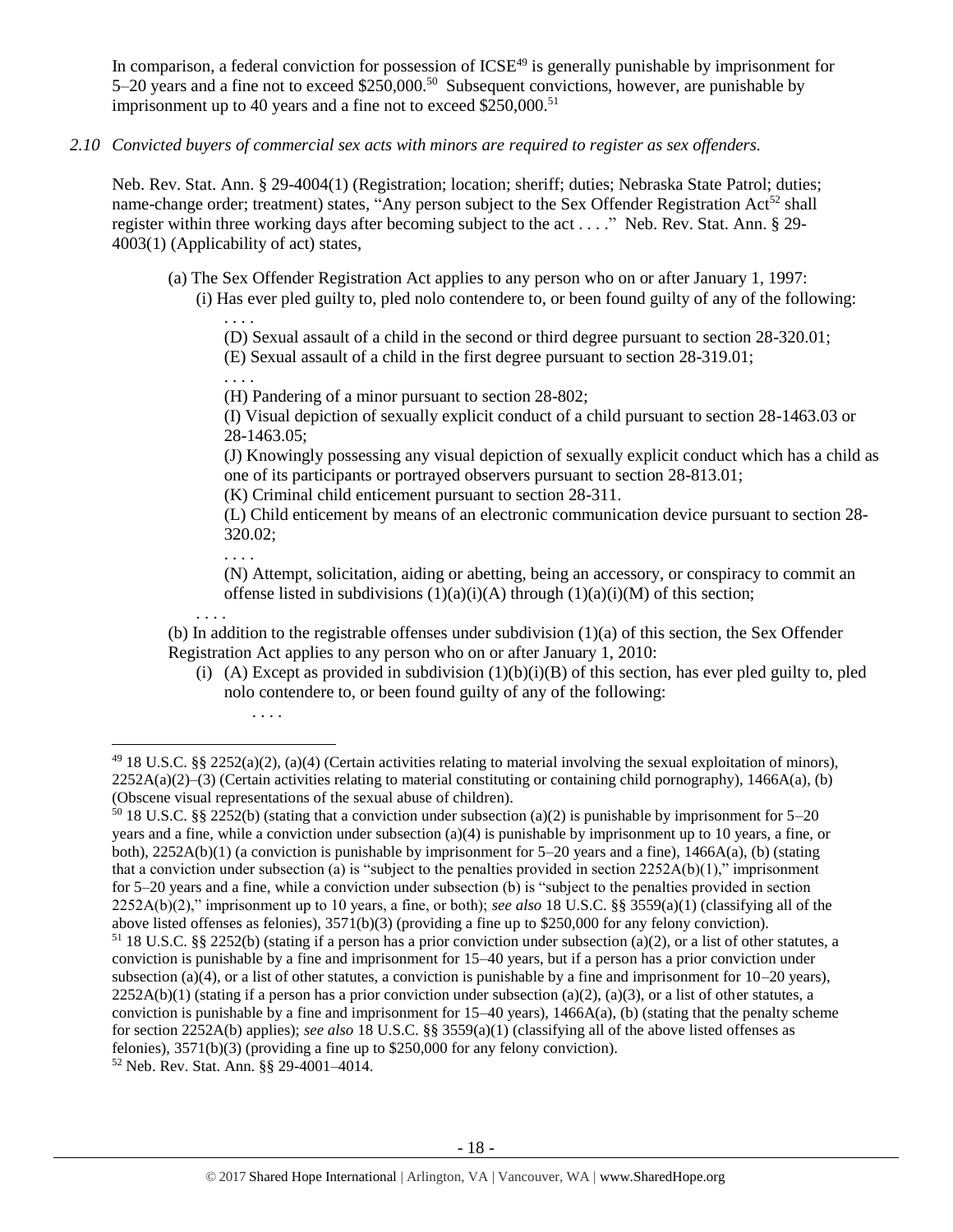(XVI) Enticement by electronic communication device pursuant to section 28-833; or (XVII) Attempt, solicitation, aiding or abetting, being an accessory, or conspiracy to commit an offense listed in subdivisions  $(1)(b)(i)(A)(I)$  through  $(1)(b)(i)(A)(XVI)$  of this section.

. . . . . . . .

Buyers convicted under Neb. Rev. Stat. Ann. § 28-831(1) (Human trafficking; forced labor or services; prohibited acts; penalties) or § 28-801.01(1) (Solicitation of prostitution), however, are not required to register as sex offenders under Nebraska law.

2.10.1 Recommendation: Amend Neb. Rev. Stat. Ann. § 29-4003(1) (Applicability of act) to make the Sex Offender Registration Act applicable to buyers convicted under Neb. Rev. Stat. Ann. § 28-831 (Human trafficking; forced labor or services; prohibited acts; penalties), or § 28-801.01 (Solicitation of prostitution) in instances where the person trafficked, abused, or solicited is a minor under the age of 18.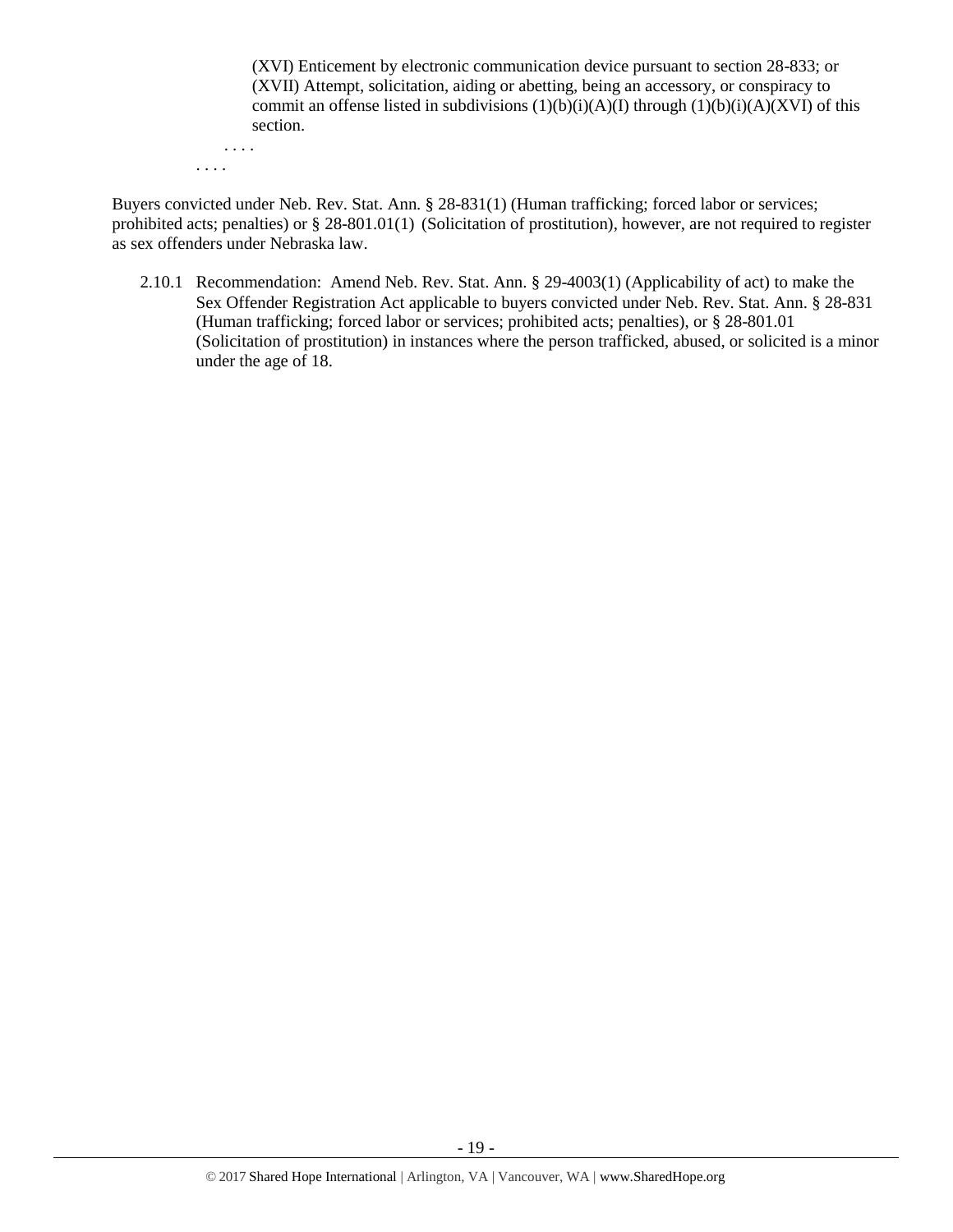#### **FRAMEWORK ISSUE 3: CRIMINAL PROVISIONS FOR TRAFFICKERS**

## *Legal Components:*

- *3.1 Penalties for trafficking a child for sexual exploitation are as high as federal penalties.*
- *3.2 Creating and distributing images of child sexual exploitation carries penalties as high as similar federal offenses.*
- *3.3 Using the Internet or electronic communications to lure, entice, recruit or sell commercial sex acts with a minor is a separate crime or results in an enhanced penalty for traffickers.*
- *3.4 Financial penalties for traffickers, including asset forfeiture, are sufficiently high.*
- *3.5 Convicted traffickers are required to register as sex offenders.*
- *3.6 Laws relating to termination of parental rights include sex trafficking or commercial sexual exploitation of children (CSEC) offenses as grounds for termination in order to prevent traffickers from exploiting their parental rights as a form of control.*

*\_\_\_\_\_\_\_\_\_\_\_\_\_\_\_\_\_\_\_\_\_\_\_\_\_\_\_\_\_\_\_\_\_\_\_\_\_\_\_\_\_\_\_\_\_\_\_\_\_\_\_\_\_\_\_\_\_\_\_\_\_\_\_\_\_\_\_\_\_\_\_\_\_\_\_\_\_\_\_\_\_\_\_\_\_\_\_\_\_\_\_\_\_\_*

# *Legal Analysis:*

*3.1 Penalties for trafficking a child for sexual exploitation are as high as federal penalties.* 

A trafficker convicted under Neb. Rev. Stat. Ann. § 28-831(1)<sup>53</sup> (Human trafficking; forced labor or services; prohibited acts; penalties) is guilty of a Class IB felony punishable by imprisonment for 20 years to life. Neb. Rev. Stat. Ann. §§ 28-831(1), 28-105(1).

Under Neb. Rev. Stat. Ann. § 28-802(1) (Pandering; penalty), traffickers face heightened penalties for pandering a minor. Pandering is a Class II felony, punishable by imprisonment for 1–50 years. Neb. Rev. Stat. Ann. §§ 28-320.01(2), 28-105(1), 28-802(2).<sup>54</sup>

Traffickers also may be convicted under Neb. Rev. Stat. Ann. § 28-707(1)(d) (Child abuse; privileges not available; penalties), which may be used to prosecute a trafficker who commits child abuse by placing a child "in a situation to be sexually exploited by allowing, encouraging, or forcing such minor child to . . . engage in prostitution," or placing the child "in a situation to be a trafficking victim." A violation of this statute is a Class I misdemeanor if "committed negligently," a Class IIIA felony if "committed knowingly and intentionally and does not result in serious bodily injury," a Class II felony if "committed knowingly and intentionally and results in serious bodily injury," or a Class IB felony if "committed knowingly and intentionally and results in the death of such child." Neb. Rev. Stat. Ann. § 28-707(1)(3)–(8). A Class I misdemeanor is punishable by imprisonment up to 1 year, a fine not to exceed \$1,000, or both. Neb. Rev. Stat. Ann. § 28-106(1). A Class IIIA felony is punishable by imprisonment up to 3 years and 18 months post-release supervision, a fine not to exceed \$10,000, or both. Neb. Rev. Stat. Ann. § 28-105(1) (Felonies; classification of penalties; sentences; where served; eligibility for probation). A Class III felony punishable by imprisonment for up to 4 years and 2 years post-release supervision, a fine not to exceed \$25,000, or both. Neb. Rev. Stat. Ann. § 28-105(1). A Class II felony is punishable by imprisonment for 1–50 years, while a Class IB felony is punishable by imprisonment for 20 years to life. Neb. Rev. Stat. Ann. § 28-105(1). Lastly, a trafficker may be convicted under Neb. Rev. Stat. Ann. § 28-805(1)(b) (Debauching a minor; penalty),<sup>55</sup> which is punishable as a Class I misdemeanor by imprisonment up to 1 year, a fine not to exceed \$1,000, or both. Neb. Rev. Stat. Ann. §§ 28- 805(2), 28-106(1).

 $\overline{\phantom{a}}$ 

<sup>53</sup> *See supra* note [2.](#page-0-0)

<sup>54</sup> *See supra* note [13.](#page-3-0)

<sup>55</sup> *See supra* note [14](#page-4-0) discussing the applicability of this statute to traffickers.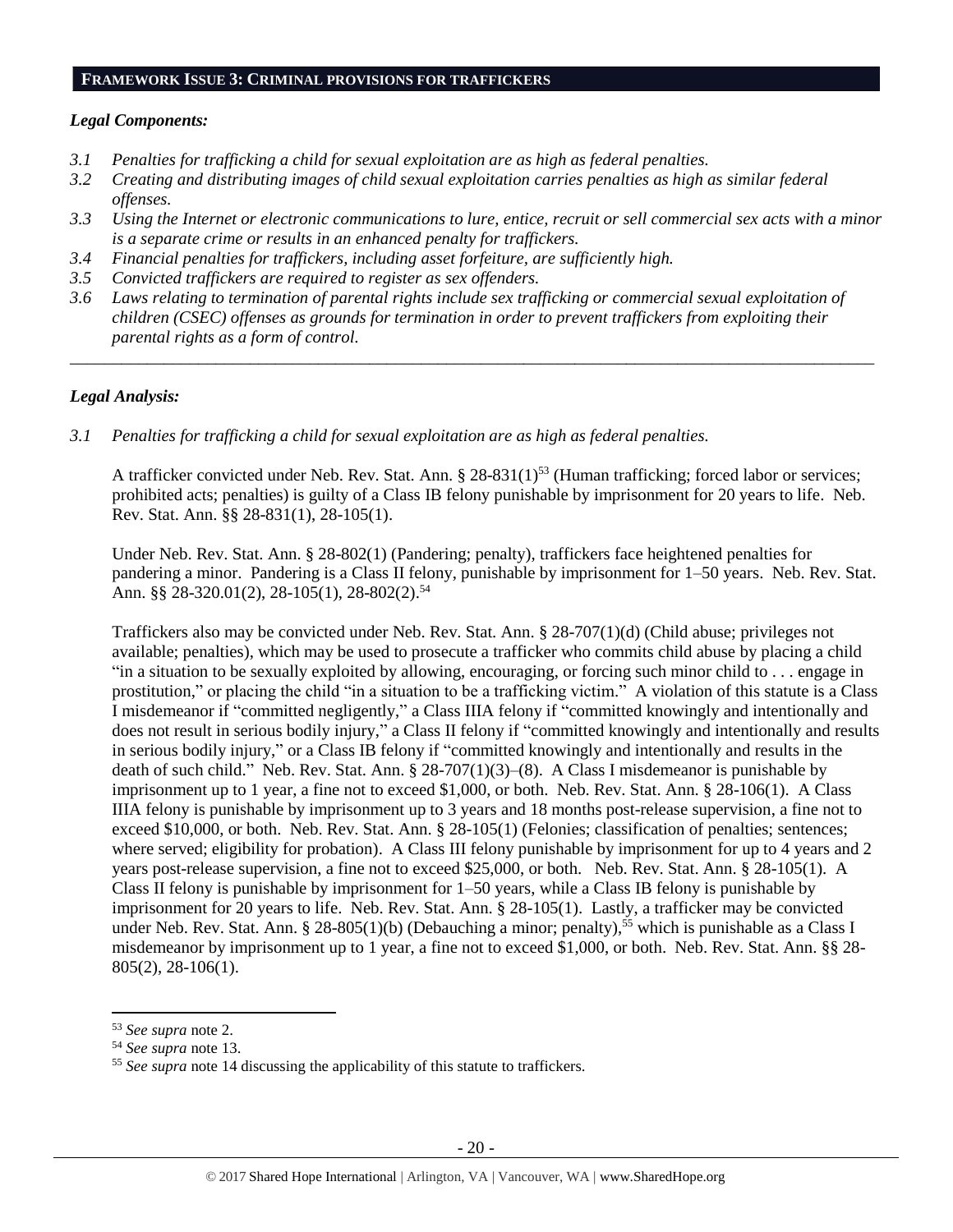In comparison, if the victim is under the age of 14, a conviction under the Trafficking Victims Protection Act (TVPA) for child sex trafficking is punishable by 15 years to life imprisonment and a fine not to exceed \$250,000. 18 U.S.C. §§ 1591(b)(1), 3559(a)(1), 3571(b)(3). If the victim is between the ages of 14–17, a conviction is punishable by 10 years to life imprisonment and a fine not to exceed \$250,000. 18 U.S.C. §§ 1591(b)(2), 3559(a)(1), 3571(b)(3). A conviction is punishable by mandatory life imprisonment, however, if the trafficker has a prior conviction for a federal sex offense against a minor. 18 U.S.C. § 3559(e)(1).

## *3.2 Creating and distributing images of child sexual exploitation carries penalties as high as similar federal offenses.*

Nebraska prohibits the creation and distribution of images of child sexual exploitation (ICSE). Neb. Rev. Stat. Ann. § 28-1463.03 (Child Pornography Prevention Act) states,

(1) It shall be unlawful for a person to knowingly make, publish, direct, create, provide, or in any manner generate any visual depiction of sexually explicit conduct<sup>56</sup> which has a child<sup>57</sup> as one of its participants or portrayed observers.

(2) It shall be unlawful for a person knowingly to . . . sell, deliver, distribute, display for sale, advertise, trade, or provide to any person any visual depiction of sexually explicit conduct which has a child as one of its participants or portrayed observers.

(3) It shall be unlawful for a person to knowingly employ, force, authorize, induce, or otherwise cause a child to engage in any visual depiction of sexually explicit conduct which has a child as one of its participants or portrayed observers.

(4) It shall be unlawful for a parent, stepparent, legal guardian, or any person with custody and control of a child, knowing the content thereof, to consent to such child engaging in any visual depiction of sexually explicit conduct which has a child as one of its participants or portrayed observers. . . . .

A violation of this statute by a person 18 years of age or younger is a Class III felony punishable by imprisonment for up to 4 years and 2 years post-release supervision, a fine not to exceed \$25,000, or both, while a violation by a person 19 years of age or older is a Class ID felony punishable by imprisonment for 3–50 years. Neb. Rev. Stat. Ann. §§ 28-1463.04(1), (2), 28-105(1). A conviction under this statute is punishable as a Class IC felony by imprisonment for 5–50 years, however, if a person has a prior conviction under this statute or a number of other specific statutes. Neb. Rev. Stat. Ann. §§ 28-1463.04(3), 28-105(1).

In comparison, if the victim is under the age of 14, a conviction under the TVPA for child sex trafficking is punishable by 15 years to life imprisonment and a fine not to exceed \$250,000. 18 U.S.C. §§ 1591(b)(1), 3559(a)(1), 3571(b)(3). If the victim is between the ages of 14–17, a conviction is punishable by 10 years to life imprisonment and a fine not to exceed \$250,000. 18 U.S.C. §§ 1591(b)(2), 3559(a)(1), 3571(b)(3). A conviction is punishable by mandatory life imprisonment, however, if the trafficker has a prior conviction for a federal sex offense against a minor. 18 U.S.C. § 3559(e)(1). Additionally, a federal conviction for distribution of  $ICSE^{58}$  is generally punishable by imprisonment for 5–20 years and a fine not to exceed \$250,000.<sup>59</sup> Subsequent convictions, however, are punishable by imprisonment up to 40 years and a fine not to exceed  $$250,000.<sup>60</sup>$ 

l

<sup>56</sup> *See supra* note [8.](#page-2-1)

<sup>57</sup> *See supra* note [9.](#page-2-2)

<sup>58</sup> 18 U.S.C. §§ 2252(a)(1), (a)(2), (a)(3) (Certain activities relating to material involving the sexual exploitation of minors),  $2252A(a)(2)$ ,  $(a)(3)$  (Certain activities relating to material constituting or containing child pornography), 1466A(a) (Obscene visual representations of the sexual abuse of children).

<sup>&</sup>lt;sup>59</sup> 18 U.S.C. §§ 2252(b) (stating that a conviction under subsection (a)(1), (a)(2), or (a)(3) is punishable by imprisonment for  $5-20$  years and a fine),  $2252A(b)(1)$  (a conviction is punishable by imprisonment for  $5-20$  years and a fine), 1466A(a), (b) (stating that a conviction under subsection (a) is "subject to the penalties provided in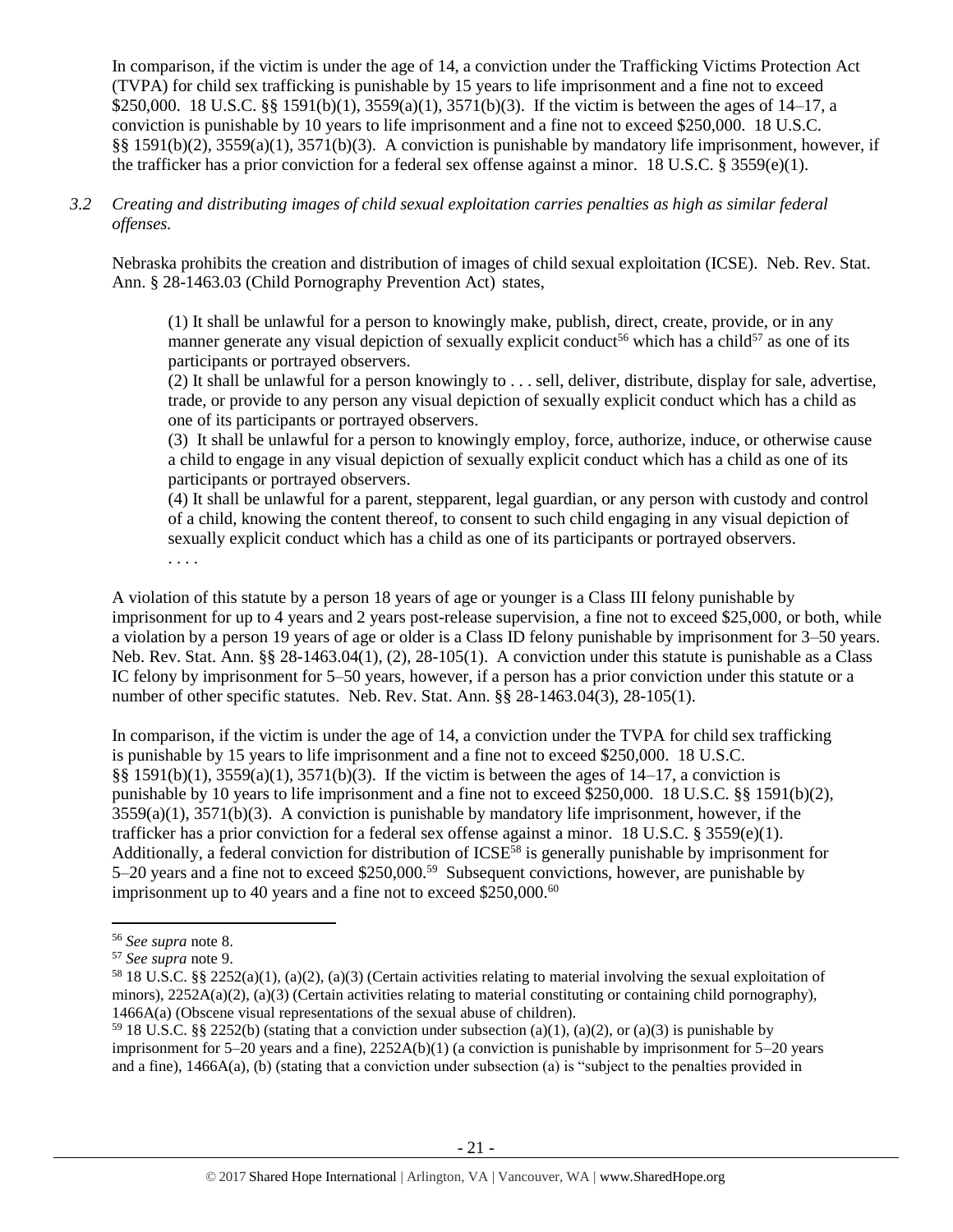*3.3 Using the Internet or electronic communications to lure, entice, recruit or sell commercial sex acts with a minor is a separate crime or results in an enhanced penalty for traffickers.*

While not expressly commercial in nature, Neb. Rev. Stat. Ann. § 28-320.02 (Sexual assault; use of electronic communication device; prohibited acts; penalties) may be used to prosecute a trafficker who uses the Internet to lure, entice, or recruit a child for use in commercial sex acts. Neb. Rev. Stat. Ann. § 28-320.02(1) states,

No person shall knowingly solicit, coax, entice, or lure

(a) a child sixteen years of age or younger or

(b) a peace officer who is believed by such person to be a child sixteen years of age or younger, by means of an electronic communication device as that term is defined in section 28-833 [Enticement by electronic communication device; penalty], to engage in an act which would be in violation of section [28-319](http://nebraskalegislature.gov/laws/statutes.php?statute=28-319) [Sexual assault; first degree; penalty], [28-319.01](http://nebraskalegislature.gov/laws/statutes.php?statute=28-319.01) [Sexual assault of a child; first degree; penalty], or [28-320.01](http://nebraskalegislature.gov/laws/statutes.php?statute=28-320.01) [Sexual assault of a child; second or third degree; penalties] or subsection (1) or (2) of section [28-320](http://nebraskalegislature.gov/laws/statutes.php?statute=28-320) [Sexual assault; second or third degree; penalty].

A conviction under this statute is punishable as a Class ID felony by imprisonment for 3–50 years. Neb. Rev. Stat. Ann. §§ 28-320.02(2), 28-105(1). A conviction is punishable as a Class IC felony by imprisonment for 5–50 years, however, if a person has a prior conviction under this or other specific statutes. Neb. Rev. Stat. Ann. §§ 28-320.02(2), 28-105(1).

## *3.4 Financial penalties for traffickers, including asset forfeiture, are sufficiently high.*

Financial penalties for traffickers include asset forfeiture, discretionary restitution, and fines of up to \$10,000. Traffickers do not face fines if convicted under Neb. Rev. Stat. Ann. § 28-831(1) (Human trafficking; forced labor or services; prohibited acts; penalties) or § 28-802(1)(Pandering; penalty). However, traffickers convicted under Neb. Rev. Stat. Ann. § 28-805(1)(b) (Debauching a minor; penalty) are subject to a possible fine not to exceed \$1,000. Neb. Rev. Stat. Ann. §§ 28-805(2), 28-106(1). Additionally, a trafficker convicted under Neb. Rev. Stat. Ann. § 28-707(1)(d) (Child abuse; privileges not available; penalties) is subject to a possible fine not to exceed \$1,000 if the offense was "committed negligently," a possible fine not to exceed \$10,000 if the offense was "committed knowingly and intentionally and does not result in serious bodily injury," or no fine if the offense was "committed knowingly and intentionally and results in serious bodily injury" or in the death of the child. Neb. Rev. Stat. Ann. §§ 28-707(1)(3)–(8), 28-106(1), 28-105(1).

Additionally, traffickers who cause "actual physical injury or property damage or loss" to their victim may have to pay restitution pursuant to Neb. Rev. Stat. Ann. § 29-2280 (Restitution; order; when).<sup>61</sup> The court determines the amount of restitution "based on the actual damages sustained by the victim." Neb. Rev. Stat. Ann. § 29- 2281. Neb. Rev. Stat. Ann. § 29-2282 (Property damage; bodily injury; death; relief authorized) states, "If the offense results in bodily injury, the court may require payment of necessary medical care, including, but not

 $\overline{\phantom{a}}$ 

section 2252A(b)(1)," imprisonment for 5–20 years and a fine, while a conviction under subsection (b) is "subject to the penalties provided in section 2252A(b)(2)," imprisonment up to 10 years, a fine, or both); *see also* 18 U.S.C. §§  $3559(a)(1)$  (classifying all of the above listed offenses as felonies),  $3571(b)(3)$  (providing a fine up to \$250,000 for any felony conviction).

<sup>&</sup>lt;sup>60</sup> 18 U.S.C. §§ 2252(b) (stating if a person has a prior conviction under subsection (a)(1), (a)(2), or (a)(3) or a list of other statutes, a conviction is punishable by a fine and imprisonment for 15–40 years), 2252A(b)(1) (stating if a person has a prior conviction under subsection (a)(2), (a)(3), or a list of other statutes, a conviction is punishable by a fine and imprisonment for  $15-40$  years),  $1466A(a)$ , (b) (stating that the penalty scheme for section  $2252A(b)$ applies); *see also* 18 U.S.C. §§ 3559(a)(1) (classifying all of the above listed offenses as felonies), 3571(b)(3) (providing a fine up to \$250,000 for any felony conviction).

<sup>61</sup> *See supra* Component 2.8 for the provisions of Neb. Rev. Stat. Ann. § 29-2280.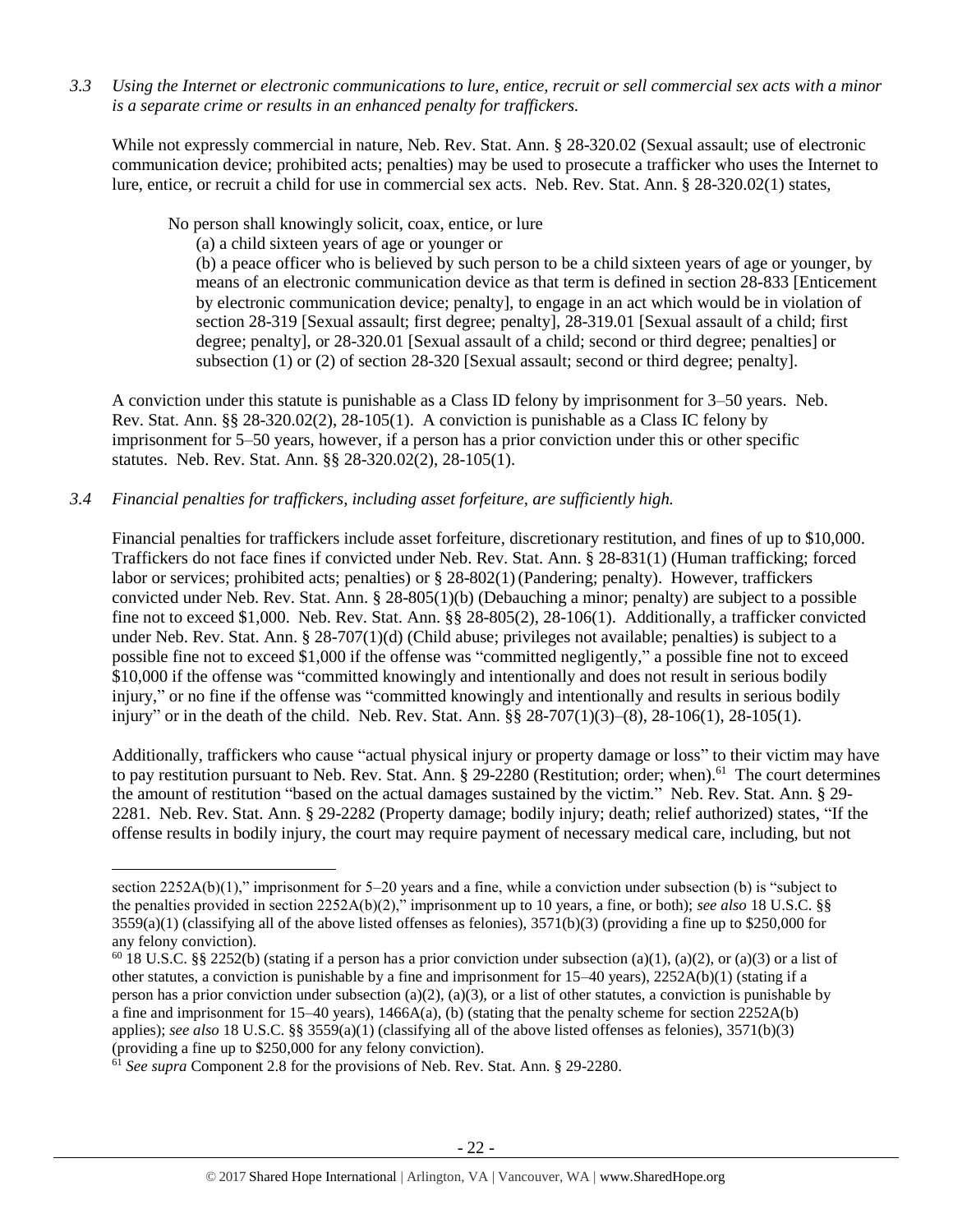limited to, physical or psychological treatment and therapy, and payment for income lost due to such bodily injury."

Additionally, under Neb. Rev. Stat. Ann. § 25-21,302(1) (Property used in commission of certain crimes; forfeiture; proceeding; confiscating authority; duties; seizure of property; proceedings; petition; Attorney General; duties; answer; hearing; disposition of proceeds), traffickers convicted of trafficking or CSEC offenses may face property forfeiture, upon a finding that such property was used in the furtherance of the sex trafficking or exploitation of a minor. Neb. Rev. Stat. Ann. § 25-21,302(1) states:

(a) In addition to any other civil or criminal penalties provided by law, any property used in the commission of a violation of the Child Pornography Prevention Act or section 28-813 [Obscene literature or material; prepares; distributes; promotes; penalty], or § 28-831 (Human trafficking; labor trafficking or sex trafficking; labor trafficking of a minor or sex trafficking of a minor; prohibited acts; penalties) may be forfeited through proceeding as provided in this section.

(b) The following property shall be subject to forfeiture if used or intended to use as an instrumentality in or used in furtherance of a violation of . . . § 28-831 (Human trafficking; labor trafficking or sex trafficking; labor trafficking of a minor or sex trafficking of a minor; prohibited acts; penalties):

(i) Conveyances, including aircraft, vehicles, or vessels;

(ii) Books, records, telecommunication equipment, or computers;

(iii) Money or weapons;

(iv) Everything of value furnished, or intended to be furnished, in exchange for an action in violation and all proceeds traceable to the exchange;

(v) Negotiable instruments and securities;

(vi) Any property, real or personal, directly or indirectly acquired or received in a violation of as an inducement to violate;

(vii) Any property traceable to proceeds from a violation; and

(viii) Any real property, including any right, title, and interest in the whole of or any part of any lot or tract of land, used in furtherance of a violation of . . . § 28-831 (Human trafficking; labor trafficking or sex trafficking; labor trafficking of a minor or sex trafficking of a minor; prohibited acts; penalties).

Traffickers may also be subject to property forfeiture for offenses committed under the Child Pornography Prevention Act, Neb. Rev. Stat. Ann. §§ 28-1463.01–28-1463.06. Specifically, Neb. Rev. Stat. Ann. § 28- 1463.06 (Property subject to forfeiture; hearing) states,

a sentencing court may order that any money, securities, negotiable instruments, firearms, conveyances, or electronic communication devices as defined in section 28-833 or any equipment, components, peripherals, software, hardware, or accessories related to electronic communication devices be forfeited as part of the sentence imposed if it finds by clear and convincing evidence . . . that any or all such property was derived from, used, or intended to be used to facilitate a violation of the Child Pornography Prevention Act.

# *3.5 Convicted traffickers are required to register as sex offenders.*

Neb. Rev. Stat. Ann. § 29-4004(1) (Registration; location; sheriff; duties; Nebraska State Patrol; duties; name-change order; treatment) (Operative Jan. 1, 2012) states, "Any person subject to the Sex Offender Registration Act<sup>62</sup> shall register within three working days after becoming subject to the act . . ." and Neb.

 $\overline{a}$ 

<sup>62</sup> *See supra* note [52.](#page-17-0)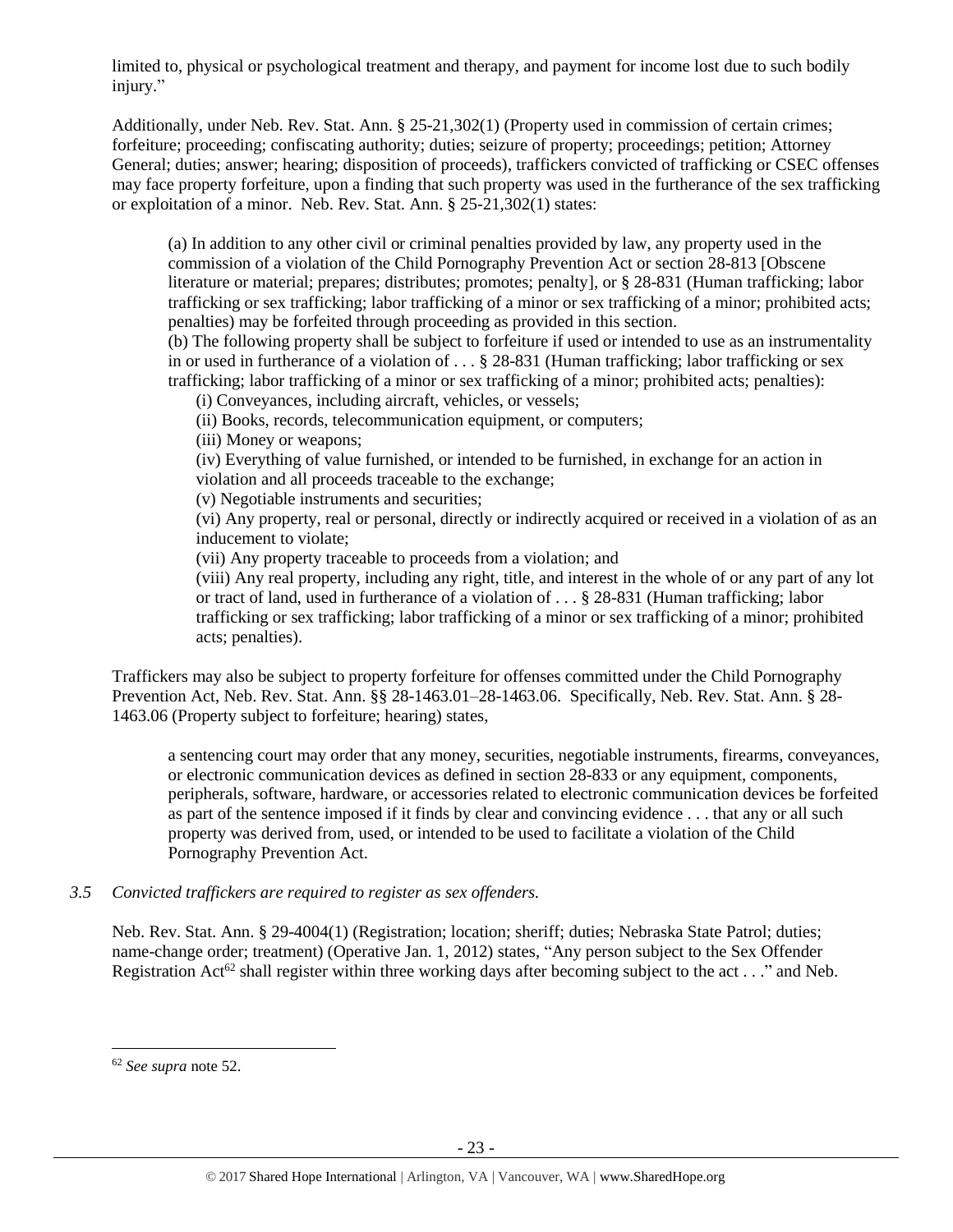Rev. Stat. Ann. § 29-4003(1)(Applicability of act) establishes when an offender becomes subject to the provisions of the Sex Offender Registration Act.<sup>63</sup>

Traffickers convicted under Neb. Rev. Stat. Ann. § 28-805(1)(b) (Debauching a minor; penalty), § 28- 1463.03(2) (Visual depiction of sexually explicit conduct; prohibited acts; affirmative defense), § 28- 320.02 (Sexual assault; use of electronic communication device; prohibited acts; penalties), § 28-1463.03 (Visual depiction of sexually explicit conduct; prohibited acts; affirmative defense), § 28-1463.05(1) (Visual depiction of sexually explicit acts related to possession; violation; penalty), § 28-707(1)(d) (Child abuse; privileges not available; penalties), or  $\S 28-802(1)$  (Pandering; penalty) (where the victim is a minor) are required to register as a sex offender. Neb. Rev. Stat. Ann. § 29-4003. Traffickers convicted under Neb. Rev. Stat. Ann. § 28-831(1) (Human trafficking; forced labor or services; prohibited acts; penalties) or § 28-804(1) (Keeping a place of prostitution; penalty), however, are not required to register as a sex offender under Nebraska law.

- 3.5.1 Recommendation: Require sex offender registration for convictions under Neb. Rev. Stat. Ann. § 28-831 (Human trafficking; forced labor or services; prohibited acts; penalties), § 28-801.01 (Solicitation of prostitution), and § 28-804 (Keeping a place of prostitution; penalty) when a minor is involved.
- *3.6 Laws relating to termination of parental rights include sex trafficking or commercial sexual exploitation of children (CSEC) offenses as grounds for termination in order to prevent traffickers from exploiting their parental rights as a form of control.*

Nebraska law does not include a violation of Neb. Rev. Stat. Ann. § 28-831 (Human trafficking; forced labor or services; prohibited acts; penalties) or any of Nebraska's CSEC laws as grounds for terminating parental rights. However, Neb. Rev. Stat. Ann. § 43-292 (Termination of parental rights; grounds) states,

The court may terminate all parental rights between the parents or the mother of a juvenile born out of wedlock and such juvenile when the court finds such action to be in the best interests of the juvenile and it appears by the evidence that one or more of the following conditions exist:

. . . . (2) The parents have substantially and continuously or repeatedly neglected and refused to give the juvenile or a sibling of the juvenile necessary parental care and protection;

. . . .

(6) Following a determination that the juvenile is one as described in subdivision (3)(a) of section 43-247, reasonable efforts to preserve and reunify the family if required under section 43-283.01, under the direction of the court, have failed to correct the conditions leading to the determination; . . . .

(9) The parent of the juvenile has subjected the juvenile or another minor child to aggravated circumstances, including, but not limited to, abandonment, torture, chronic abuse, or sexual abuse; (10) The parent has (a) committed murder of another child of the parent, (b) committed voluntary manslaughter of another child of the parent, (c) aided or abetted, attempted, conspired, or solicited to commit murder, or aided or abetted voluntary manslaughter of the juvenile or another child of the parent, or (d) committed a felony assault that resulted in serious bodily injury to the juvenile or another minor child of the parent; or

(11) One parent has been convicted of felony sexual assault of the other parent under section 28- 319.01 [Sexual assault of a child; first degree; penalty] or 28-320.01 [Sexual assault of a child; second or third degree; penalties] or a comparable crime in another state.

 $\overline{a}$ <sup>63</sup> *See supra* Component 2.10 for the provisions of Neb. Rev. Stat. Ann. § 29-4003(1).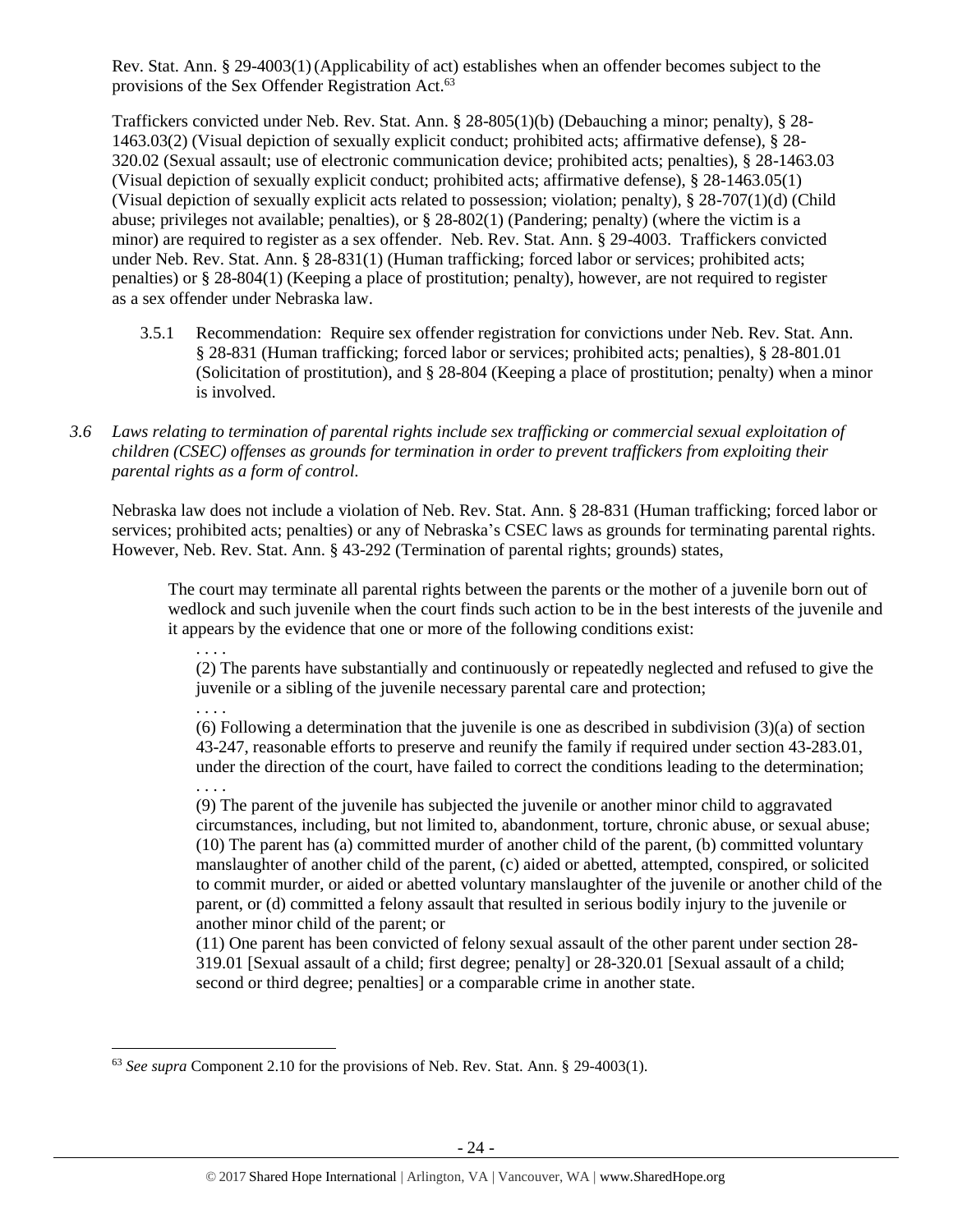3.6.1 Recommendation: Amend Neb. Rev. Stat. Ann. § 43-292(10) (Termination of parental rights; grounds) to include Neb. Rev. Stat. Ann. § 28-831 (Human trafficking; forced labor or services; prohibited acts; penalties) and Nebraska's CSEC laws as grounds for the termination of parental rights.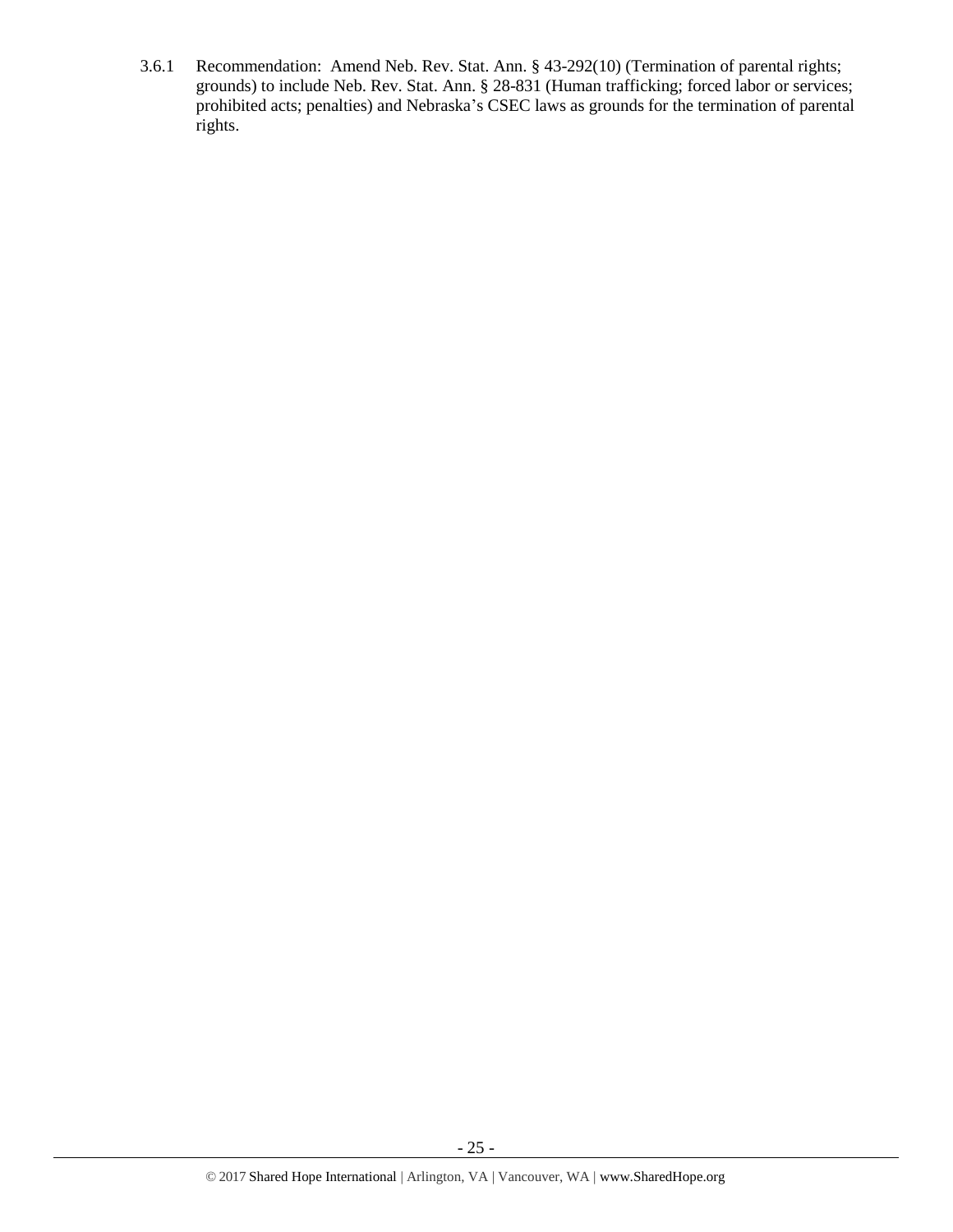#### **FRAMEWORK ISSUE 4: CRIMINAL PROVISIONS FOR FACILITATORS**

#### *Legal Components:*

- *4.1 The acts of assisting, enabling, or financially benefitting from child sex trafficking are included as criminal offenses in the state sex trafficking statute.*
- *4.2 Financial penalties, including asset forfeiture laws, are in place for those who benefit financially from or aid and assist in committing domestic minor sex trafficking.*
- *4.3 Promoting and selling child sex tourism is illegal.*
- *4.4 Promoting and selling images of child sexual exploitation carries penalties as high as similar federal offenses. \_\_\_\_\_\_\_\_\_\_\_\_\_\_\_\_\_\_\_\_\_\_\_\_\_\_\_\_\_\_\_\_\_\_\_\_\_\_\_\_\_\_\_\_\_\_\_\_\_\_\_\_\_\_\_\_\_\_\_\_\_\_\_\_\_\_\_\_\_\_\_\_\_\_\_\_\_\_\_\_\_\_\_\_\_\_\_\_\_\_\_\_\_\_*

## *Legal Analysis:*

*4.1 The acts of assisting, enabling, or financially benefitting from child sex trafficking are included as criminal offenses in the state sex trafficking statute.*

Benefitting from or participating in a sex trafficking venture is prohibited under Neb. Rev. Stat. Ann. § 28- 831(3)<sup>64</sup> (Human trafficking; forced labor or services; prohibited acts; penalties), which states, "[a]ny person, other than a trafficking victim, who knowingly benefits from or participates in a venture which has, as part of the venture, an act that is in violation of this section is guilty of a Class IIA felony." A Class IIA felony is punishable by imprisonment for up to 20 years. Neb. Rev. Stat. Ann. § 28-105(1) (Felonies; classification of penalties; sentences; where served; eligibility for probation).

Some facilitators may also be prosecuted under Neb. Rev. Stat. Ann. § 28-802(1)(b), (c) (Pandering; penalty) which states, "A person commits pandering if such person . . . procures or harbors therein an inmate for a house of prostitution or for any place where prostitution is practiced or allowed . . . or inveigles, entices, persuades, encourages, or procures any person to come into or leave this state for the purpose of prostitution or debauchery." Neb. Rev. Stat. Ann. § 28-802(2)<sup>65</sup> makes pandering a Class II felony for a first offense, which is punishable by imprisonment for 1–50 years. Neb. Rev. Stat. Ann. § 28-105(1).

Facilitators also face prosecution under Neb. Rev. Stat. Ann. § 28-804 (Keeping a place of prostitution) which states,

(1) Any person who has or exercises control over the use of any place which offers seclusion or shelter for the practice of prostitution and who knowingly grants or permits the use of such place for the purpose of prostitution commits the offense of keeping a place of prostitution.

(2) Keeping a place of prostitution is a Class IV felony, unless any person using such place for the practice of prostitution is under the age of eighteen years, in which case any person convicted of keeping a place of prostitution shall be guilty of a Class III felony.

A Class IV felony is punishable by imprisonment up to 2 years, a fine not to exceed \$10,000, or both. Neb. Rev. Stat. Ann. § 28-105(1). A Class III felony is punishable by imprisonment up to 4 years, a fine not to exceed \$25,000, or both.

A facilitator may also be convicted under Neb. Rev. Stat. Ann. § 28-707(1)(d) (Child abuse; privileges not available; penalties).<sup>66</sup> A violation of this statute is a Class I misdemeanor if "committed negligently," a Class

 $\overline{\phantom{a}}$ 

<sup>64</sup> *See supra* note [2.](#page-0-0)

<sup>65</sup> *See supra* note [13.](#page-3-0)

<sup>66</sup> *See supra* Component 1.2 for the provisions of Neb. Rev. Stat. Ann. § 28-707.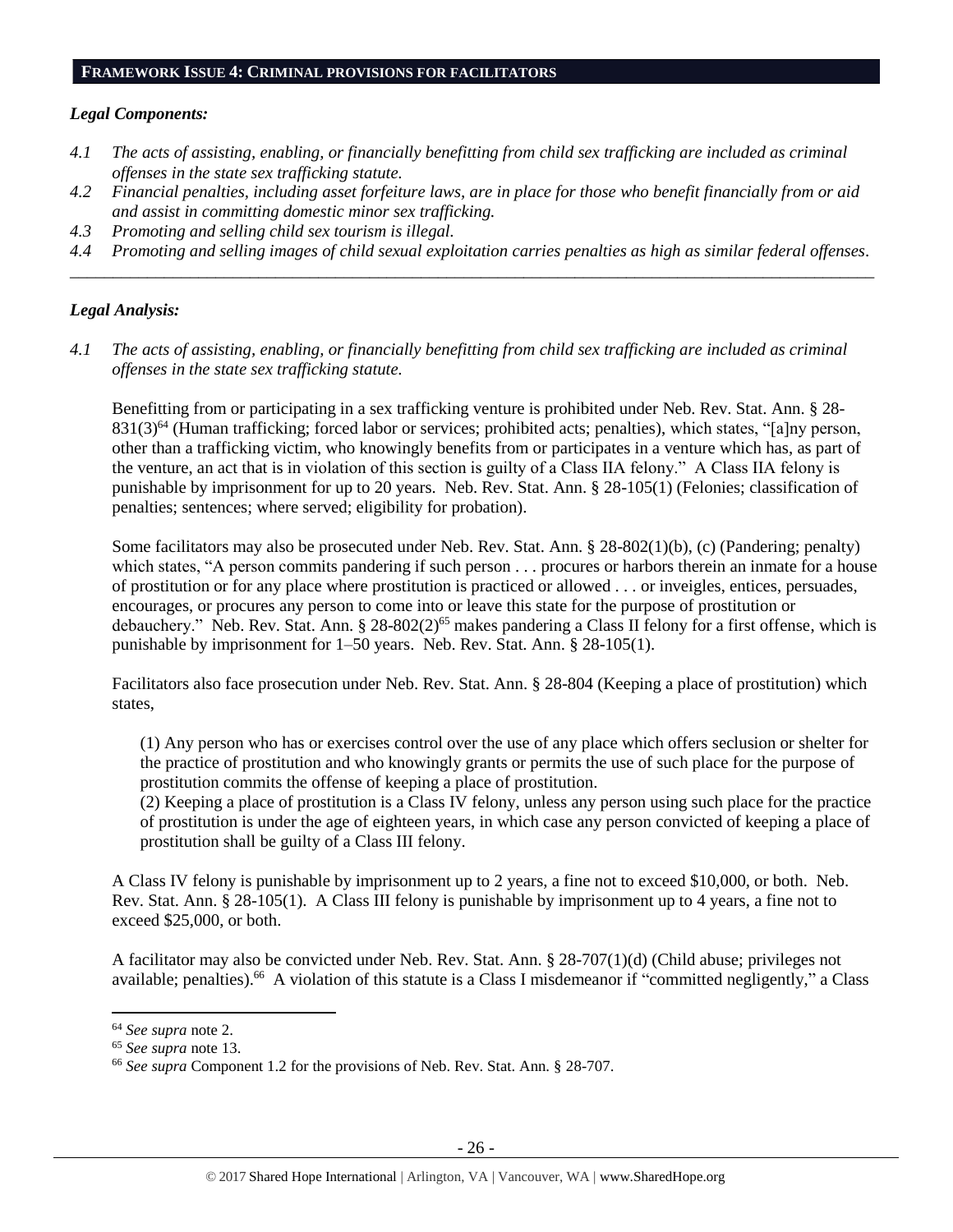IIIA felony if "committed knowingly and intentionally and does not result in serious bodily injury," a Class II felony if "committed knowingly and intentionally and results in serious bodily injury," or a Class IB felony if "committed knowingly and intentionally and results in the death of such child." Neb. Rev. Stat. Ann. § 28- 707(1)(3)–(8). A Class I misdemeanor is punishable by imprisonment up to 1 year, a fine not to exceed \$1,000, or both. Neb. Rev. Stat. Ann. § 28-106(1). A Class IIIA felony is punishable by imprisonment up to 3 years and 18 months post-release supervision, a fine not to exceed \$10,000, or both. Neb. Rev. Stat. Ann. § 28- 105(1). Class III felony punishable by imprisonment for up to 4 years and 2 years post-release supervision, a fine not to exceed \$25,000, or both. Neb. Rev. Stat. Ann § 28-707(1). A Class II felony is punishable by imprisonment for 1–50 years, while a Class IB felony is punishable by imprisonment for 20 years to life. Neb. Rev. Stat. Ann. § 28-105(1).

# *4.2 Financial penalties, including asset forfeiture laws, are in place for those who benefit financially from or aid and assist in committing domestic minor sex trafficking.*

A facilitator convicted under Neb. Rev. Stat. Ann. § 28-831(3) (Human trafficking; forced labor or services; prohibited acts; penalties) or  $\S 28-802(1)(b)(c)$ , (2) (Pandering) does not face a fine. A facilitator convicted under Neb. Rev. Stat. Ann. § 28-707(1)(d) (Child abuse; privileges not available; penalties) is subject to a possible fine not to exceed \$1,000 if the offense was "committed negligently," a possible fine not to exceed \$10,000 if the offense was "committed knowingly and intentionally and does not result in serious bodily injury," or no fine if the offense was "committed knowingly and intentionally and results in serious bodily injury" or in the death of the child. Neb. Rev. Stat. Ann. §§ 28-707(1)(3)–(8), 28-106(1), 28-105(1). Facilitators convicted under Neb. Rev. Stat. 28-804 (Keeping a Place of Prostitution) face a fine not exceeding \$10,000.

Facilitators who cause "actual physical injury or property damage or loss" to their victim may have to pay restitution pursuant to Neb. Rev. Stat. Ann. § 29-2280 (Restitution; order; when).<sup>67</sup> The court determines the amount of restitution "based on the actual damages sustained by the victim." Neb. Rev. Stat. Ann. § 29-2281. Additionally, Neb. Rev. Stat. Ann. § 29-2282 (Property damage; bodily injury; death; relief authorized) states, "If the offense results in bodily injury, the court may require payment of necessary medical care, including, but not limited to, physical or psychological treatment and therapy, and payment for income lost due to such bodily injury."

Facilitators of minor sex trafficking face forfeiture of property that was used in the furtherance of human trafficking. Under Neb. Rev. Stat. Ann. § 25-21,302(1)(b) (Property used in commission of certain crimes; forfeiture; proceeding; confiscating authority; duties; seizure of property; proceedings; petition; Attorney General; duties; answer; hearing; disposition of proceeds), persons convicted of a trafficking offense under Neb. Rev. Stat. Ann. § 28-831, may be subject to the forfeiture of "property used or intended to use as an instrumentality in or used in the furtherance of [minor sex trafficking of a minor]," including:

(i) Conveyances, including aircraft, vehicles, or vessels;

(ii) Books, records, telecommunication equipment, or computers;

(iii) Money or weapons;

(iv) Everything of value furnished, or intended to be furnished, in exchange for an act in violation and all proceeds traceable to the exchange;

(v) Negotiable instruments and securities;

(vi) Any property, real or personal, directly or indirectly acquired or received in a violation or as an inducement to violate;

(vii) Any property traceable to proceeds from a violation;

 $\overline{a}$ <sup>67</sup> *See supra* Component 2.8 for the provisions of Neb. Rev. Stat. Ann. § 29-2280.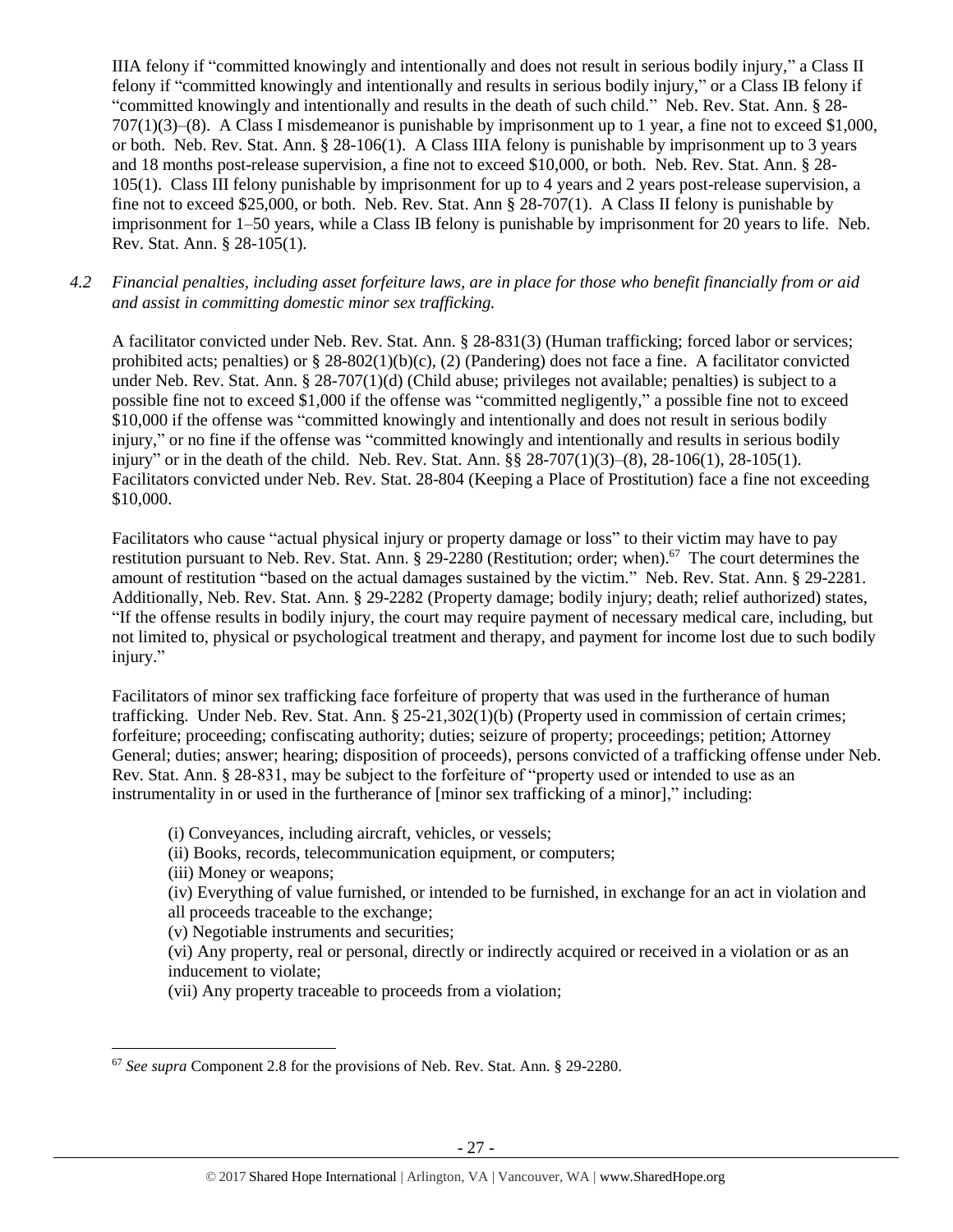(viii) Any real property, including any right, title, and interest in the whole of or any part of any lot or tract of land, used in furtherance of a violation of . . . § 28-831 (Human trafficking; labor or sex trafficking; labor trafficking of a minor or sex trafficking of a minor; prohibited acts; penalties).

*4.3 Promoting and selling child sex tourism is illegal.*

There is no Nebraska law that addresses sex tourism.

4.3.1 Recommendation: Enact a law that prohibits selling or offering to sell travel services that include or facilitate travel for the purpose of engaging in commercial sexual exploitation of a minor or prostitution of a minor, if the travel is sold or occurs in Nebraska.

## *4.4 Promoting and selling images of child sexual exploitation carries penalties as high as similar federal offenses.*

Nebraska prohibits the promotion and distribution of images of child sexual exploitation (ICSE). Neb. Rev. Stat. Ann. § 28-1463.03(2) (Visual depiction of sexually explicit conduct; prohibited acts; affirmative defense) states that it is "unlawful for a person knowingly to . . . sell, deliver, distribute, display for sale, advertise, trade, or provide to any person any visual depiction of sexually explicit conduct which has a child<sup>68</sup> as one of its participants or portrayed observers." A violation of this statute by a person 18 years of age or younger is a Class III felony punishable by imprisonment for up to 4 years and 2 years post-release supervision, a fine not to exceed \$25,000, or both, while a violation by a person 19 years of age or older is a Class ID felony punishable by imprisonment for 3–50 years. Neb. Rev. Stat. Ann. §§ 28-1463.04(1), (2), 28-105(1). A conviction under this statute is punishable as a Class IC felony by imprisonment for 5–50 years, however, if a person has a prior conviction under this statute or a number of other specific statutes. Neb. Rev. Stat. Ann. §§ 28-1463.04(3), 28-  $105(1)$ .

Furthermore, Neb. Rev. Stat. Ann. § 28-1463.05(1) (Child Pornography Prevention Act) makes it illegal "for a person to knowingly possess with intent to rent, sell, deliver, distribute, trade, or provide to any person any visual depiction of sexually explicit conduct which has a child as one of its participants or portrayed observers." A first conviction under this statute by an offender under 19 years of age is punishable as a Class IIIA felony is punishable by imprisonment up to 3 years and 18 months post-release supervision, a fine not to exceed \$10,000, or both, while a first conviction by an offender 19 years of age or older is punishable as a Class IIA felony by imprisonment up to years, a fine not to exceed \$25,000, or both. Neb. Rev. Stat. Ann. §§ 28-1463.05(2)(a), (b), 28-105(1). In instances when the offender has a prior conviction under this statute or other specific criminal statutes,<sup>69</sup> a conviction is punishable as a Class IC felony by imprisonment for  $5-50$  years. Neb. Rev. Stat. Ann. §§ 28-1463.05(2)(c), 28-105(1).

l

<sup>68</sup> *See supra* note [9.](#page-2-2)

 $69$  Pursuant to Neb. Rev. Stat. Ann. § 28-1463.05(2)(c),

Any person who violates this section and has previously been convicted of a violation of this section or section 28-308 [Assault in the first degree; penalty], 28-309 [Assault in the second degree; penalty], 28-310 [Assault in the third degree; penalty], 28-311 [Criminal child enticement; attempt; penalties], 28-313 [Kidnapping; penalties], 28-314 [False imprisonment in the first degree; penalty], 28-315 [False imprisonment in the second degree; penalty], 28-319 [Sexual assault; first degree; penalty], 28-319.01 [Sexual assault of a child; first degree; penalty], 28-320.01 [Sexual assault of a child; second or third degree; penalties], 28-813 [Obscene literature or material; prepares; distributes; promotes; penalty], 28-833 [Enticement by electronic communication device; penalty], or 28-1463.03 [Visual depiction of sexually explicit conduct; prohibited acts; affirmative defense] or subsection (1) or (2) of section 28-320 [Sexual assault; second or third degree; penalty] shall be guilty of a Class IC felony for each offense.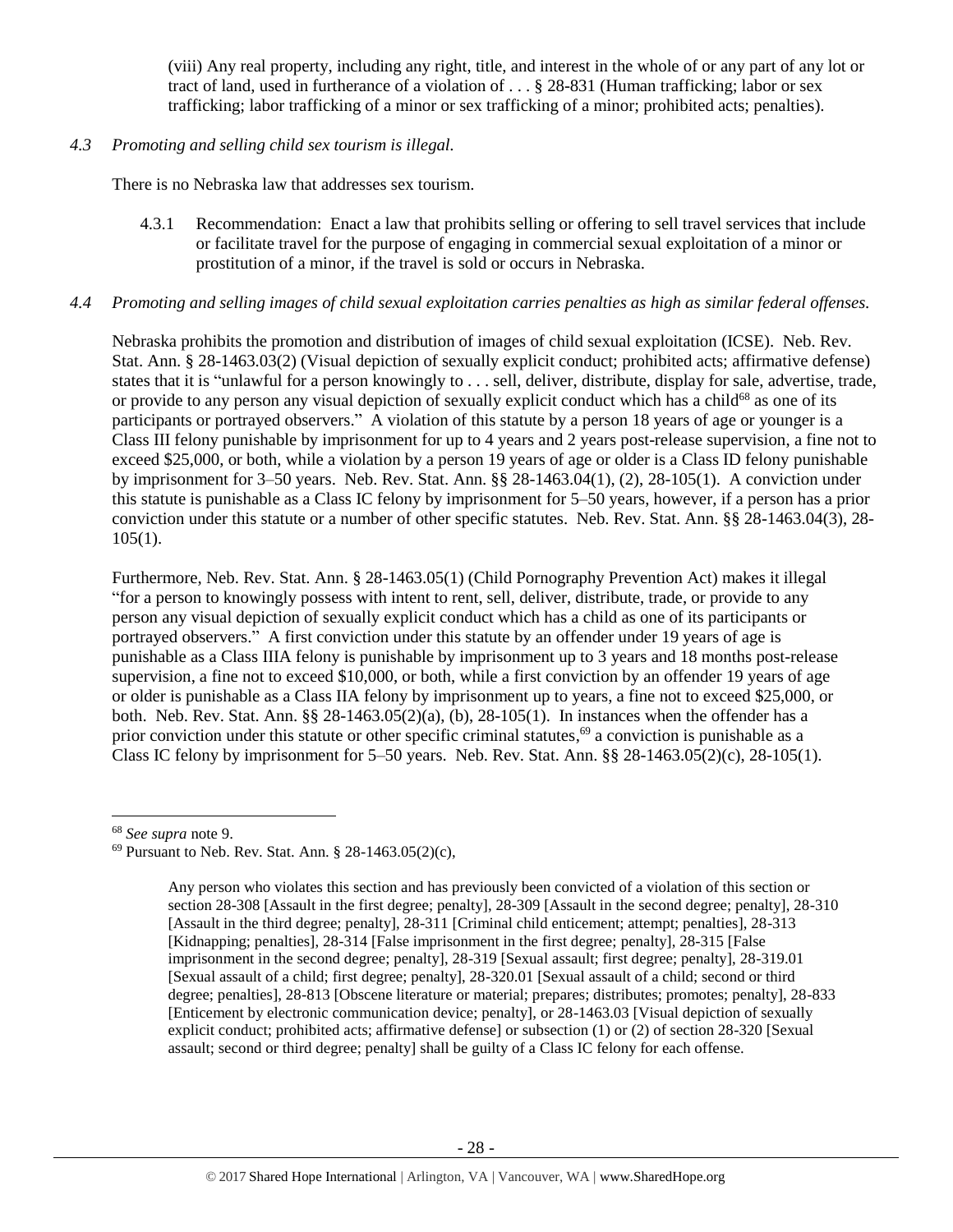Additionally, facilitators convicted of offenses under the Child Pornography Prevention Act may be subjected to the forfeiture of property used or intended to be used to carry out the offense. Neb. Rev. Stat. Ann. § 28-1463.06 (Property subject to forfeiture; hearing).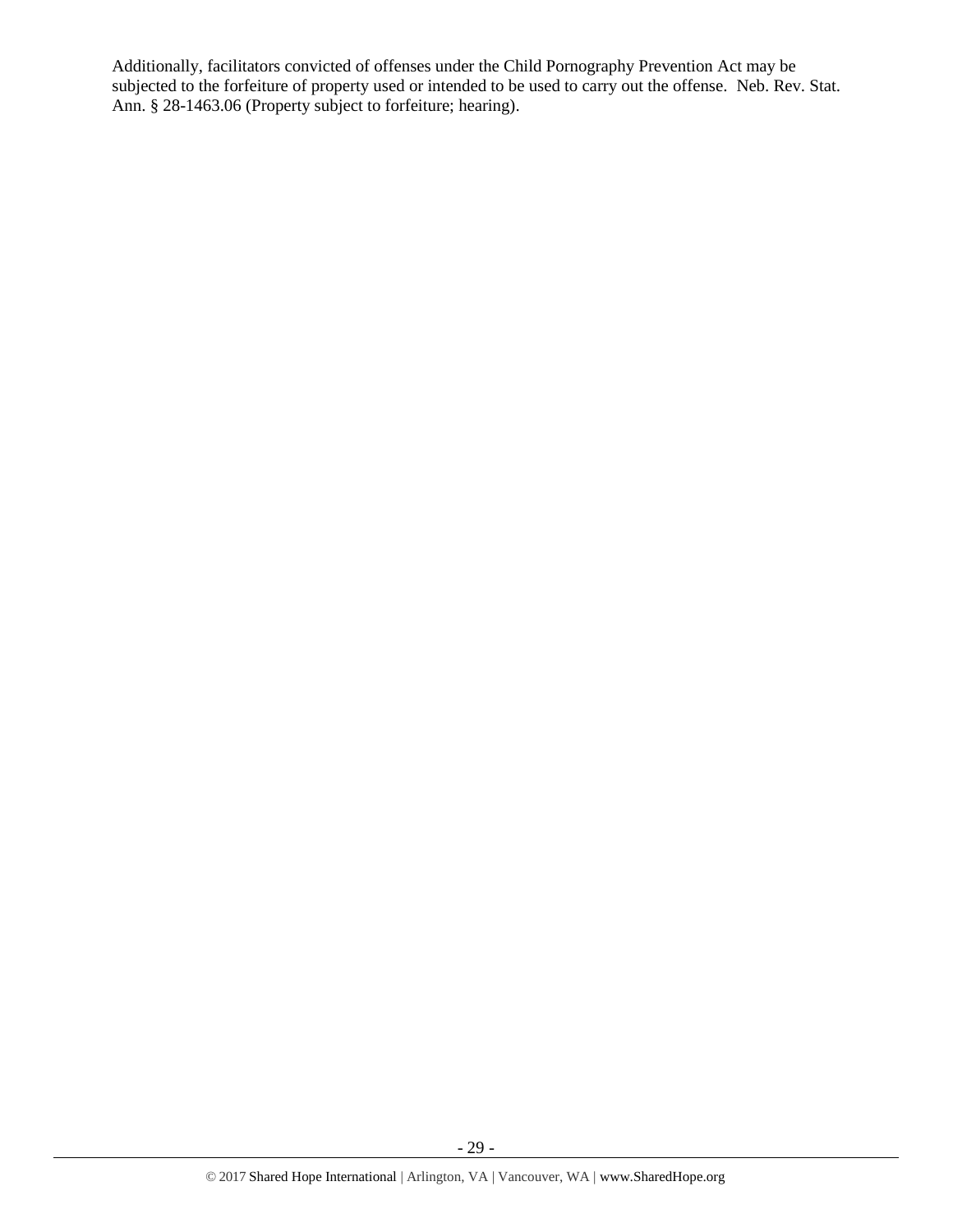#### **FRAMEWORK ISSUE 5: PROTECTIVE PROVISIONS FOR THE CHILD VICTIMS**

# *Legal Components:*

- *5.1 Victims under the core child sex trafficking offense include all commercially sexually exploited children.*
- *5.2 The state sex trafficking statute expressly prohibits a defendant from asserting a defense based on the willingness of a minor under 18 to engage in the commercial sex act.*
- *5.3 State law prohibits the criminalization of minors under 18 for prostitution offenses.*
- *5.4 State law provides a non-punitive avenue to specialized services through one or more points of entry.*
- *5.5 Child sex trafficking is identified as a type of abuse and neglect within child protection statutes.*
- *5.6 The definition of "caregiver" or another related term in the child welfare statutes is not a barrier to a sex trafficked child accessing the protection of child welfare.*
- *5.7 Crime victims' compensation is specifically available to a child victim of sex trafficking or CSEC.*
- *5.8 Victim-friendly procedures and protections are provided in the trial process for minors under 18.*
- *5.9 Child sex trafficking victims may vacate delinquency adjudications and expunge related records for prostitution and other offenses arising from trafficking victimization, without a waiting period.*
- *5.10 Victim restitution and civil remedies for victims of domestic minor sex trafficking or commercial sexual exploitation of children (CSEC) are authorized by law.*
- *5.11 Statutes of limitations for civil and criminal actions for child sex trafficking or commercial sexual exploitation of children (CSEC) offenses are eliminated or lengthened to allow prosecutors and victims a realistic opportunity to pursue criminal action and legal remedies.*

*\_\_\_\_\_\_\_\_\_\_\_\_\_\_\_\_\_\_\_\_\_\_\_\_\_\_\_\_\_\_\_\_\_\_\_\_\_\_\_\_\_\_\_\_\_\_\_\_\_\_\_\_\_\_\_\_\_\_\_\_\_\_\_\_\_\_\_\_\_\_\_\_\_\_\_\_\_\_\_\_\_\_\_\_\_\_\_\_\_\_\_\_\_*

# *Legal Analysis:*

*5.1 Victims under the core child sex trafficking offense include all commercially sexually exploited children.<sup>70</sup>*

Nebraska's core sex trafficking statute, Neb. Rev. Stat. Ann. § 28-830<sup>71</sup> (Human trafficking; forced labor or services; prohibited acts; penalties), includes all commercial sexual exploitation of minors. Under Neb. Rev. Stat. Ann. § 28-830(12), force, fraud, or coercion is not required when the victim is a minor.<sup>72</sup> Further, Neb. Rev. Stat. Ann. § 28-830(12) applies to buyers through the terms "solicit" and "cause" and, following federal precedent, through the term "obtain"; thus, buying commercial sex with a person who is under the age of eighteen constitutes human trafficking.<sup>73</sup> Additionally, the offense of human trafficking under Neb. Rev. Stat. Ann. § 28-830(12) does not require that a trafficker or controlling third party be identified. Consequently, New Mexico's human trafficking offense includes any child who is bought for sex, regardless of whether force, fraud, or coercion is used, regardless of whether a buyer exploited the youth without a trafficker's involvement, and regardless of whether a victim identifies a trafficker. Neb. Rev. Stat. Ann. § 28-830(12).

l

<sup>70</sup> *See generally* SHARED HOPE INTERNATIONAL, "Eliminating the Third Party Control Barrier to Identifying Juvenile Sex Trafficking Victims," JuST Response Policy Paper (2015), http://sharedhope.org/wp-

content/uploads/2015/08/Policy-Paper\_Eliminating-Third-Party-Control\_Final1.pdf (discussing need to include all commercially sexually exploited children within sex trafficking definitions and corresponding need to include buyer conduct in core sex trafficking offenses regardless of whether victim is under control of a third party).

<sup>71</sup> *See supra* note [3.](#page-1-0)

<sup>72</sup> *See supra* discussion in Component 1.1.

<sup>73</sup> *See supra* discussion in Component 2.1.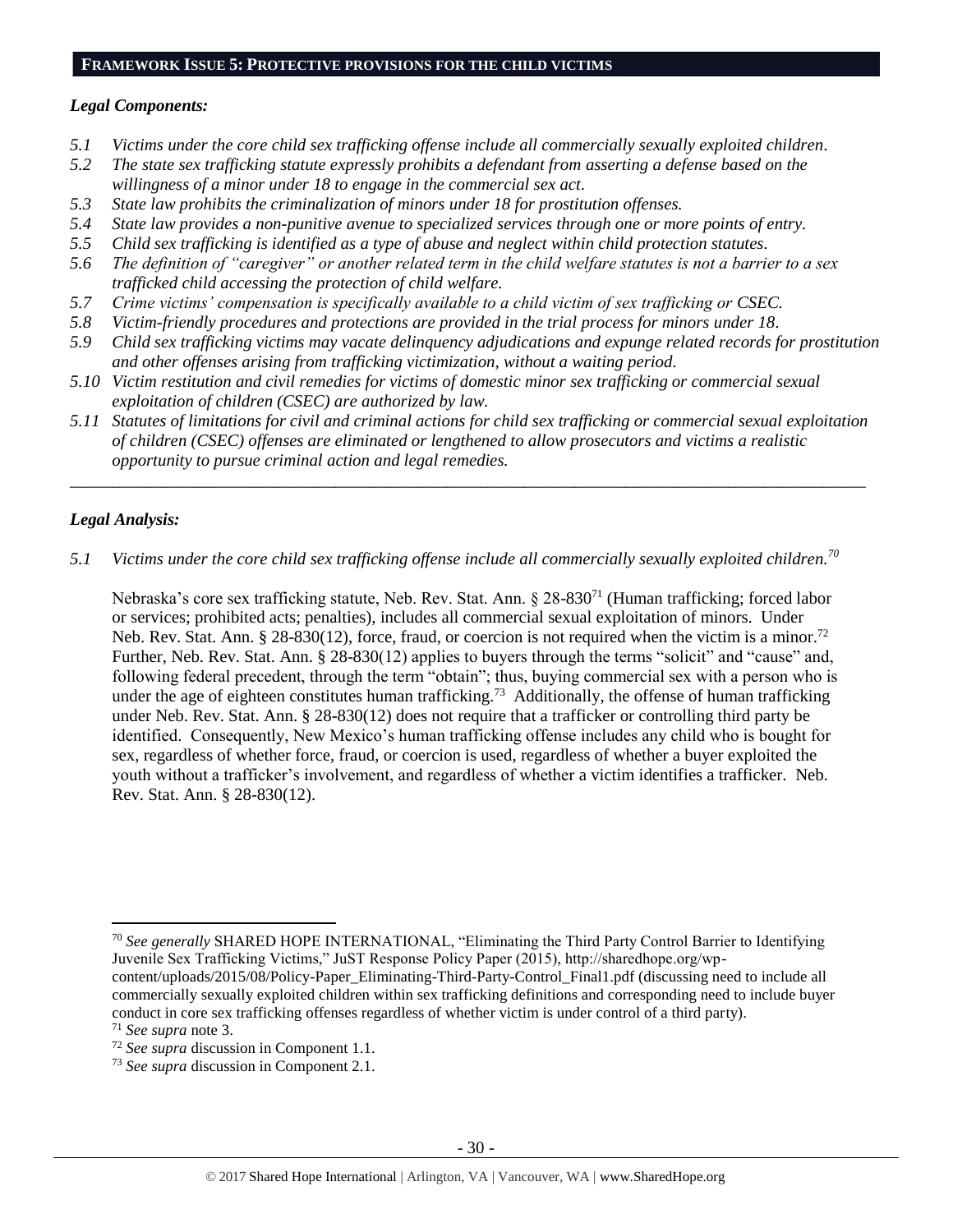*5.2 The state sex trafficking statute expressly prohibits a defendant from asserting a defense based on the willingness of a minor under 18 to engage in the commercial sex act.* 

Neb. Rev. Stat. Ann. § 28-831(4)<sup>74</sup> (Human trafficking; forced labor or services; prohibited acts; penalties) prohibits a defendant from asserting a defense based on the willingness of the minor to engage in the commercial sex act; specifically, Neb. Rev. Stat. Ann. § 28-831(4) states, "[i]t is not a defense in a prosecution under this section (a) that consent was given by the minor victim, [or] (b) that the defendant believed that the minor victim gave consent . . . ."

*5.3 State law prohibits the criminalization of minors under 18 for prostitution offenses.<sup>75</sup>*

Neb. Rev. Stat. Ann. § 28-801(5) (Prostitution; penalty) prohibits the criminalization of minors under 18 years of age for prostitution offenses. Pursuant to Neb. Rev. Stat. Ann. § 28-801(5)(b),

If the law enforcement officer determines, after a reasonable detention for investigative purposes, that a person suspected of or charged with a violation of subsection (1) [Prostitution] of this section is  $\dots$  (b) a person under eighteen years of age, such person shall be immune from prosecution for a prostitution offense under this section and shall be subject to temporary custody under section 43-248 and further disposition under the Nebraska Juvenile Code.

*5.4 State law provides a non-punitive avenue to specialized services through one or more points of entry.*

## **System response to child engaged in commercial sex act**

Under Neb. Rev. Stat. Ann. § 28-801(5) (Prostitution; penalty; affirmative defense; immunity from prosecution; law enforcement officer; duties), a law enforcement officer must report an allegation of juvenile sex trafficking to the Department of Health and Human Services (DHHS) upon detaining a child engaged in prostitution. The child may be taken into custody even though the child is immune from prosecution for prostitution. Specifically, Neb. Rev. Stat. Ann. § 28-801(5) states,

If the law enforcement officer determines, after a reasonable detention for investigative purposes, that a person suspected of or charged with a violation of subsection (1) of this section is a person under eighteen years of age, such a person shall be immune from prosecution for a prostitution offense under this section and shall be subject to temporary custody under section 43-248 and further disposition under the Nebraska Juvenile Code. A law enforcement officer who takes a person under eighteen years of age into custody under this section shall immediately report an allegation of a violation of section 28-831 [Human trafficking; forced labor or services; prohibited acts; penalties] to the Department of Health and Human Services which shall commence an investigation within twenty-four hours under the Child Protection Act.

Pursuant to Neb. Rev. Stat. Ann. § 43-248 (Temporary custody of juvenile without warrant; when),

A peace officer may take a juvenile into temporary custody without a warrant or order of the court and proceed as provided in section 43-250 when:

. . . . (7) The officer has reasonable grounds to believe the juvenile is immune from prosecution for prostitution under subsection (5) of section 28-801; or

 $\overline{\phantom{a}}$ 

<sup>74</sup> *See supra* note [2.](#page-0-0)

<sup>&</sup>lt;sup>75</sup> For more information regarding recent federal legislation impacting this component see: http://go.sharedhope.org/stateimpactmemo.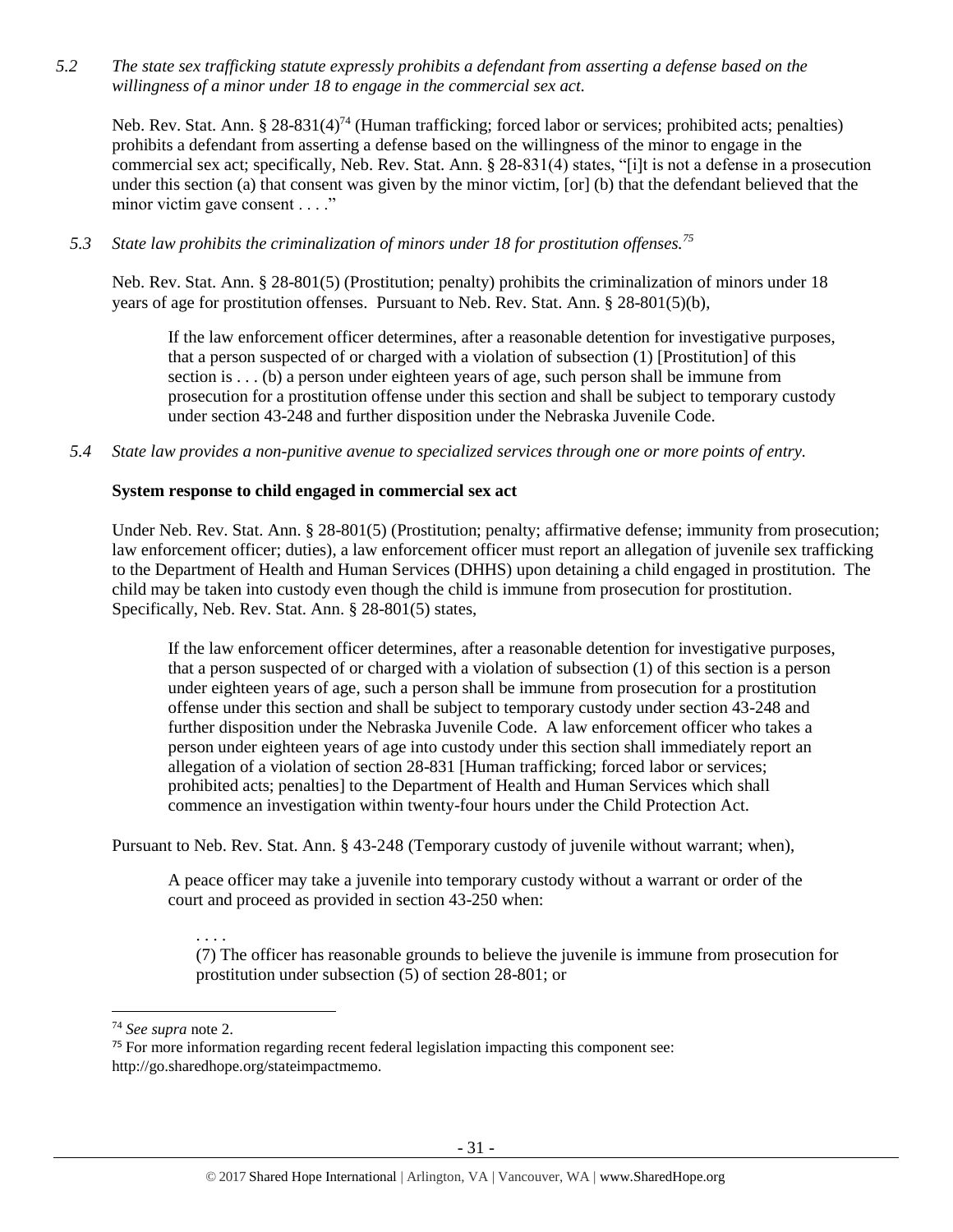(8) Beginning July 1, 2017, the juvenile has committed an act or engaged in behavior described in subdivision  $(1)$ ,  $(2)$ ,  $(3)(b)$ , or  $(4)$  of section 43-247 and such juvenile was under eleven years of age at the time of such act or behavior, and the officer has reasonable cause to believe such juvenile committed such act or engaged in such behavior and was under eleven years of age at such time.

If a child is taken into law enforcement custody on suspicion of prostitution as provided in § 43-248(7), the child shall be delivered to DHHS, which can authorize necessary emergency treatment and services. Neb. Rev. Stat. Ann. § 43-250(2) (Temporary custody; disposition; custody requirements) states,

When a juvenile is taken into temporary custody pursuant to subdivision (2), (7), or (8) of section 43-248, the peace officer shall deliver the custody of such juvenile to the Department of Health and Human Services which shall make a temporary placement of the juvenile in the least restrictive environment consistent with the best interests of the juvenile as determined by the department. The department shall supervise such placement and, if necessary, consent to any necessary emergency medical, psychological, or psychiatric treatment for such juvenile. The department shall have no other authority with regard to such temporary custody until or unless there is an order by the court placing the juvenile in the custody of the department. If the peace officer delivers temporary custody of the juvenile pursuant to this subsection, the peace officer shall make a full written report to the county attorney within twenty-four hours of taking such juvenile into temporary custody. If a court order of temporary custody is not issued within forty-eight hours of taking the juvenile into custody, the temporary custody by the department shall terminate and the juvenile shall be returned to the custody of his or her parent, guardian, custodian, or relative.

## **Summary**

 $\overline{\phantom{a}}$ 

Although Nebraska law provides for the non-criminalization of minors for prostitution offenses and mandates the referral of juvenile sex trafficking victims to DHHS, services are not required to be specialized to the needs of these children.

- 5.4.1 Recommendation: Amend Nebraska's protective response for juvenile sex trafficking victims to require specialized services.
- *5.5 Child sex trafficking is identified as a type of abuse and neglect within child protection statutes.<sup>76</sup>*

Nebraska state law expressly includes child sex trafficking as a type of child abuse. Specifically, Neb. Rev. Stat. Ann. § 28-707(1)(f) (Child abuse; privileges not available; penalties) defines "child abuse" to include acts committed by a person,

[I]f he or she knowingly, intentionally, or negligently causes or permits a minor child to be:

<span id="page-31-0"></span>. . . . (f) Placed in a situation to be a trafficking victim as defined in Section 28-830 [Human trafficking; forced labor or services; terms, defined].

Additionally, the Child Protection and Family Safety Act<sup>77</sup> defines sexual exploitation as a type of abuse or neglect. Neb. Rev. Stat. Ann. § 28-710(2)(b)(vi) (Acts, how cited; terms, defined) states, "[c]hild abuse or neglect means knowingly, intentionally, or negligently causing or permitting a child to be:

<sup>&</sup>lt;sup>76</sup> For more information regarding recent federal legislation impacting this component see:

http://go.sharedhope.org/stateimpactmemo.

<sup>77</sup> Neb. Rev. Stat. Ann. §§ 28-710 to -727.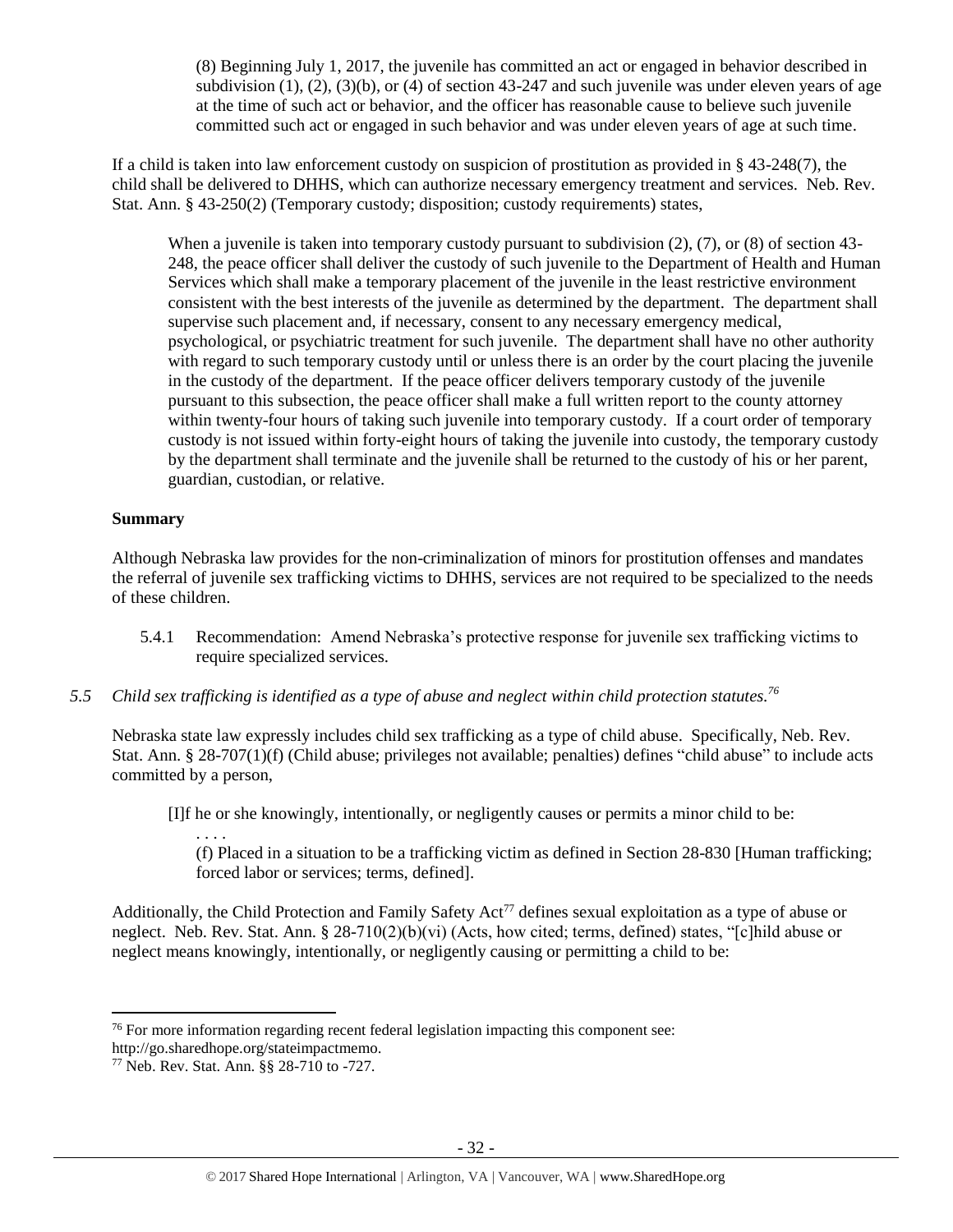Sexually exploited by allowing, encouraging, or forcing such person to solicit for or engage in prostitution, debauchery, public indecency, or obscene or pornographic photography, films, or depicts.

*5.6 The definition of "caregiver" or another related term in the child welfare statutes is not a barrier to a sex trafficked child accessing the protection of child welfare.*

Nebraska's child welfare statute does not define "caregiver;" however, Nebraska's Child Protection and Family Safety Act<sup>78</sup> refers to the "subject of the investigation or report of child abuse or neglect" as 'the person or persons identified in the report as responsible for the child abuse or neglect." Neb. Rev. Stat. Ann. § 28-  $710(2)(i)$  (Act, how cited; terms, defined).

Resultantly, the person identified as responsible for the abuse of the child is not a barrier to services for juvenile sex trafficking victims. On the contrary, pursuant to Neb. Rev. Stat. Ann. § 28-801(5) (Prostitution; penalty; affirmative defense; immunity from prosecution; law enforcement officer; duties), when a law enforcement suspects that a minor is engaged in prostitution, the minor must be referred to the Department Health and Human Services, and the Department must open an investigation. Additionally, under Neb. Rev. Stat. Ann. § 43-250(2) (Temporary custody; disposition; custody requirements), the Department must place the child in the least restrict environment and consent to necessary services.<sup>79</sup>

### *5.7 Crime victims' compensation is specifically available to a child victim of sex trafficking or CSEC.*

A commercially sexually exploited child may be eligible to receive compensation under Nebraska's Crime Victim's Reparation Act.<sup>80</sup> Specifically, Neb. Rev. Stat. Ann. § 81-1801(7) defines a "victim" as "a person who is injured or killed as a result of conduct specified in section 81-1818 [Personal injury or death; situations for which compensation is permitted]." Neb. Rev. Stat. Ann. § 81-1818 (Personal injury or death; situations for which compensation is permitted) states,

The committee or hearing officer may order the payment of compensation from the Victim's Compensation Fund for personal injury or death which resulted from:

. . . .

(2) The commission or attempt on the part of one other than the applicant of an unlawful criminal act committed or attempted in the State of Nebraska.

Neb. Rev. Stat. Ann. § 81-1807 (Victim; compensation; application) provides that "[a]ny person who may be eligible for compensation under the Nebraska Crime Victim's Reparations Act may make application to the committee on forms provided by the committee."

Neb. Rev. Stat. Ann. § 81-1819 (Payment of compensation; order; losses covered) provides that a victim may receive compensation for

(1) Expenses actually and reasonably incurred as a result of the personal injury or death of the victim, including expenses for mental health counseling and care;

(2) Loss of wages and future earning capacity as a result of total or partial incapacity of the victim and reasonable expenses of job retraining or similar employment-oriented rehabilitative services for the victim;

(3) Pecuniary loss to the dependents of the deceased victim;

(4) Funeral and burial expenses actually and reasonably incurred as a result of the death of the victim; and

 $\overline{\phantom{a}}$ 

<sup>80</sup> Neb. Rev. Stat. Ann. §§ 81-1801 to -1842.

<sup>78</sup> *See supra* note [77.](#page-31-0)

<sup>&</sup>lt;sup>79</sup> See supra Component 5.4 for discussion regarding access to services for child sex trafficking victims.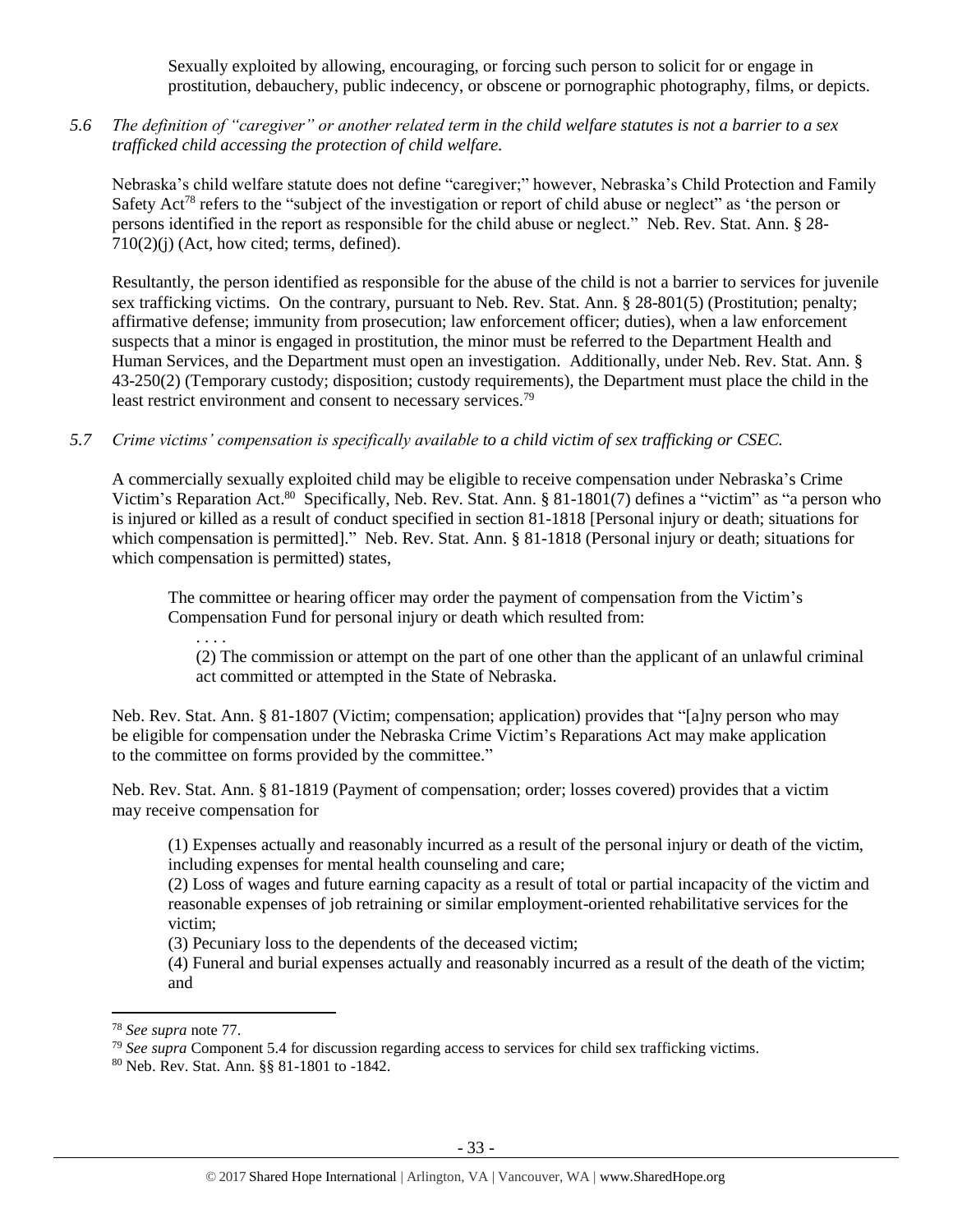(5) Any other loss resulting from the personal injury or death of the victim which the committee determines to be reasonable.

Even if a commercially sexually exploited child suffers compensable losses, certain other eligibility requirements may make it difficult for a domestic minor sex trafficking victim to receive compensation. For example, Neb. Rev. Stat. Ann. § 81-1821 (Application; statute of limitations) requires both that the crime be reported to law enforcement and a claim for compensation be filed within specified time limits. Specifically, Neb. Rev. Stat. Ann. § 81-1821 states,

No order for the payment of compensation shall be entered under the Nebraska Crime Victim's Reparations Act unless the application has been submitted to the committee within two years after the date of the personal injury or death and the personal injury or death was the result of an incident or offense which had been reported to the police within three days of its occurrence or, if the incident or offense could not reasonably have been reported within that period, within three days of the time when a report could reasonably have been made.

Additionally, Neb. Rev. Stat. Ann. § 81-1822 (Compensation; situations when not awarded) states,

No compensation shall be awarded from the Victim's Compensation Fund:

. . . .

(1) If the victim aided or abetted the offender in the commission of the unlawful act;

(3) If the victim violated a criminal law of the state, which violation caused or contributed to his or her injuries or death . . . .

5.7.1 Recommendation: Amend Neb. Rev. Stat. Ann. § 81-1821 (Application; statute of limitations) and § 81-1822 (Compensation; situations when not awarded) to create exceptions to the listed items for commercially exploited minors under the age of 18.

## *5.8 Victim-friendly procedures and protections are provided in the trial process for minors under 18.*

None of Nebraska's victim-friendly trial protections apply specifically to child sex trafficking victims. Although not specific to the trial process, Neb. Rev. Stat. Ann. § 42-1204(1)(a) (Substitute address, application to Secretary of State; approval; certification; renewal; prohibited acts; violation; penalty) does allow child sex trafficking victims to receive designated addresses, stating,

An adult, a parent or guardian acting on behalf of a minor, or a guardian acting on behalf of an incapacitated person as defined in section 30-2601 may apply to the Secretary of State to have an address designated by the Secretary of State serve as the substitute address of such adult, minor, or incapacitated person. The Secretary of State shall approve an application if it is filed in the manner and on the form prescribed by the Secretary of State and if it contains:

(a) A sworn statement by the applicant that the applicant has good reason to believe (i) that the applicant, or the minor or incapacitated person on whose behalf the application is made, is a victim . . . is a trafficking victim and (ii) that the applicant fears for his or her safety, his or her children's safety, or the safety of the minor or incapacitated person on whose behalf the application is made[.]

Further, some of Nebraska's general victim-friendly trial procedures and protections may apply. Children 11 years of age or younger, who are the victims of any crime under Nebraska's laws are afforded some protections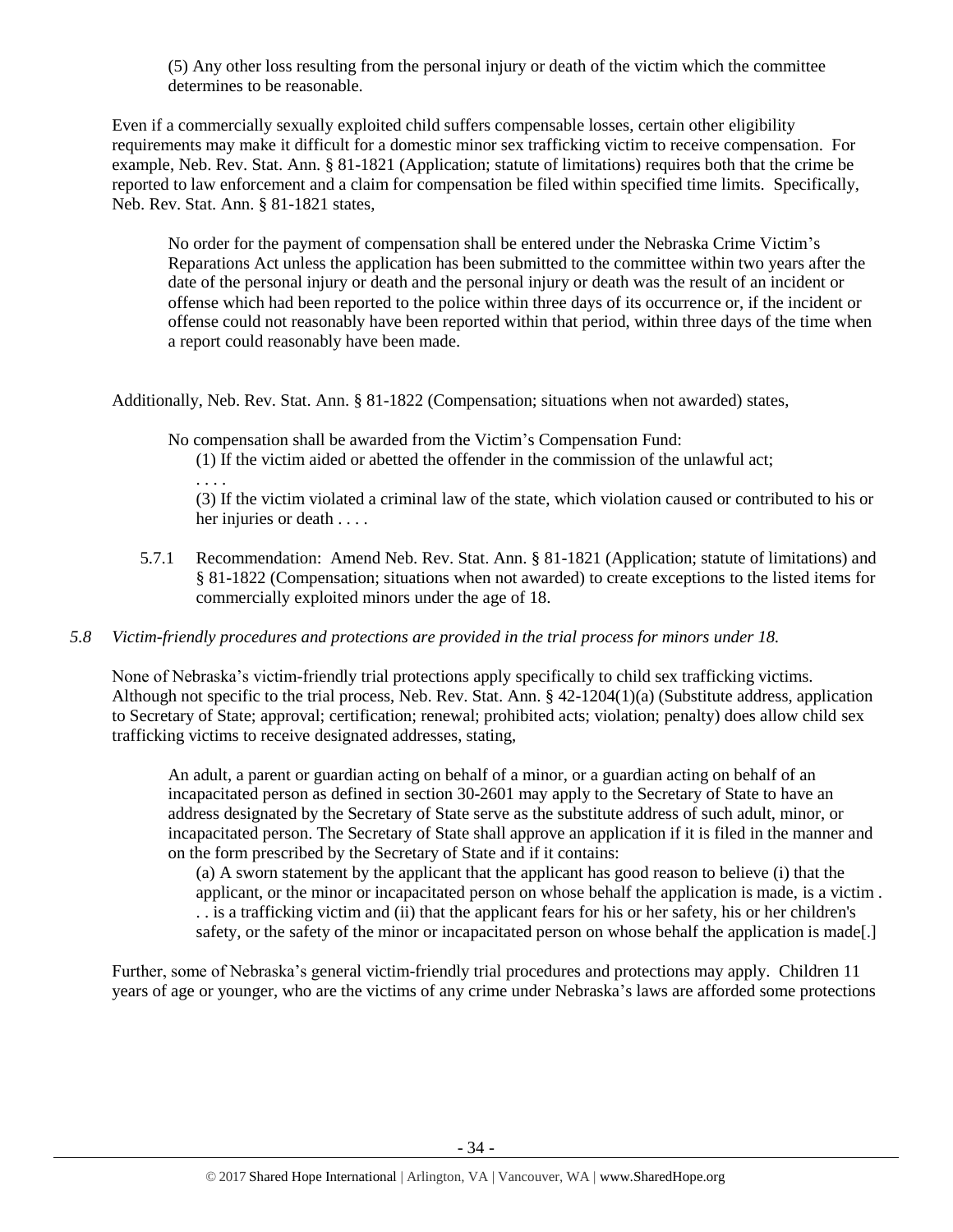under Nebraska law.<sup>81</sup> The testimony of a child who is 11 years of age or younger may be admitted through a videotaped deposition. Neb. Rev. Stat. Ann. § 29-1926(1)(a) (Child victim or child witness; videotape deposition and in camera testimony; conditions; use; findings by court; release; violation; penalty) provides in part, " $(1)(a)$  Upon request of the prosecuting or defense attorney and upon a showing of compelling need,<sup>82</sup> the court shall order the taking of a videotape deposition of a child victim of or child witness to any offense punishable as a felony. The deposition ordinarily shall be in lieu of courtroom or in camera testimony by the child." Under the procedures set out for this type of testimony, only specified persons, including the defendant and a person who is familiar to the child, are permitted to be present during the child's testimony.

Neb. Rev. Stat. Ann. § 81-1848 (Victims and witnesses of crimes; rights; enumerated) enumerates rights afforded to "[v]ictims as defined in section 29-119,"<sup>83</sup> which does not expressly include victims of human trafficking. These rights include the right to receive information regarding the case, a schedule of hearings, protection from threats, and to be provided a secure waiting area. Neb. Rev. Stat. Ann. § 81-1848(1)(b), (2)(c),  $(2)(f)$ .

(vi) The nature, degree, and duration of potential injury to the child from testifying.

<sup>83</sup> Pursuant to Neb. Rev. Stat. Ann. § 29-119(2) (Plea agreement; terms, defined),

(a) Victim means a person who, as a result of . . . a sexual assault of a child in the second or third degree under section 28-320.01, a sexual assault of a child in the first degree under section 28-319.01 . . . has had a personal confrontation with the offender . . . .

. . . .

 $\overline{\phantom{a}}$ 

(c) In the case of a violation of section 28-813.01 [Sexually explicit conduct; visual depiction; unlawful; penalty; affirmative defense], 28-1463.03 [Child Pornography Prevention Act], 28-1463.04 [Child Pornography Prevention Act], or 28-1463.05 [Child Pornography Prevention Act], victim means a person who was a child as defined in section 28-1463.02 [Terms, defined] and a participant or portrayed observer in the visual depiction of sexually explicit conduct which is the subject of the violation and who has been identified and can be reasonably notified.

(d) In the case of a sexual assault of a child, a possession offense of a visual depiction of sexually explicit conduct, or a distribution offense of a visual depiction of sexually explicit conduct, victim means the child victim and the parents, guardians, or duly appointed legal representative of the child victim but does not include the alleged perpetrator of the crime.

<sup>&</sup>lt;sup>81</sup> Neb. Rev. Stat. Ann. § 29-1926(1)(g) (Child victim or child witness; videotape deposition and in camera testimony; conditions; use; findings by court; release; violation; penalty) provides that "[f]or purposes of this section, child shall mean a person eleven years of age or younger at the time the motion to take the deposition is made or at the time of the taking of in camera testimony at trial."

 $82$  Pursuant to Neb. Rev. Stat. Ann. § 29-1926(1)(h),

Nothing in this section shall restrict the court from conducting the pretrial deposition or in camera proceedings in any manner deemed likely to facilitate and preserve a child's testimony to the fullest extent possible, consistent with the right to confrontation guaranteed in the Sixth Amendment of the Constitution of the United States and Article I, section 11, of the Nebraska Constitution. In deciding whether there is a compelling need that child testimony accommodation is required by pretrial videotape deposition, in camera live testimony, in camera videotape testimony, or any other accommodation, the court shall make particularized findings on the record of:

<sup>(</sup>i) The nature of the offense;

<sup>(</sup>ii) The significance of the child's testimony to the case;

<sup>(</sup>iii) The likelihood of obtaining the child's testimony without modification of trial procedure or with a different modification involving less substantial digression from trial procedure than the modification under consideration;

<sup>(</sup>iv) The child's age;

<sup>(</sup>v) The child's psychological maturity and understanding; and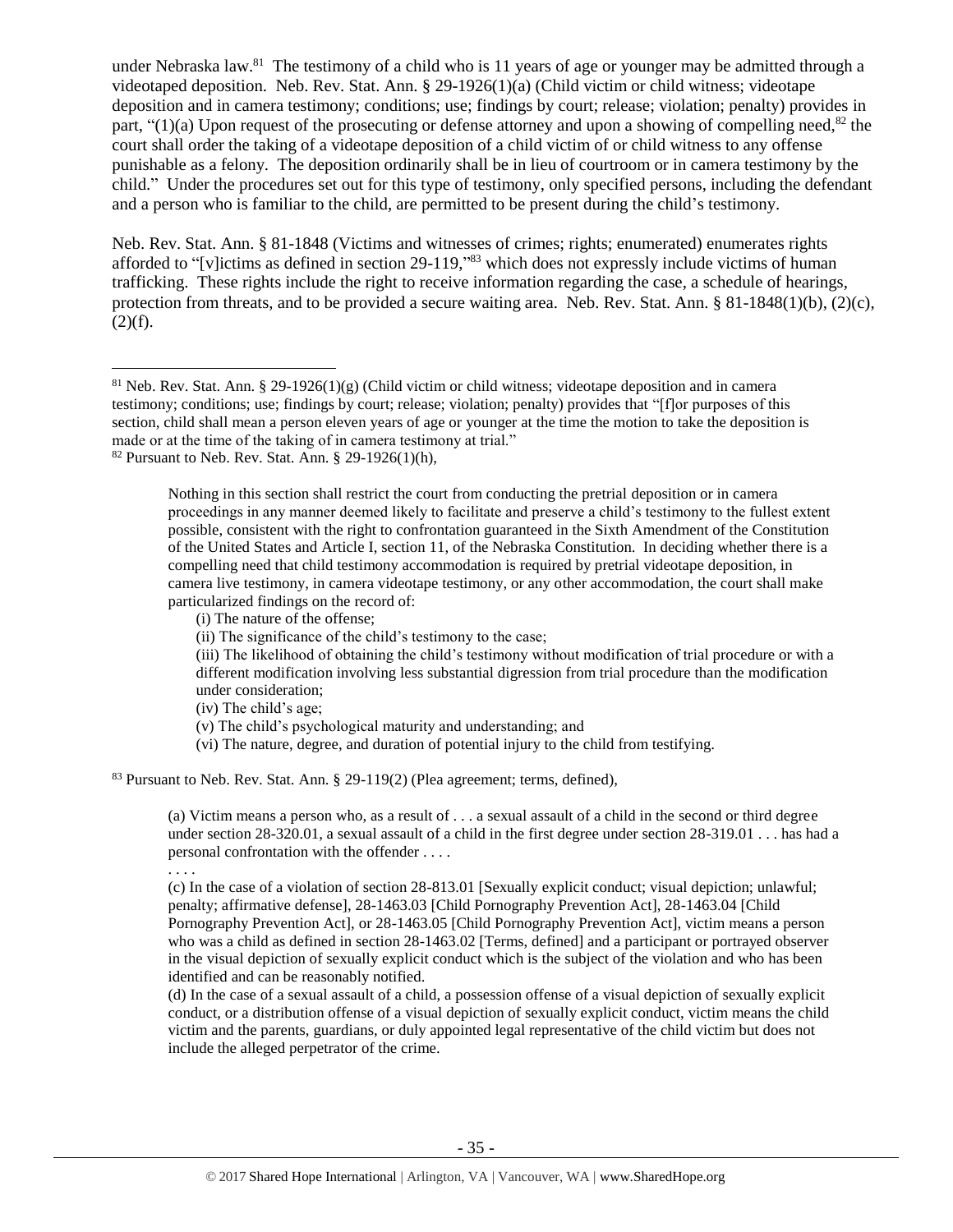While victims of sexual assault are eligible for additional protections, they do not apply specifically to domestic minor sex trafficking victims unless they are also victims of sexual assault.<sup>84</sup> Sexual assault victims may receive certain additional protections. For example, in a criminal case, evidence of a sexual assault victim's past sexual behavior or sexual predisposition is inadmissible in sexual assault cases unless the information proves another source of semen or injury or other physical evidence, the victim consented, or the exclusion of such evidence would violate the constitutional rights of the accused. Neb. Rev. Stat. Ann. § 27-412(1), (2)(a). Additionally, pursuant to Neb. Rev. Stat. Ann. § 29-2028 (Sexual assault; testimony; corroboration not required), the testimony of victims of offenses under Neb. Rev. Stat. Ann. § 28-319.01 (Sexual assault of a child; first degree; penalty) to § 28-320.01 (Sexual assault of a child; second or third degree; penalties) does not require corroborating evidence.

- 5.8.1 Recommendation: Expand Neb. Rev. Stat. Ann. § 29-1926 (Child victim or child witness; videotape deposition and in camera testimony; conditions; use; findings by court; release; violation; penalty) to allow children older than the age of 11 to testify via a videotaped deposition.
- 5.8.2 Recommendation: Specify application of the "rape shield" law in prosecutions of domestic minor sex trafficking or commercial sexual exploitation of children to reduce trauma in the crossexamination of testifying victims.
- *5.9 Child sex trafficking victims may vacate delinquency adjudications and expunge related records for prostitution and other offenses arising from trafficking victimization, without a waiting period.*

Nebraska law does not provide a mechanism for minors to vacate delinquency adjudications, but child sex trafficking victims may have certain juvenile records sealed without a waiting period.

Pursuant to Neb. Rev. Stat. Ann. § 43-2,108.01 (Sealing of records; juveniles eligible),

Sections 43-2,108.01 to 43-2,108.05 apply only to persons who were under the age of eighteen years when the offense took place and, after being taken into custody, arrested, cited in lieu of arrest, or referred for prosecution without citation, the county attorney or city attorney (1) released the juvenile without filing a juvenile petition or criminal complaint, (2) offered juvenile pretrial diversion or mediation to the juvenile under the Nebraska Juvenile Code, (3) filed a juvenile court petition describing the juvenile as a juvenile described in subdivision (1), (2), (3)(b), or (4) of section 43-247 [Juvenile court; jurisdiction], (4) filed a criminal complaint in county court against the juvenile under state statute or city or village ordinance for misdemeanor or infraction possession of marijuana or misdemeanor or infraction possession of drug paraphernalia, or (5) filed a criminal complaint in county court against the juvenile for any other misdemeanor or infraction under state statute or city or village ordinance, other than for a traffic offense that may be waived.

Upon receiving notice pursuant to Neb. Rev. Stat. Ann. § 43-2,108.03(1)–(3) (Sealing of records; county attorney or city attorney; duties; motion to seal record authorized) that a juvenile arrested or brought into custody was not referred for prosecution, charges were dismissed, or the juvenile completed a diversion or mediation, Neb. Rev. Stat. Ann. § 43-2,108.03(4) states that "the government agency or court shall

 $\overline{\phantom{a}}$ 

<sup>84</sup> Neb. Rev. Stat. Ann. § 27-413 (Offense of sexual assault, defined) provides that sexual assault includes "sexual assault of a child under section 28-319.01 [Sexual assault of a child; first degree; penalty] or 28-320.01 [Sexual assault of a child; second or third degree; penalties], sexual assault by use of an electronic communication device under section 28-320.02 [Sexual assault; use of electronic communication device; prohibited acts; penalties] . . . [and] an attempt or conspiracy to commit any of the crimes listed in this section, or the commission of or conviction for a crime in another jurisdiction that is substantially similar to any crime listed in this section."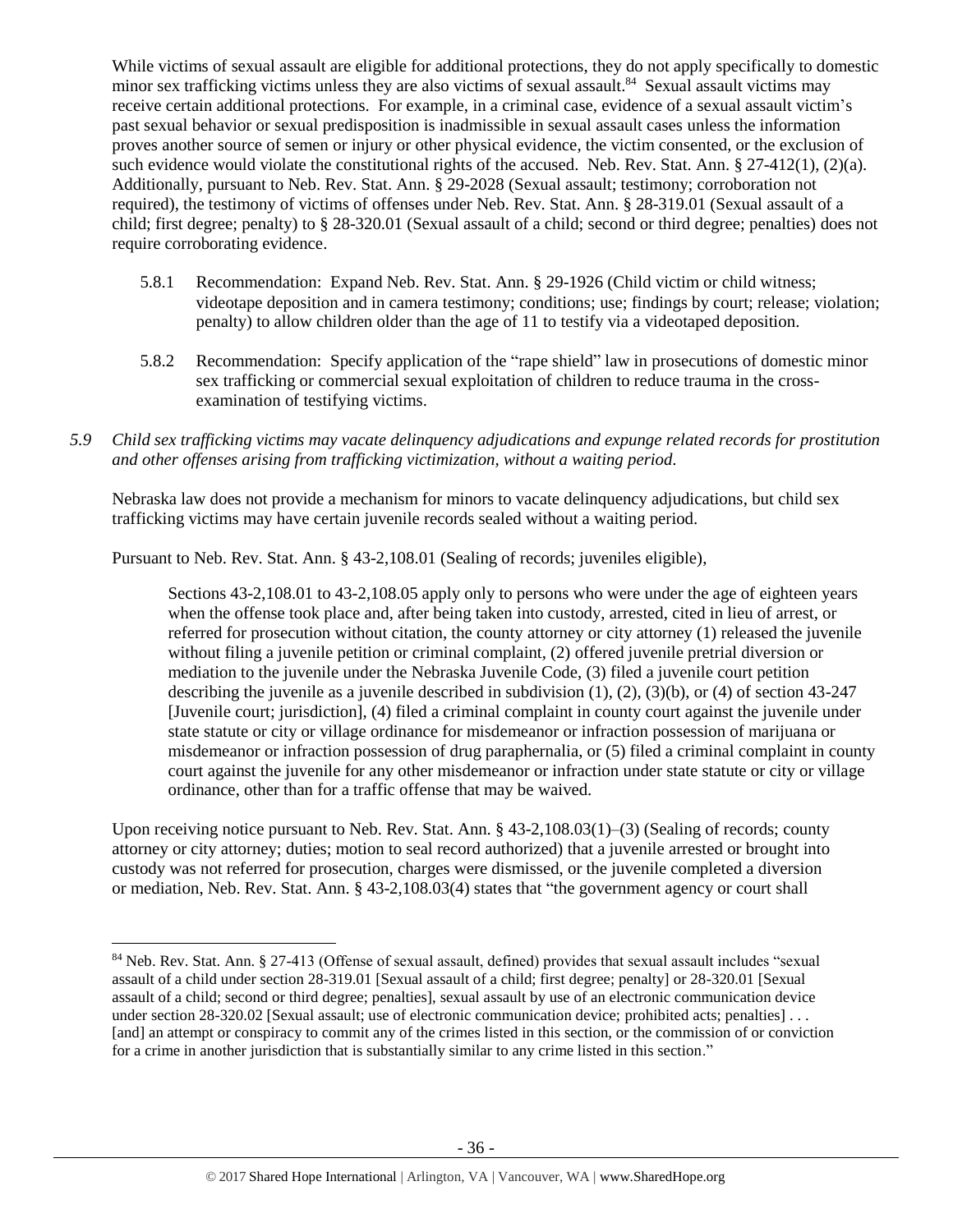immediately seal all records housed at that government agency or court pertaining to the citation, arrest, record of custody, complaint, disposition, diversion, or mediation."

Neb. Rev. Stat. Ann. § 43-2,108.03(5) further states,

If a juvenile described in section 43-2,108.01 has satisfactorily completed such juvenile's probation, supervision, or other treatment or rehabilitation program provided under the Nebraska Juvenile Code or has satisfactorily completed such juvenile's diversion or sentence in county court:

(a) The court may initiate proceedings pursuant to section 43-2,108.04 [Sealing of records; notification of proceedings; order of court; hearing; notice; findings; considerations] to seal the record pertaining to such disposition or adjudication under the juvenile code or sentence of the county court; and

(b) If the juvenile has attained the age of seventeen years, the court shall initiate proceedings pursuant to section 43-2,108.04 to seal the record pertaining to such disposition or adjudication under the juvenile code or diversion or sentence of the county court, except that the court is not required to initiate proceedings to seal a record pertaining to a misdemeanor or infraction not described in subdivision (4) of section 43-2,108.01 under a city or village ordinance that has no possible jail sentence. Such a record may be sealed under subsection (6) of this section.

Neb. Rev. Stat. Ann. § 43-2,108.03(6) allows a juvenile's parent or guardian to petition the court to seal the juvenile's records where the juvenile "has satisfactorily completed diversion, mediation, probation, supervision, or other treatment or rehabilitation program provided under the Nebraska Juvenile Code or has satisfactorily completed the diversion or sentence ordered by a county court." Pursuant to Neb. Rev. Stat. Ann. § 43-2,108.04(5), (6), a court will seal a juvenile's records

(5) . . . if it finds that the juvenile has been rehabilitated to a satisfactory degree. In determining whether the juvenile has been rehabilitated to a satisfactory degree, the court may consider all of the following:

- (a) The age of the juvenile;
- (b) The nature of the offense and the role of the juvenile in the offense;

(c) The behavior of the juvenile after the disposition, adjudication, diversion, or sentence and the juvenile's response to diversion, mediation, probation, supervision, other treatment or rehabilitation program, or sentence;

- (d) The education and employment history of the juvenile; and
- (e) Any other circumstances that may relate to the rehabilitation of the juvenile.

(6) If, after conducting the hearing in accordance with this section, the juvenile is not found to be satisfactorily rehabilitated such that the record is not ordered to be sealed, a juvenile who is a person described in section 43-2,108.01 or such juvenile's parent or guardian may not move the court to seal the record for one year after the court's decision not to seal the record is made, unless such time restriction is waived by the court.

However, sealed records may be inspected under Neb. Rev. Stat. Ann. § 43-2,108.05(3), (4) (Sealing of record; court; duties; effect; inspection of records; prohibited acts; violation; contempt of court) as follows:

(3) A sealed record is accessible to law enforcement officers, county attorneys, and city attorneys in the investigation, prosecution, and sentencing of crimes, to the sentencing judge in the sentencing of criminal defendants, to a judge making a determination whether to transfer a case to or from juvenile court, to any attorney representing the subject of the sealed record, and to the Inspector General of Nebraska Child Welfare pursuant to an investigation conducted under the Office of Inspector General of Nebraska Child Welfare Act. Inspection of records that have been ordered sealed under section 43- 2,108.04 may be made by the following persons or for the following purposes:

(a) By the court or by any person allowed to inspect such records by an order of the court for good cause shown;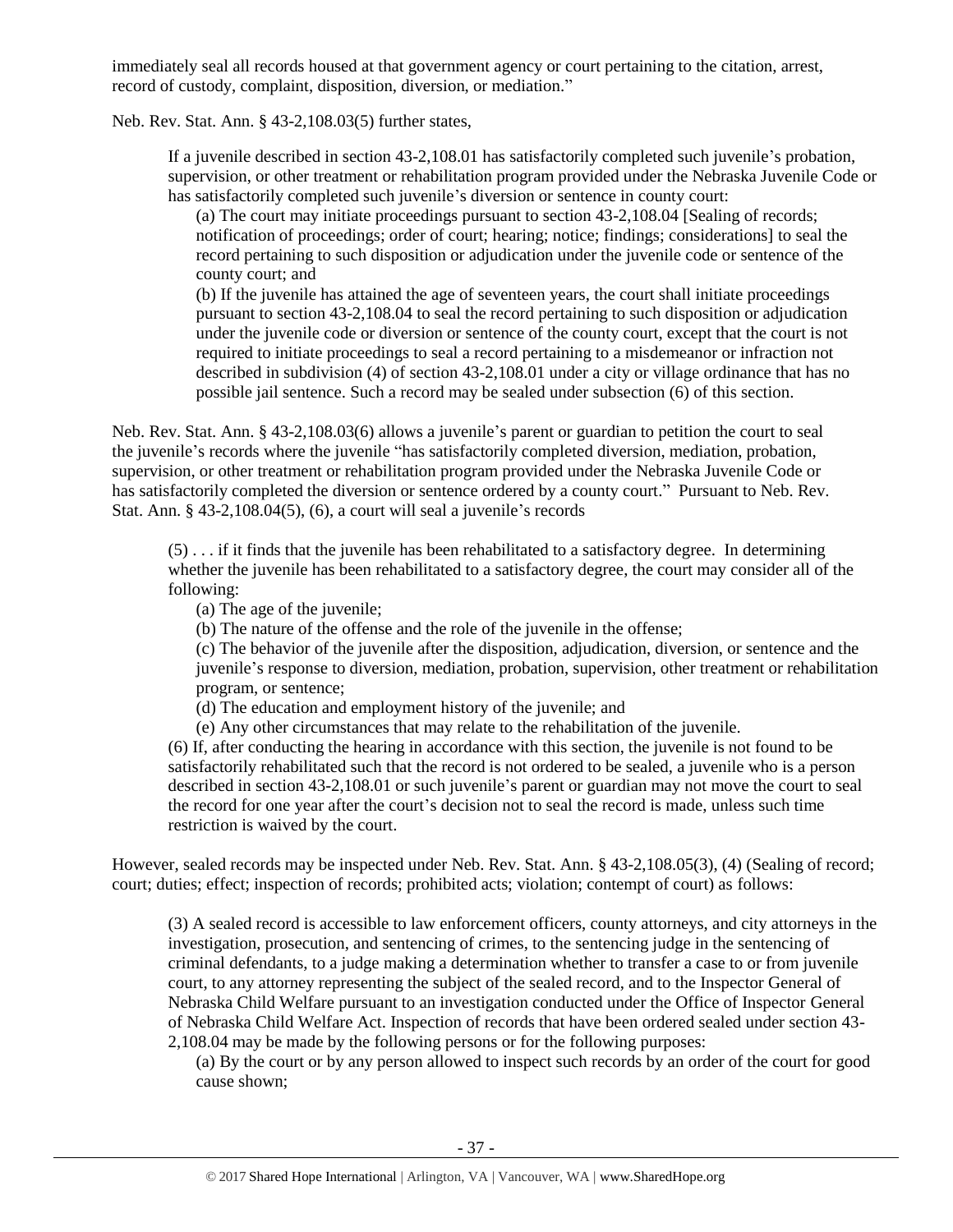. . . . (c) By the Nebraska Probation System for purposes of juvenile intake services, for presentence and other probation investigations, and for the direct supervision of persons placed on probation and by the Department of Correctional Services, the Office of Juvenile Services, a juvenile assessment center, a criminal detention facility, a juvenile detention facility, or a staff secure juvenile facility, for an individual committed to it, placed with it, or under its care;

(d) By the Department of Health and Human Services for purposes of juvenile intake services, the preparation of case plans and reports, the preparation of evaluations, compliance with federal reporting requirements, or the supervision and protection of persons placed with the department or for licensing or certification purposes . . . .

. . . .

(f) At the request of a party in a civil action that is based on a case that has a sealed record, as needed for the civil action . . . .

. . . .

(h) By a law enforcement agency if a person whose record has been sealed applies for employment with the law enforcement agency.

(4) Nothing in this section prohibits the Department of Health and Human Services from releasing information from sealed records in the performance of its duties with respect to the supervision and protection of persons served by the department.

Accordingly, a child sex trafficking victim may face collateral consequences associated with having an accessible delinquency record.

5.9.1 Recommendation: Enact a law that allows child sex trafficking victims to vacate delinquency adjudications and expunge related records for prostitution and other offenses arising from trafficking victimization, without a waiting period.

# *5.10 Victim restitution and civil remedies for victims of domestic minor sex trafficking or commercial sexual exploitation of children (CSEC) are authorized by law.*

The Human Trafficking Victims Civil Remedies Act allows both minor and adult victims of human trafficking, as defined by Neb. Rev. Stat. Ann § 28-830 (Human trafficking; forced labor or services; terms, defined), to bring civil claims against traffickers, buyers, or facilitators. Neb. Rev. Stat. Ann. § 25-21,299 (Civil action authorized; recovery; attorney's fees and costs; injunctive relief) states,

(1) Any trafficking victim or his or her parent or legal guardian who suffered or continues to suffer personal or psychological injury as a result of such human trafficking may bring a civil action against any person who knowingly (a) engaged in human trafficking of such victim within this state or (b) aided or assisted with the human trafficking of such victim within this state.

(2) A plaintiff who prevails in a civil action brought pursuant to the Human Trafficking Civil Remedy Act may recover his or her actual damages plus any and all attorney's fees and costs reasonably associated with the civil action. In addition to all other remedies available under the act, the court may also award temporary, preliminary, and permanent injunctive relief as the court deems necessary and appropriate.

Additionally, under the Exploited Children's Civil Remedy Act,<sup>85</sup> Nebraska provides a civil cause of action for sex trafficked minors who were depicted in images of child sexual exploitation (ICSE). Neb. Rev. Stat. Ann. § 25-21,292 (Civil action authorized; recovery; attorney's fees and costs; injunctive relief) states,

 $\overline{a}$ <sup>85</sup> Neb. Rev. Stat. Ann. §§ 25-21,290 to -21,296.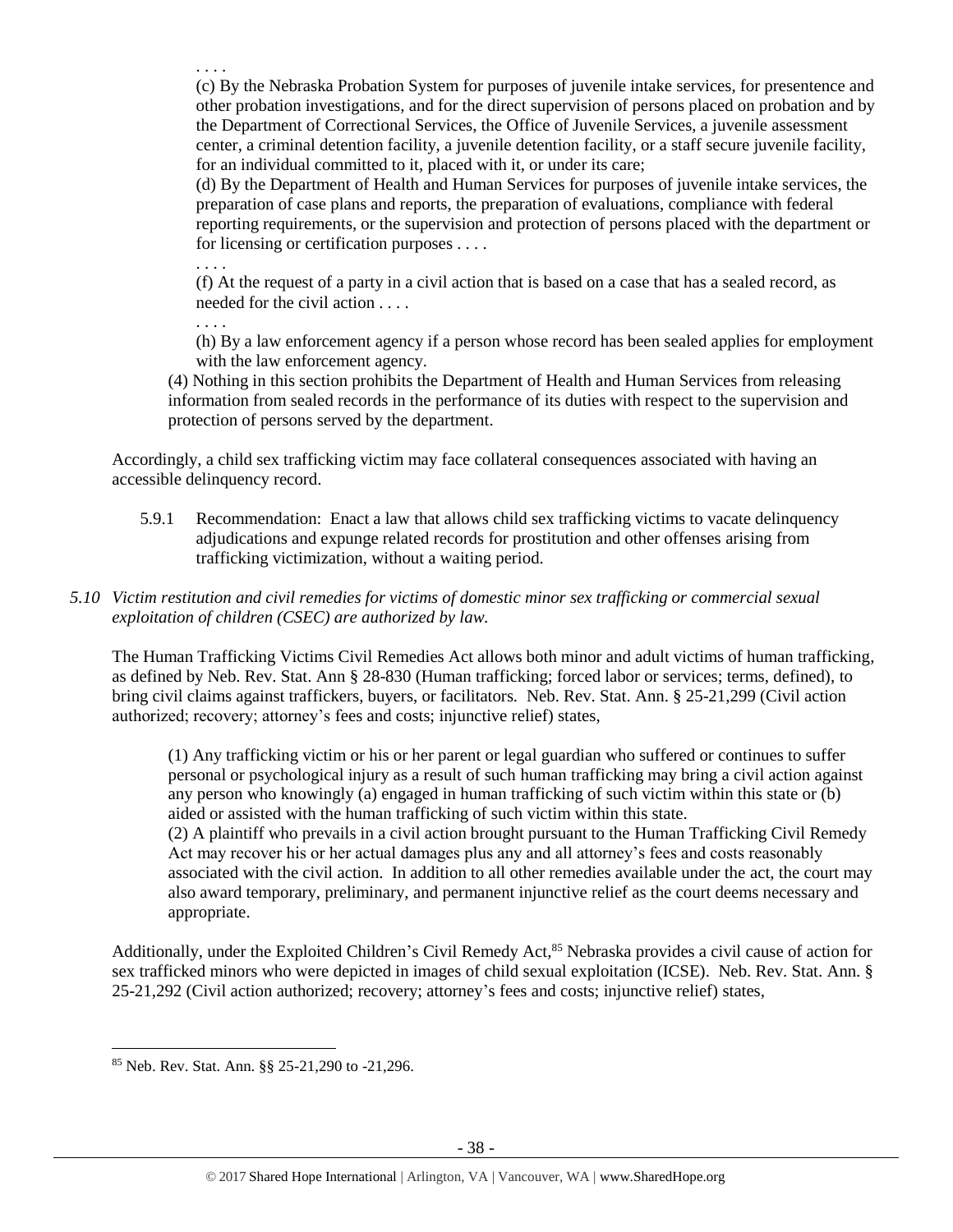(1) Any participant<sup>86</sup> or portrayed observer<sup>87</sup> in a visual depiction of sexually explicit conduct<sup>88</sup> or his or her parent or legal guardian who suffered or continues to suffer personal or psychological injury as a result of such participation or portrayed observation may bring a civil action against any person who knowingly and willfully (a) created, distributed, or actively acquired such visual depiction while in this state or (b) aided or assisted with the creation, distribution, or active acquisition of such visual depiction while such person or the person aided or assisted was in this state.

(2) A plaintiff who prevails in a civil action brought pursuant to the Exploited Children's Civil Remedy Act may recover his or her actual damages, which are deemed to be a minimum of one hundred fifty thousand dollars, plus any and all attorney's fees and costs reasonably associated with the civil action. In addition to all other remedies available under the act, the court may also award temporary, preliminary, and permanent injunctive relief as the court deems necessary and appropriate.

(3) This section does not create a cause of action if the participant was sixteen years of age or older at the time the visual depiction was created and the participant willfully and voluntarily participated in the creation of the visual depiction.

. . . .

 $\overline{\phantom{a}}$ 

Restitution may also be available to a commercially sexually exploited child. Neb. Rev. Stat. Ann. § 29-2280 (Restitution; order; when) states,

A sentencing court may order the defendant to make restitution for the actual physical injury or property damage or loss sustained by the victim as a direct result of the offense for which the defendant has been convicted. With the consent of the parties, the court may order restitution for the actual physical injury or property damage or loss sustained by the victim of an uncharged offense or an offense dismissed pursuant to plea negotiations . . . .

The court determines the amount of restitution "based on the actual damages sustained by the victim." Neb. Rev. Stat. Ann. § 29-2281. Additionally, Neb. Rev. Stat. Ann. § 29-2282 (Property damage; bodily injury; death; relief authorized) states, "If the offense results in bodily injury, the court may require payment of necessary medical care, including, but not limited to, physical or psychological treatment and therapy, and payment for income lost due to such bodily injury."

5.10.1 Recommendation: Amend Neb. Rev. Stat. Ann. § 29-2280 (Restitution; order; when) to make restitution mandatory in human trafficking and CSEC offenses.

<sup>86</sup> Neb. Rev. Stat. Ann. § 25-21,291(8) (Terms, defined) defines "participant" as "a child who appears in any visual depiction of sexually explicit conduct and is portrayed or actively engaged in acts of sexually explicit conduct appearing therein."

 $8\overline{7}$  Neb. Rev. Stat. Ann. § 25-21,291(9) (Terms, defined) defines "portrayed observer" as "a child who appears in any visual depiction where sexually explicit conduct is likewise portrayed or occurring within the child's presence or in the child's proximity."

<sup>88</sup> Pursuant to Neb. Rev. Stat. Ann. § 25-21,291(10), "Sexually explicit conduct has the same meaning as in section 28-1463.02." Neb. Rev. Stat. Ann. § 28-1463.02(5) defines "sexual explicit conduct" as

<sup>(</sup>a) Real or simulated intercourse, whether genital-genital, oral-genital, anal-genital, or oral-anal between persons of the same or opposite sex or between a human and an animal or with an artificial genital; (b) real or simulated masturbation;

<sup>(</sup>c) real or simulated sadomasochistic abuse;

<sup>(</sup>d) erotic fondling;

<sup>(</sup>e) erotic nudity; or

<sup>(</sup>f) real or simulated defecation or urination for the purpose of sexual gratification or sexual stimulation of one or more of the persons involved.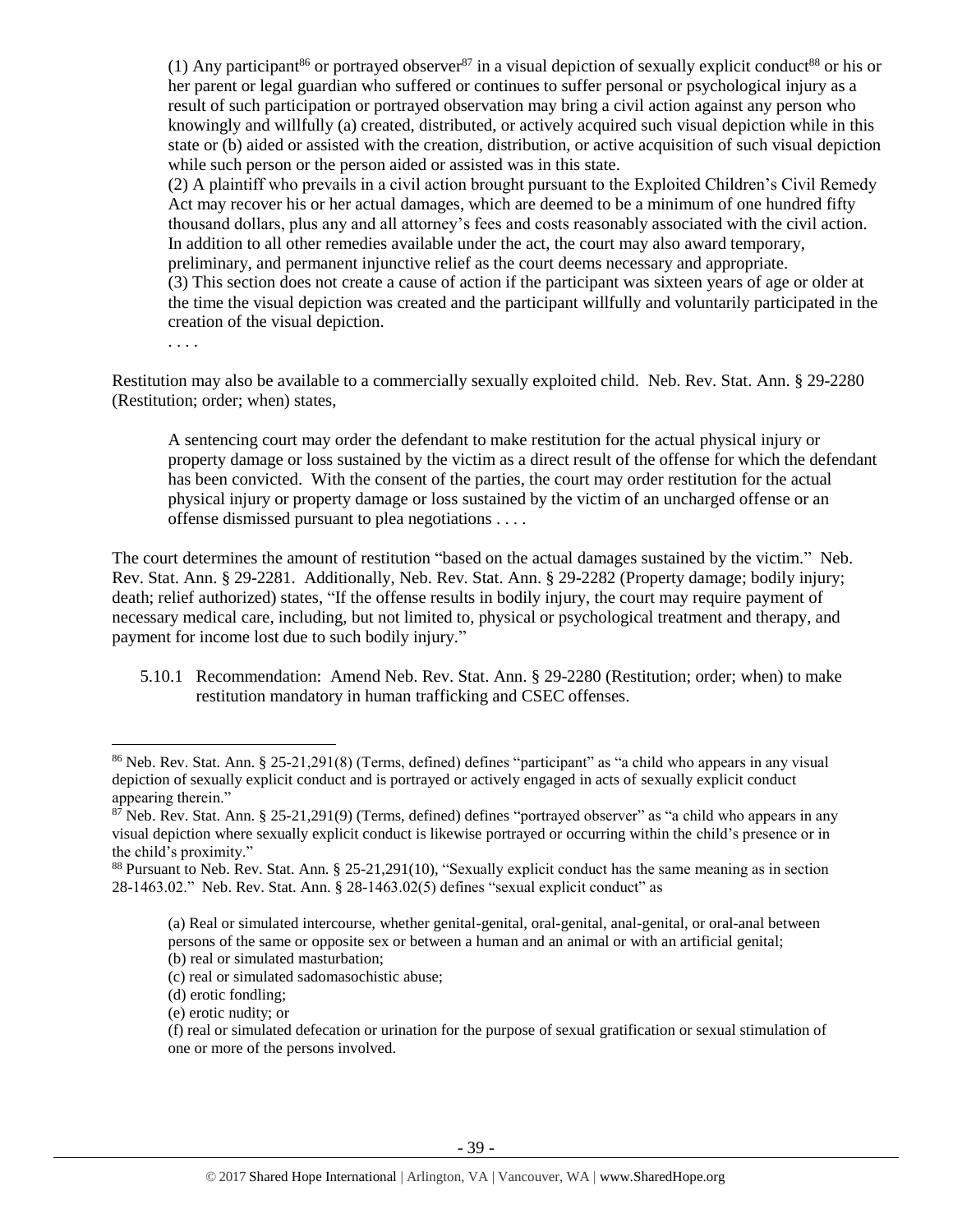*5.11 Statutes of limitations for civil and criminal actions for child sex trafficking or commercial sexual exploitation of children (CSEC) offenses are eliminated or lengthened to allow prosecutors and victims a realistic opportunity to pursue criminal action and legal remedies.*

Generally, felony prosecutions must be commenced within 3 years of the offense, and misdemeanor prosecutions must begin within one year and 6 months. Neb. Rev. Stat. Ann. § 29-110(1)–(2). While statutes of limitations are eliminated for some sexual offenses against children, $89$  Neb. Rev. Stat. Ann. § 29-110(1) (Prosecutions; complaint, indictment, or information; filing; time limitations; exceptions) does not eliminate the statute of limitations for violations of Neb. Rev. Stat. Ann. § 28-831 (Human trafficking; forced labor or services; prohibited acts; penalties) or Nebraska's CSEC offenses. Neb. Rev. Stat. Ann. § 29-110(3) states,

Except as otherwise provided by law, no person shall be prosecuted for kidnapping under section 28-313, false imprisonment under section 28-314 or 28-315, child abuse under section 28-707, pandering under section 28-802, debauching a minor under section 28-805, or an offense under section 28-813, 28-813.01 [Sexually explicit conduct; visual depiction; unlawful; penalty; affirmative defenses], or 28-1463.03 [Visual depiction of sexually explicit conduct; prohibited acts; affirmative defense] when the victim is under sixteen years of age at the time of the offense (a) unless the indictment for such offense is found by a grand jury within seven years next after the offense has been committed or within seven years next after the victim's sixteenth birthday, whichever is later, or (b) unless a complaint for such offense is filed before the magistrate within seven years next after the offense has been committed or within seven years next after the victim's sixteenth birthday, whichever is later, and a warrant for the arrest of the defendant has been issued.

To receive a civil remedy under the Exploited Children's Civil Remedy Act, Neb. Rev. Stat. Ann. § 25- 21,293 (Time for brining action; limitation) states that an action "shall be filed within three years of the later of" the conclusion of criminal prosecution of the offender, the date the victim is able to identify the offender, or the victim's 18<sup>th</sup> birthday.

According to Neb. Rev. Stat. Ann. § 25-21,300 (Time for bringing action; limitation), the statute of limitations on civil claims under the Human Trafficking Victims Civil Remedies Act is ten years from the later of:

(1) The conclusion of any related criminal prosecution against the person or persons from whom recovery is sought;

(2) The receipt of actual or constructive notice sent or given to the trafficking victim or his or her parent or legal guardian by a member of a law enforcement entity informing the victim or his or her parent or legal guardian that the entity has identified the person who knowingly (a) engaged in human trafficking of such victim or (b) aided or assisted with the human trafficking of such victim;

(3) The time at which the human trafficking of the trafficking victim ended if he or she was eighteen years of age or older; or

(4) The victim reaching the age of majority if the victim was under eighteen years of age at the time he or she was a victim of human trafficking.

5.11.1 Recommendation: Amend Neb. Rev. Stat. Ann. § 29-110 (Prosecutions; complaint, indictment, or information; filing; time limitations; exceptions) to eliminate statutes of limitations for prosecutions

 $\overline{\phantom{a}}$ 

<sup>89</sup> Neb. Rev. Stat. Ann. § 29-110(7) (Prosecutions; complaint, indictment, or information; filing; time limitations; exceptions) provides, "There shall not be any time limitations for prosecution or punishment for . . . sexual assault of a child in the second or third degree under section 28-320.01 . . . or sexual assault of a child in the first degree under section 28-319.01; nor shall there be any time limitations for prosecution or punishment for sexual assault in the third degree under section 28-320 when the victim is under sixteen years of age at the time of the offense."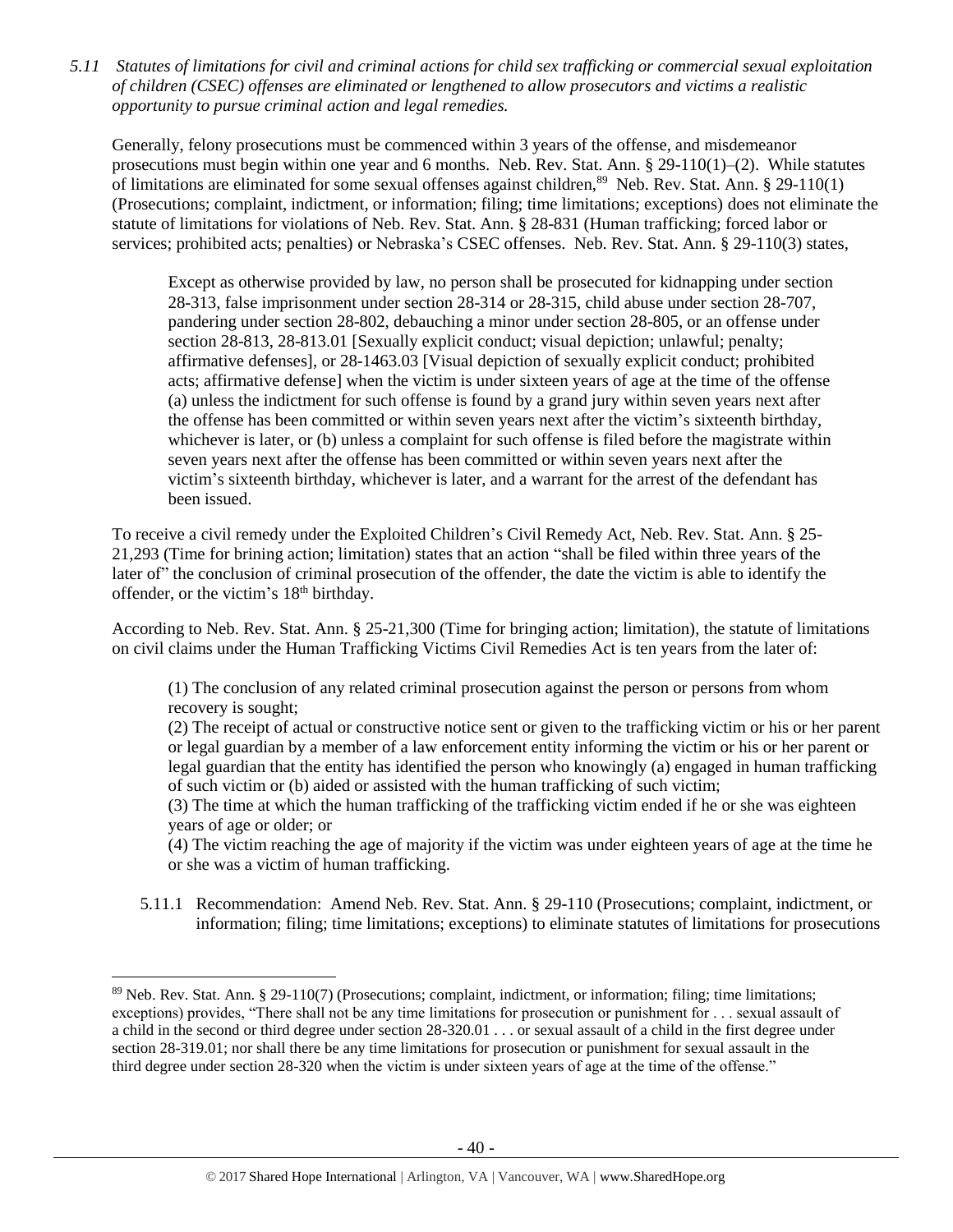under Neb. Rev. Stat. Ann. § 28-831 (Human trafficking; forced labor or services; prohibited acts; penalties), § 28-707 (Child abuse; privileges not available; penalties) and § 28-802 (Pandering).

- 41 -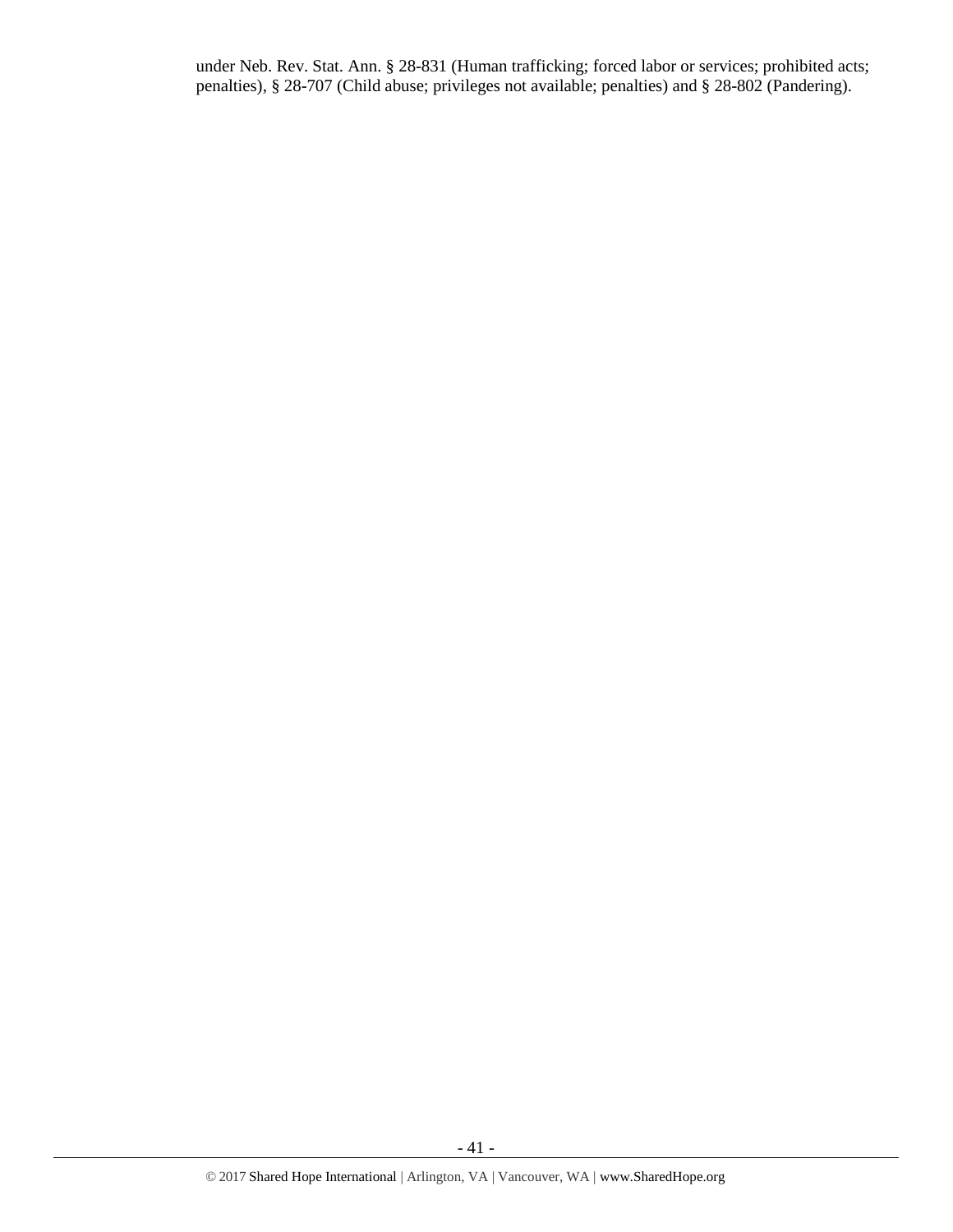#### **FRAMEWORK ISSUE 6: CRIMINAL JUSTICE TOOLS FOR INVESTIGATION AND PROSECUTIONS**

### *Legal Components:*

- *6.1 Training on human trafficking and domestic minor sex trafficking for law enforcement is statutorily mandated or authorized.*
- *6.2 Single party consent to audiotaping is permitted in law enforcement investigations.*
- *6.3 Wiretapping is an available tool to investigate domestic minor sex trafficking and commercial sexual exploitation of children (CSEC).*
- *6.4 Using a law enforcement decoy posing as a minor to investigate buying or selling of commercial sex acts is not a defense to soliciting, purchasing, or selling sex with a minor.*

*\_\_\_\_\_\_\_\_\_\_\_\_\_\_\_\_\_\_\_\_\_\_\_\_\_\_\_\_\_\_\_\_\_\_\_\_\_\_\_\_\_\_\_\_\_\_\_\_\_\_\_\_\_\_\_\_\_\_\_\_\_\_\_\_\_\_\_\_\_\_\_\_\_\_\_\_\_\_\_\_\_\_\_\_\_\_\_\_\_\_\_\_\_\_*

- *6.5 Using the Internet or electronic communications to investigate buyers and traffickers is a permissible investigative technique.*
- *6.6 State law requires reporting of missing children and recovered missing children.*

# *Legal Analysis:*

*6.1 Training on human trafficking and domestic minor sex trafficking for law enforcement is statutorily mandated or authorized.*

Neb. Rev. Stat. Ann. § 81-1402 (Nebraska Law Enforcement Training Center; created; purposes) establishes the Nebraska Law Enforcement Training Center to oversee training of law enforcement, conduct certification of law enforcement, and test law enforcement candidates "to ensure they meet pre-certification and certification requirements." Under 2012 Legislative Bill 1145 (Sec. 3),

(1) It is the intent of the Legislature that law enforcement agencies, prosecutors, public defenders, judges, juvenile detention center staff, and others involved in the juvenile justice system and the criminal justice system and other relevant officials be provided mandatory training regarding issues in human trafficking. The task force established in section 2 of this act shall work with such agencies, persons, and staff to develop a proper curriculum for the training and to determine how the training should be provided. The determination and accompanying legislative recommendations shall be made by December 1, 2012. Such training shall focus on:

(a) State and federal law regarding human trafficking;

(b) Methods used in identifying victims of human trafficking who are United States citizens and foreign nationals, including preliminary interview techniques and appropriate questioning methods; (c) Methods for prosecuting human traffickers;

(d) Methods of increasing effective collaboration with nongovernmental organizations and other relevant social service organizations in the course of investigating and prosecuting a human trafficking case;

(e) Methods for protecting the rights of victims of human trafficking, taking into account the need to consider human rights and the special needs of women and minor victims;

(f) The necessity of treating victims of human trafficking as crime victims rather than as criminals; and

(g) Methods for promoting the safety and well-being of all victims of human trafficking.

*6.2 Single party consent to audiotaping is permitted in law enforcement investigations.*

Neb. Rev. Stat. Ann. § 86-290(2)(b), (c) (Unlawful acts; penalty) permits single-party consent to audio-taping by stating,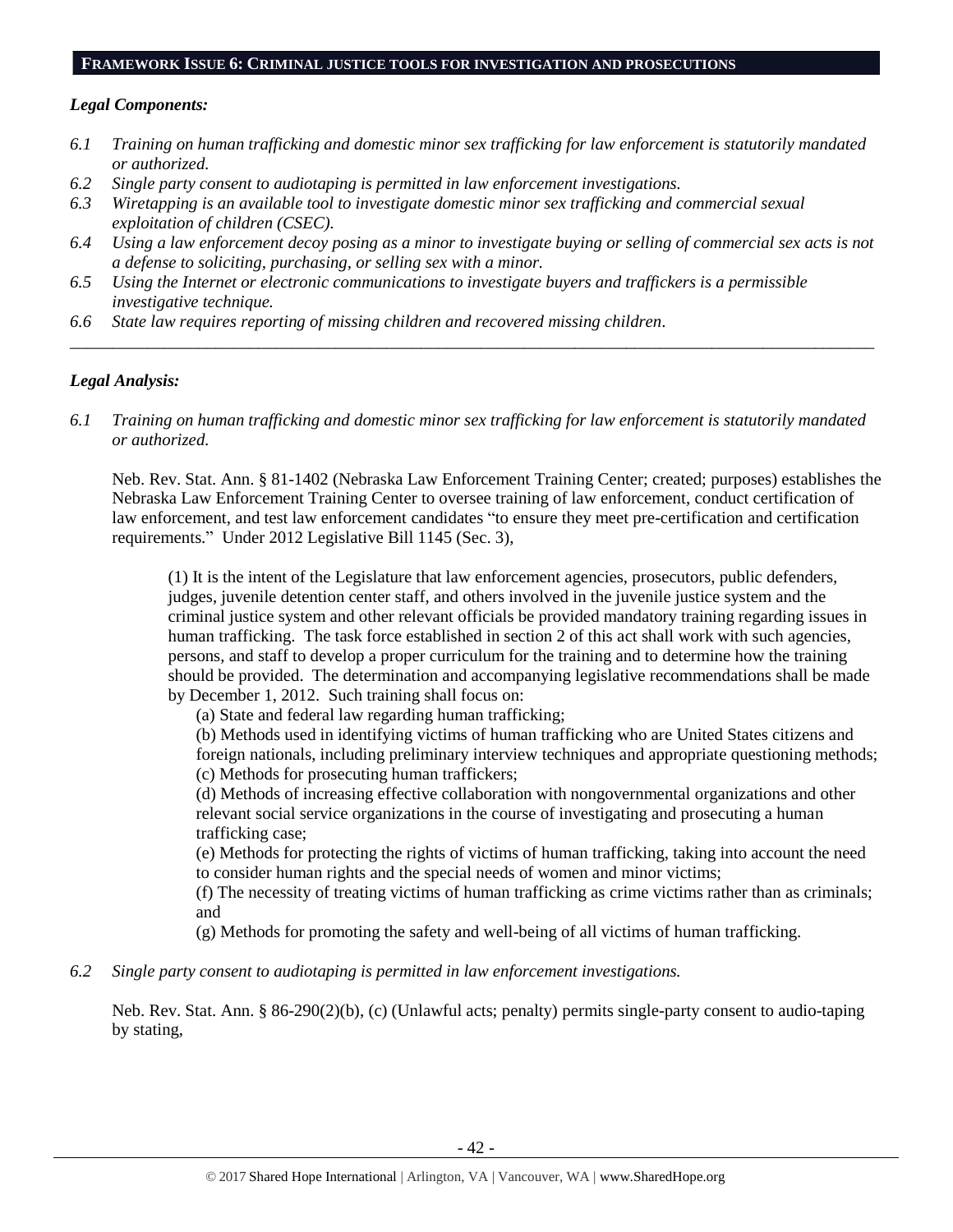(b) It is not unlawful under sections 86-271 to 86-295 for a person acting under color of law to intercept a wire, electronic, or oral communication when such person is a party to the communication or one of the parties to the communication has given prior consent to such interception.

(c) It is not unlawful under sections 86-271 to 86-295 for a person not acting under color of law to intercept a wire, electronic, or oral communication when such person is a party to the communication or when one of the parties to the communication has given prior consent to such interception unless such communication is intercepted for the purpose of committing any criminal or tortious act in violation of the Constitution or laws of the United States or of any state.

*6.3 Wiretapping is an available tool to investigate domestic minor sex trafficking and commercial sexual exploitation of children (CSEC).* 

An order authorizing wiretapping may be issued for investigations related to the sex trafficking of minors, including investigations related to sexual assault of a child, enticement of a child through use of the Internet, and use of a child in images of child sexual exploitation (ICSE). Nebraska law, however, does not expressly authorize law enforcement to receive an order authorizing wiretapping in an investigation under Neb. Rev. Stat. Ann. § 28-831 (Human trafficking; forced labor or services; prohibited acts; penalties). Neb. Rev. Stat. Ann. § 86-291 (Interception; court order) specifically states,

The Attorney General or any county attorney may make application to any district court of this state for an order authorizing or approving the interception of wire, electronic, or oral communications, and such court may grant, subject to sections 86-271 to 86-295, an order authorizing or approving the interception of wire, electronic, or oral communications by law enforcement officers having responsibility for the investigation of the offense as to which application is made, when such interception may provide or has provided evidence of the commission of the offense of murder, kidnapping, robbery, bribery, extortion, dealing in narcotic or other dangerous drugs, sexual assault of a child or a vulnerable adult, visual depiction or possessing a visual depiction of sexually explicit conduct of a child, or child enticement by means of a computer, or any conspiracy to commit any such offense.

At the same time a county attorney first makes application to the district court for an initial order authorizing or approving the interception of wire, electronic, or oral communications, the county attorney shall submit the application to the Attorney General or his or her designated deputy or assistant. Within twenty-four hours of receipt by the office of the Attorney General of the application from the county attorney, the Attorney General or his or her designated deputy or assistant, as the case may be, shall state to the district court where the order is sought his or her recommendation as to whether the order should be granted. The court shall not issue the order until it has received the recommendation or until seventy-two hours after receipt of the application from the county attorney, whichever is sooner, unless the court finds exigent circumstances existing which necessitate the immediate issuance of the order. The court may issue the order and disregard the recommendation of the Attorney General or his or her designated deputy or assistant.

- 6.3.1 Recommendation: Amend Neb. Rev. Stat. Ann. § 86-291 (Interception; court order) to include Neb. Rev. Stat. Ann. § 28-831 (Human trafficking; forced labor or services; prohibited acts; penalties) and Nebraska's CSEC laws.
- *6.4 Using a law enforcement decoy posing as a minor to investigate buying or selling of commercial sex acts is not a defense to soliciting, purchasing, or selling sex with a minor.*

Neither Nebraska's core human trafficking law nor CSEC laws prohibit an offender from raising a defense as to the use of a law enforcement decoy posing as a minor. While the language of Neb. Rev. Stat. Ann. § 28-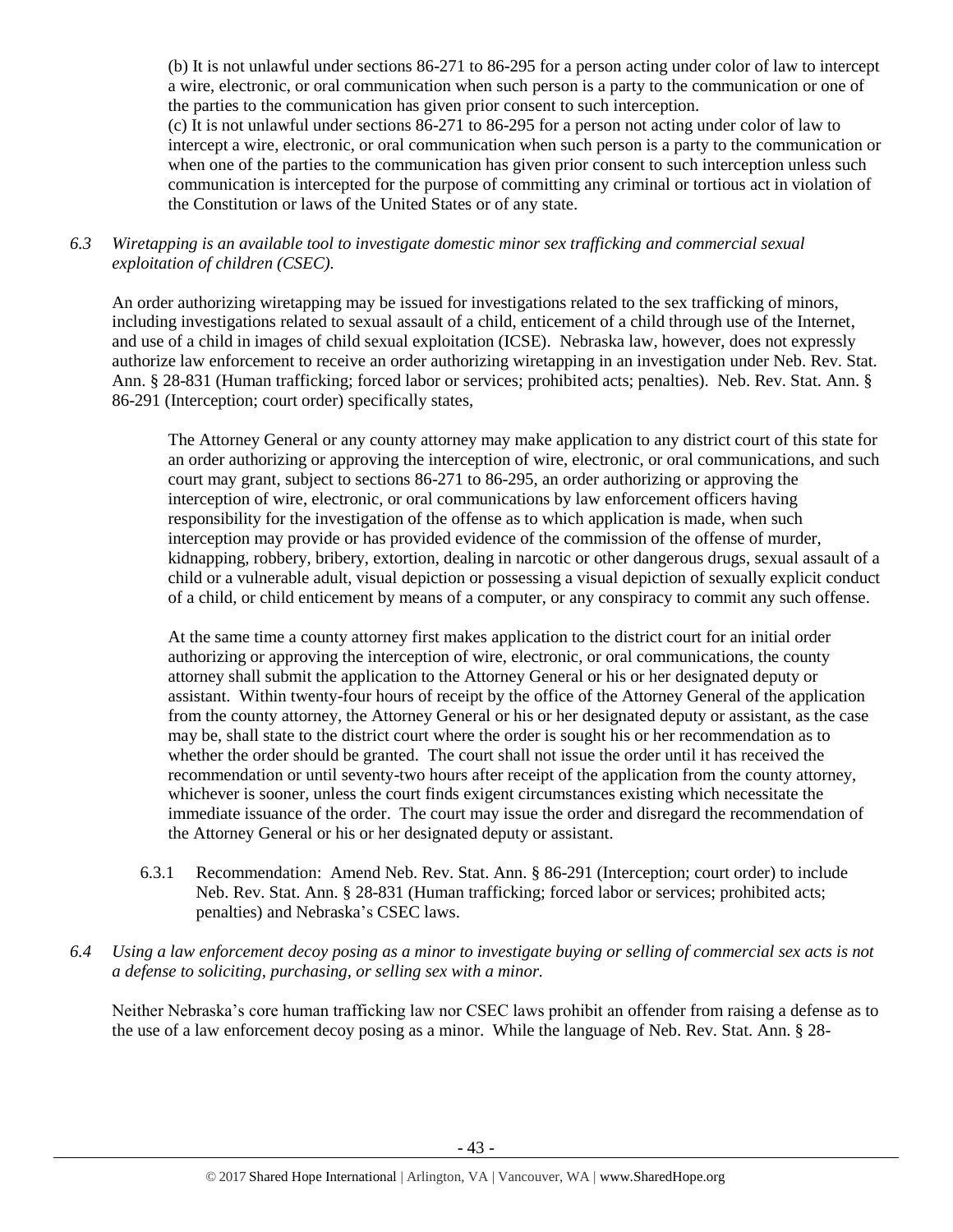830(12)<sup>90</sup> (Human trafficking; forced labor or services; prohibited acts; penalties) includes the language "cause or attempt to cause a minor to engage in commercial sexual activity," this does specifically preclude a defense to the offender's mistaken belief that the solicited minor was in fact a law enforcement decoy posing as a minor. Therefore, for charges brought against buyers through reverse sting operations, the defense is seemingly available for buyer-applicable offenses.

6.4.1 Recommendation: Amend Neb. Rev. Stat. Ann. § 28-831 (Human trafficking; forced labor or services; prohibited acts; penalties) and CSEC laws to expressly prohibit offenders from raising a defense to prosecution based on the "minor" being in fact a person posing as a minor for purposes of the investigation into the buying or selling of commercial sex acts with a minor.

# *6.5 Using the Internet or electronic communications to investigate buyers and traffickers is a permissible investigative technique.*

While neither is expressly commercial in nature, two of Nebraska's laws appear to authorize law enforcement to use the Internet in investigating buyers and traffickers. Neb. Rev. Stat. Ann. § 28-833(1) (Enticement by electronic communication device; penalty) makes it illegal for a person to knowingly and intentionally use "an electronic communication device to contact a child under sixteen years of age or a peace officer who is believed by such person to be a child under sixteen years of age and in so doing . . . [o]ffers or solicits any indecent, lewd, or lascivious act." Similarly, Neb. Rev. Stat. Ann. § 28-320.02(1) (Sexual assault; use of electronic communication device; prohibited acts; penalties) makes it illegal for a person to knowingly

solicit, coax, entice, or lure (a) a child sixteen years of age or younger or (b) a peace officer who is believed by such person to be a child sixteen years of age or younger, by means of an electronic communication device . . . to engage in an act which would be in violation of section [28-319](http://nebraskalegislature.gov/laws/statutes.php?statute=28-319) [Sexual assault; first degree; penalty], [28-319.01](http://nebraskalegislature.gov/laws/statutes.php?statute=28-319.01) [Sexual assault of a child; first degree; penalty], or [28-320.01](http://nebraskalegislature.gov/laws/statutes.php?statute=28-320.01) [Sexual assault of a child; second or third degree; penalties] or subsection (1) or (2) of section [28-320](http://nebraskalegislature.gov/laws/statutes.php?statute=28-320) [Sexual assault; second or third degree; penalty] . . . .

The inclusion of the language "or a peace officer who is believed by such person to be a child" under 16 suggests that law enforcement may pose as a child on the Internet while investigating violations of Neb. Rev. Stat. Ann. § 28-833(1) and § 28-320.02(1).

# *6.6 State law requires reporting of missing children and recovered missing children.*

Neb. Rev. Stat. Ann. § 29-214.01(1), (4) (Missing Persons Information Clearinghouse; Nebraska State Patrol; powers and duties) establishes a Missing Persons Information Clearinghouse (Clearinghouse) to serve as a central repository for information and investigation of missing persons. Neb. Rev. Stat. Ann. § 29-214.01(2) states that the Nebraska State Patrol shall do the following:

(a) Collect, process, maintain, and disseminate information about missing persons in Nebraska through hard copy or electronic means;

(c) Cooperate with other states and the National Crime Information Center in the exchange of information on missing persons;

(d) Maintain a statewide, toll-free telephone line, twenty-four hours a day, to receive and disseminate information related to missing persons;

 $\overline{a}$ 

. . . .

<sup>90</sup> *See supra* note [3.](#page-1-0)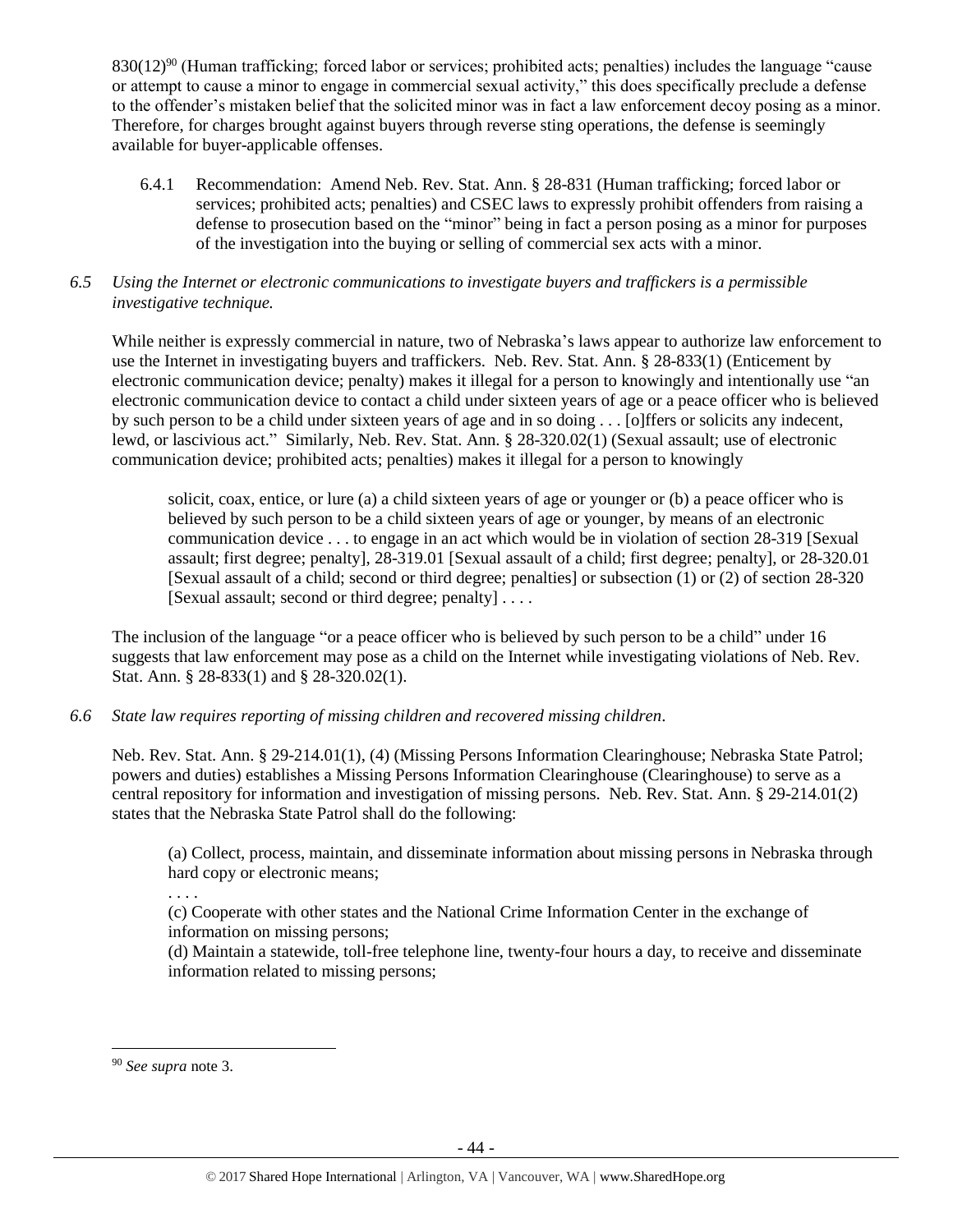(e) Maintain an Internet web site accessible to law enforcement agencies and to the public with information on missing persons and with information about the resources available through the clearinghouse . . . .

. . . .

(h) Distribute through hard copy or electronic means monthly missing persons bulletins to local law enforcement agencies and to other interested individuals, agencies, and media outlets which request such information. The bulletins shall contain information on missing persons in Nebraska, including names, photographs or other images, if available, descriptions of missing persons, the law enforcement agencies or persons to contact with information regarding missing persons, and the names of persons reported missing whose locations have been determined and confirmed;

. . . .

Neb. Rev. Stat. Ann. § 29-213 (Missing persons information clearinghouse; missing person report; law enforcement agency; duties) states that a law enforcement agency that receive a missing person report shall notify other law enforcement agencies and the Clearinghouse, and if the report "involves an unemancipated minor," Neb. Rev. Stat. Ann. § 29-214 (Missing persons information clearinghouse; missing person report; unemancipated minor; law enforcement agencies; duties), states that the law enforcement agency that receives the report shall "immediately transmit the proper information for inclusion in the National Crime Information Center computer and the Missing Persons Information Clearinghouse." When a missing person has been found, Neb. Rev. Stat. Ann. § 29-214.01(5) provides that "[t]he Missing Persons Information Clearinghouse shall be notified after the location of a missing person has been determined and confirmed."

Under the provisions of the Missing Children Identification Act,<sup>91</sup> additional requirements apply when the missing person is "sixteen years of age or younger reported to any law enforcement agency as abducted or lost." Neb. Rev. Stat. Ann. § 43-2003(3). In such a case, law enforcement shall "immediately notify the patrol which shall notify the school in which such missing person is enrolled and the department. The department shall notify the county agency if such missing person was born in such county." Neb. Rev. Stat. Ann. § 43-2004.

Neb. Rev. Stat. Ann. § 43-2005 (Flagging birth certificate) states that law enforcement shall flag the missing child's birth certificate, "and if such person was born in a county where a county agency records and maintains birth certificates, such agency shall also flag the birth certificate in its custody." Neb. Rev. Stat. Ann. § 43-2006 (Flagged birth certificate; inquiry and request; how handled) sets up a procedure for handling requests or inquiries about flagged birth certificates. Neb. Rev. Stat. Ann. § 43-2007(1) (Schools; exempt school; duties) similarly states that schools in which the missing child was enrolled shall flag the child's records and report any inquiry regarding the records. When the missing child is located, the flag on the child's birth certificate and school records must be removed pursuant to Neb. Rev. Stat. Ann. § 43-2009 (Removal of flag).

 $\overline{a}$ 

<sup>91</sup> Neb. Rev. Stat. Ann. §§ 43-2001 to -2012.